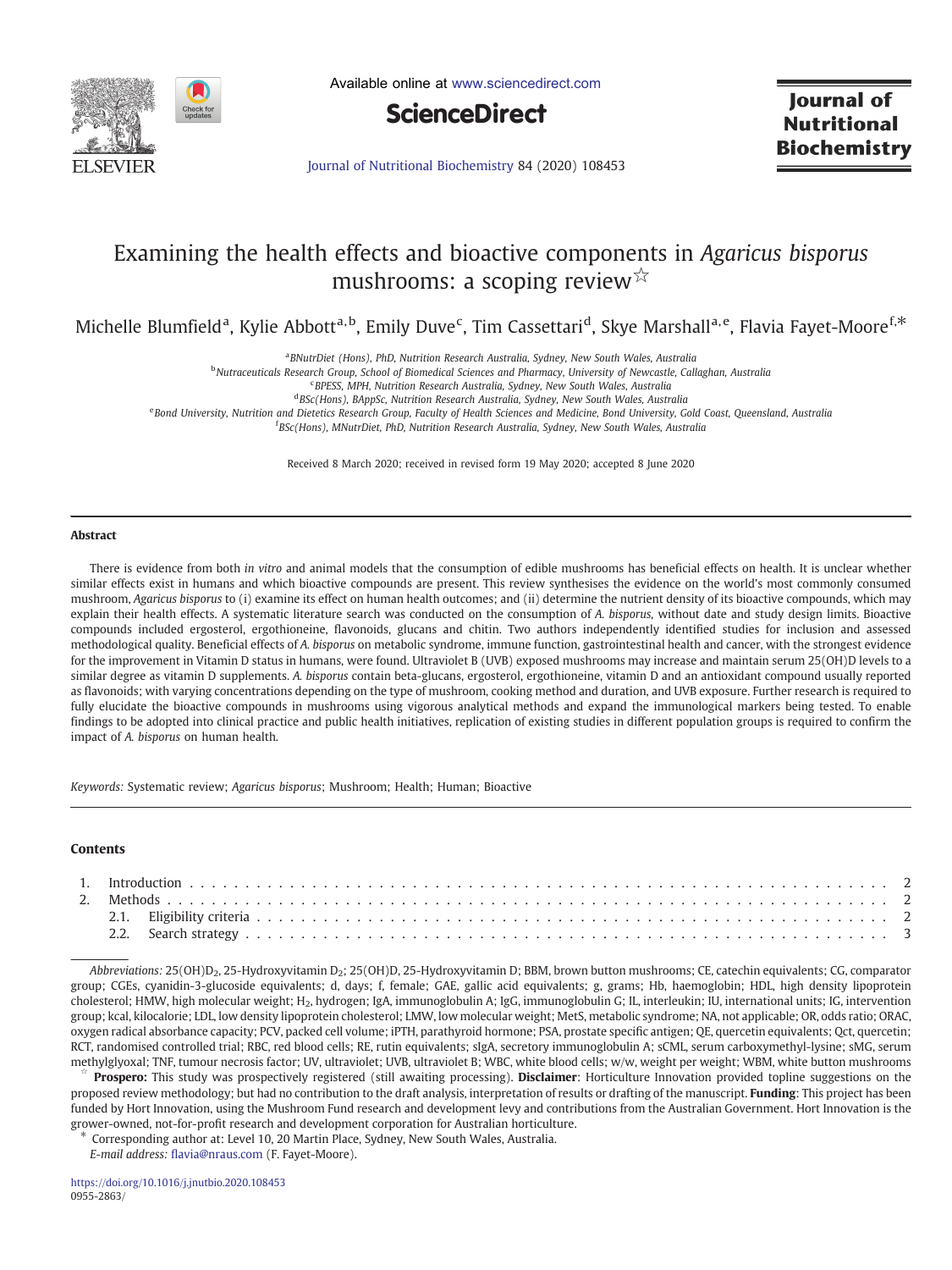|                  | 2.3. |           |  |  |  |  |  |  |  |  |  |  |  |
|------------------|------|-----------|--|--|--|--|--|--|--|--|--|--|--|
|                  | 2.4. |           |  |  |  |  |  |  |  |  |  |  |  |
| 3.               |      |           |  |  |  |  |  |  |  |  |  |  |  |
|                  | 3.1. |           |  |  |  |  |  |  |  |  |  |  |  |
|                  |      | $3.1.1$ . |  |  |  |  |  |  |  |  |  |  |  |
|                  |      | 3.1.2.    |  |  |  |  |  |  |  |  |  |  |  |
|                  | 3.2. |           |  |  |  |  |  |  |  |  |  |  |  |
|                  |      | 3.2.1.    |  |  |  |  |  |  |  |  |  |  |  |
|                  |      | 3.2.2.    |  |  |  |  |  |  |  |  |  |  |  |
|                  |      |           |  |  |  |  |  |  |  |  |  |  |  |
|                  |      | 3.2.3.    |  |  |  |  |  |  |  |  |  |  |  |
|                  |      | 3.2.4.    |  |  |  |  |  |  |  |  |  |  |  |
|                  |      | 3.2.5.    |  |  |  |  |  |  |  |  |  |  |  |
|                  |      | 3.2.6     |  |  |  |  |  |  |  |  |  |  |  |
|                  |      | 3.2.7.    |  |  |  |  |  |  |  |  |  |  |  |
|                  | 3.3. |           |  |  |  |  |  |  |  |  |  |  |  |
|                  |      | 3.3.1.    |  |  |  |  |  |  |  |  |  |  |  |
|                  |      | 3.3.2.    |  |  |  |  |  |  |  |  |  |  |  |
|                  |      | 3.3.3.    |  |  |  |  |  |  |  |  |  |  |  |
|                  |      | 3.3.4.    |  |  |  |  |  |  |  |  |  |  |  |
|                  |      | 3.3.5.    |  |  |  |  |  |  |  |  |  |  |  |
| $\overline{4}$ . |      |           |  |  |  |  |  |  |  |  |  |  |  |
|                  | 4.1. |           |  |  |  |  |  |  |  |  |  |  |  |
|                  |      |           |  |  |  |  |  |  |  |  |  |  |  |
| 4.2.<br>5.       |      |           |  |  |  |  |  |  |  |  |  |  |  |
|                  |      |           |  |  |  |  |  |  |  |  |  |  |  |
|                  |      |           |  |  |  |  |  |  |  |  |  |  |  |
|                  |      |           |  |  |  |  |  |  |  |  |  |  |  |

# 1. Introduction

Although commonly regarded and consumed as a vegetable, mushrooms are members of the Fungi kingdom and offer a unique nutritional profile. Biologically distinct to both plants and animals, mushrooms are rich in micronutrients that are normally found in vegetables, meats and grains [\[1\]](#page-15-0). These include riboflavin, niacin, pantothenic acid, copper, phosphorus, selenium, fibre-associated monosaccharides and polysaccharides, and the sulphur-containing amino acid ergothioneine [\[1,2](#page-15-0)]. Mushrooms are one of the only natural vegetarian sources of both vitamin  $B_{12}$ , which is bacteria-derived [\[3](#page-15-0)], and vitamin D, which is produced by the conversion of ergosterol to ergocalciferol after exposure to ultraviolet (UV) light [[4\]](#page-15-0).

There is a growing body of evidence that suggests consuming several mushroom species, either as a food or as extracts, may improve physical and mental health [\[5,6\]](#page-15-0). Mushrooms are rich in bioactive compounds, particularly ergothioneine, ergosterol, vitamin D, beta-glucan and selenium, and these bioactive compounds have been favourably linked to immune function [\[7,8\]](#page-15-0), glycaemic control [[9](#page-15-0),[10\]](#page-15-0), weight management [\[11](#page-15-0)], lipid profile [\[12,13](#page-15-0)], blood pressure [[14\]](#page-15-0), bone density [[15](#page-15-0)], gut health [[16\]](#page-15-0), cancer [\[17,18](#page-15-0)] and cognitive function [[19\]](#page-15-0). These health benefits are thought to be largely a result of the enhancement of cellular immunity to produce immunomodulatory, anti-carcinogenic, antimicrobial and hypocholesterolemic effects [\[5\]](#page-15-0), and due to their effects on the gastrointestinal microbiota (19).

Despite the growing body of evidence linking mushrooms' nutritional uniqueness to beneficial health effects, existing narrative reviews have found limited evidence in human studies. In 2012, Roupas et al. [\[5\]](#page-15-0) concluded that while mushrooms of many different species demonstrated numerous health benefits within in vitro and in vivo animal models, there was insufficient evidence to confirm similar effects in humans due to limitations in study design, sample size and the indirectness of the evidence [\[5](#page-15-0)]. Other narrative reviews investigating the role of beta-glucans in mushrooms [[20\]](#page-15-0) and immunomodulatory activities of mushroom polysaccharides [[21\]](#page-15-0) have also found limited research in humans. Since these narrative reviews were published, interest into the therapeutic properties of edible mushrooms in human models has grown. Therefore, a broad systematic synthesis of the evidence reporting the health effects of edible mushrooms in humans and their bioactive compounds that support these effects is warranted.

Due to the large variety of mushroom species available for human consumption, a focus on those that are most abundant and frequently consumed by humans will have the greatest translational value. The most commonly consumed mushrooms worldwide belong to the Agaricus bisporus species, which includes white button mushrooms (WBM), brown button mushrooms (BBM), portobello and cremini mushrooms [\[1\]](#page-15-0). Therefore, the aim of this scoping literature review was to synthesise the evidence on A. bisporus mushrooms to (i) examine its effect on human health outcomes; and (ii) determine the nutrient density of its bioactive compounds, which may explain their health effects.

# 2. Methods

The review protocol was developed using the Preferred Reporting Items for Systematic Reviews and Meta-Analyses (PRISMA) guidelines [[22\]](#page-15-0), PRISMA Extension for Scoping Reviews (PRISMA-ScR) [[23](#page-15-0)] and was prospectively registered at PROSPERO (still awaiting processing).

# 2.1. Eligibility criteria

[Table 1](#page-2-0) highlights the eligibility criteria for the study selection. Studies were deemed eligible if they were original primary research articles conducted in human populations, reported on whole or processed (e.g. dried extract) mushrooms from the A. bisporus species, were consumed orally, and reported a health outcome. All physical and mental health outcomes were considered for inclusion. Prospective cohort and cross-sectional studies on health outcomes in humans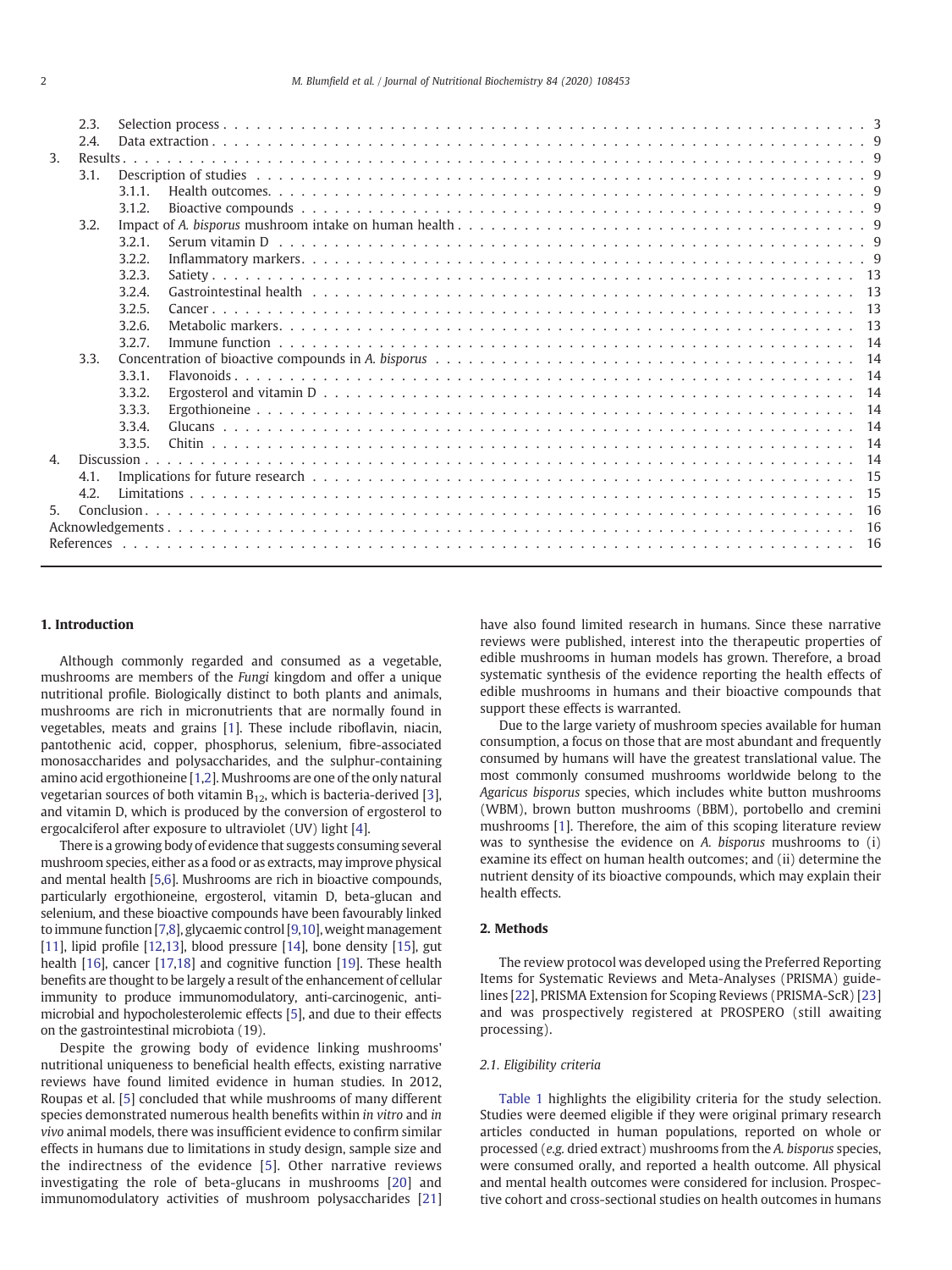<span id="page-2-0"></span>

| Table 1                                                       |  |  |  |
|---------------------------------------------------------------|--|--|--|
| Inclusion and exclusion criteria for the selection of studies |  |  |  |

| Inclusion criteria                                                                                                                                                                             | Exclusion criteria                                                                                                   |
|------------------------------------------------------------------------------------------------------------------------------------------------------------------------------------------------|----------------------------------------------------------------------------------------------------------------------|
| Studies on A, bisporus mushrooms in human populations of any age and health effect, without date limits<br>Studies using A, bisporus mushrooms in whole or processed (e.g. dried extract) form | Studies published in languages other than English<br>Studies where A. bisporus mushrooms were not consumed<br>orally |
| Studies conducted in any country                                                                                                                                                               | Studies in animals                                                                                                   |
| Any study design                                                                                                                                                                               | Studies in duplicate populations                                                                                     |
| Studies reporting data in a format that enabled data specific to mushrooms to be extracted                                                                                                     | Lack of a random sample                                                                                              |
| Studies reporting ergosterol, ergothioneine, flavonoids, bioactive polysaccharides (alpha and beta glucans) and chitin<br>in A. bisporus mushrooms                                             | Studies solely reporting other bioactive compounds in A.<br>bisporus mushrooms                                       |

were considered if the dietary intake from mushrooms was measured, even if the mushroom type (e.g. whole mushroom or extract) was unspecified. Studies reporting on bioactive compounds were also included if they reported on A. bisporus mushrooms and measured ergosterol, ergothioneine, flavonoids, glucans (alpha- or beta-glucans) or chitin.

# 2.2. Search strategy

A systematic search for publications was conducted (25th June 2019), using the electronic databases MEDLINE, EMBASE, Scopus, CINHAL and The Cochrane Library, without date limits (Table S1). To identify publications that reported on the consumption of A. bisporus mushrooms, the following keywords were searched (with special features in parentheses): Agaricus (exp/), Agaricus bisporus (exp/), A bisporus (exp/), white button mushroom (exp/), button mushroom (exp/), common mushroom (exp/), cultivated mushroom (exp/), champignon (exp/), cremini (exp/), cremini (exp/), portobello (exp/) (Table S1). Keywords were searched for as free text in the title, abstract and subject headings. Study population and outcomes records were combined using the Boolean operator "AND". Additional publications were identified from references in original papers.

# 2.3. Selection process

All records identified were first assessed for eligibility based on information contained in the title, abstract, and description/MeSH heading by two independent reviewers (KA, ED, TC or FFM), after

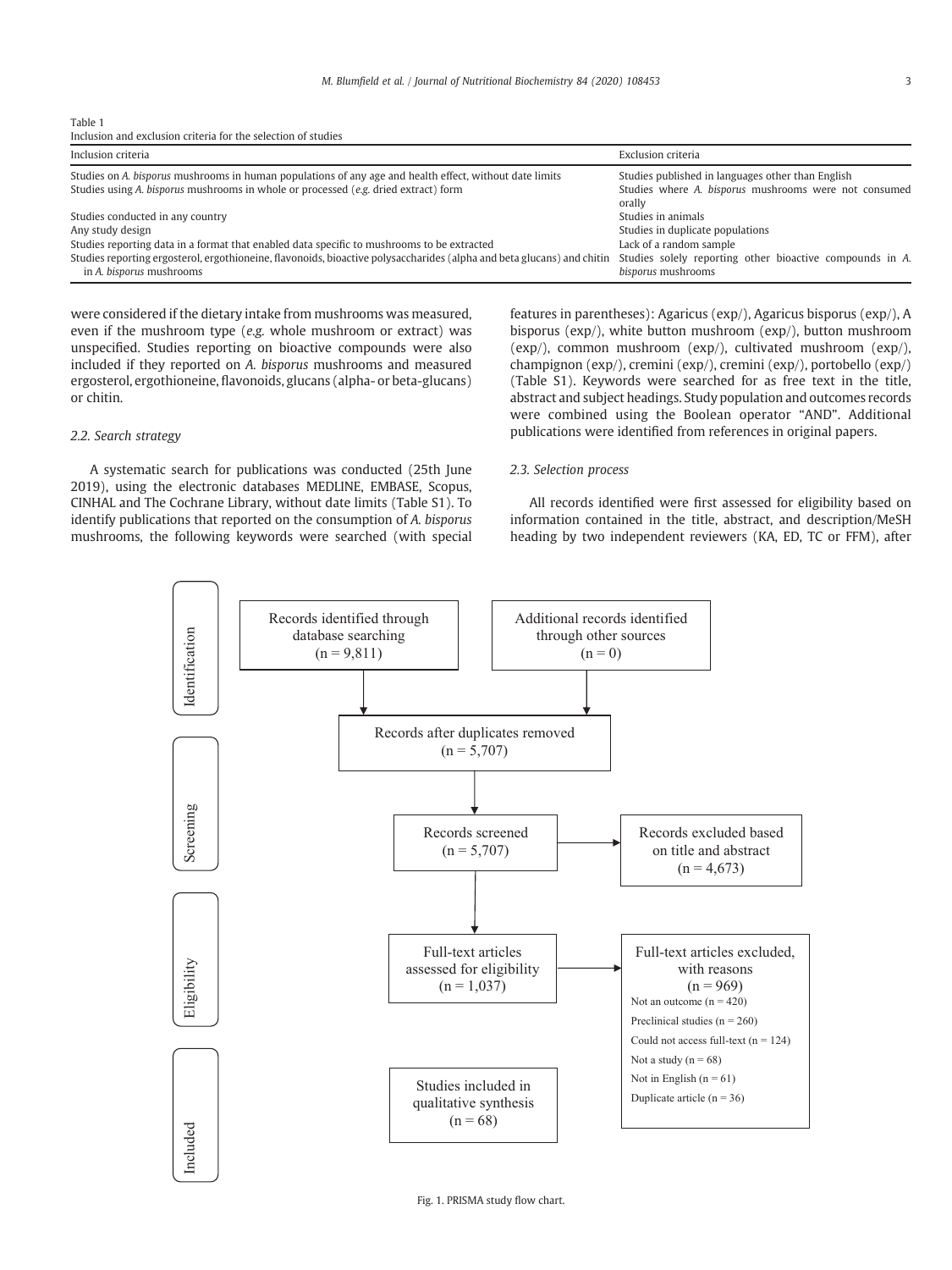<span id="page-3-0"></span>

Studies using Agaricus bisporus mushrooms or extracts derived from Agaricus bisporus mushrooms and measuring health outcomes in humans

| Author, year,<br>country                     | induce asing rigaricas bisporas masmooms or extracts acrived nom rigaricas bisporas masmooms and measuring neamn outcomes in numans<br>Study aim                                                                                                         | Study Design,<br>sample size<br>(n:IG/CG)                         | Study<br>duration | Population<br>(age, %female,<br>health<br>condition)        | Exposure                                                                                                                                                                                                                                                                                                                                                                | Outcome/s<br>Measured                                                                                                                                                                                                                                                                                                                                                                          | Results<br>$(1 \rightarrow)$                                                   | Adverse effects/<br>limitations                                                                                                                           | Conclusions                                                                                                                                                                                                                     | Study quality<br>$(+\emptyset-)$ |
|----------------------------------------------|----------------------------------------------------------------------------------------------------------------------------------------------------------------------------------------------------------------------------------------------------------|-------------------------------------------------------------------|-------------------|-------------------------------------------------------------|-------------------------------------------------------------------------------------------------------------------------------------------------------------------------------------------------------------------------------------------------------------------------------------------------------------------------------------------------------------------------|------------------------------------------------------------------------------------------------------------------------------------------------------------------------------------------------------------------------------------------------------------------------------------------------------------------------------------------------------------------------------------------------|--------------------------------------------------------------------------------|-----------------------------------------------------------------------------------------------------------------------------------------------------------|---------------------------------------------------------------------------------------------------------------------------------------------------------------------------------------------------------------------------------|----------------------------------|
| <b>Vitamin D</b><br>Stephensen,<br>2012, USA | To evaluate the effects Parallel, double-blind<br>of consuming UV-<br>exposed white button $17.1 \,\mu g \, D_2$ /control)<br>mushrooms (A.<br>bisporus) on the vitamin<br>D status of healthy<br>adults.                                                | n: $9/10/10$ (8.8 µg D <sub>2</sub> /<br>(3% attrition)           | 6 w               | $31\pm11$ y<br>58% f<br>Healthy                             | <b>Intervention:</b> UV- $8.8 \mu g D_2/day$ :<br>exposed cooked<br>mushrooms (87.9 g/<br>day) delivering 8.8 µg<br>OR 17.1 $\mu$ g D <sub>2</sub> /day<br>Comparator: Non UV-<br>exposed cooked<br>mushrooms<br>(87.9 g/day)                                                                                                                                           | Serum 25(OH) $\uparrow$ (P<.05)<br>$D_2$<br>Serum 25(OH) $D_3 \rightarrow$<br>Serum 25(OH)D $\leftrightarrow$<br>(total)<br>Serum 24,25 $\rightarrow$<br>$(OH)D_3$<br>17.1 $\mu$ g D <sub>2</sub> /day:<br>Serum 25(OH) $\uparrow$ (P<.05)<br>D <sub>2</sub><br>Serum 25(OH) $\downarrow$ (P<.05)<br>$D_3$<br>Serum 25(OH)D $\rightarrow$<br>(total)<br>Serum 24,25 $\rightarrow$<br>$(OH)D_3$ |                                                                                | No adverse<br>effects.<br>No significant<br>difference in the<br>vitamin $D2$<br>content of raw proportionally.<br>vs. cooked<br>mushrooms<br>$(P = .41)$ | Ergocalciferol<br>was absorbed<br>and metabolised to 25<br>$(OH)D2$ but did not affect<br>vitamin D status, because<br>25OHD <sub>3</sub> decreased                                                                             | $^{+}$                           |
| Keegan, 2013,<br><b>USA</b>                  | To compare<br>effectiveness at<br>increasing and<br>maintaining vitamin D (17% attrition)<br>status of dried white<br>button mushroom<br>extract and<br>supplemental vitamin<br>$D_3$ and vitamin $D_2$ .                                                | Parallel, 3-arm (1IG, 12 w<br>2CG)<br>n: 14/8/3                   |                   | 35y<br>75% f<br>Healthy                                     | <b>Intervention:</b> Dried <b>Serum 25(OH)D</b> $\uparrow$ (P<.001) <sup>a</sup><br>white button<br>mushroom extract<br>$(2000$ IU D <sub>2</sub> /day) $D_2$<br>Comparator:<br>Supplement 2000 IU $D_2$ /<br>day OR 2000 IU D3/day                                                                                                                                     | (total)<br>Serum 25(OH) Not reported<br>Serum $25(OH)D_3$                                                                                                                                                                                                                                                                                                                                      | $\uparrow$ (P<.001) <sup>a</sup>                                               | No adverse<br>effects.                                                                                                                                    | Consumption of<br>mushrooms<br>containing $D_2$ was as<br>effective at increasing and<br>maintaining total serum<br>25(OH)D levels as<br>supplemental vitamin D <sub>2</sub><br>and $D_3$ .                                     |                                  |
| Urbain, 2011,<br>Germany                     | To investigate the<br>bioavailability of<br>vitamin $D_2$ from UV- n: 8/9/9<br>exposed mushrooms in<br>humans, in comparison<br>to a vitamin $D_2$<br>supplement.                                                                                        | Parallel, single-blind, 3- 5 w<br>arm(2IG, 1CG)<br>(8% attrition) |                   | $31 \pm 6$ y<br>65% f<br>Healthy                            | <b>Intervention:</b> UV- 28,000 IU $D_2$ /day:<br>exposed cooked<br>mushrooms (28,000 IU<br>$D_2$ /day)<br>OR Non-UV-exposed Serum iPTH<br>cooked mushrooms (60<br>IU $D_2$ /day+28,000 IU<br>$D2/day$ supplement)<br><b>Comparator:</b> Non-UV- $60+28.000$ IU D <sub>2</sub> /<br>exposed cooked<br>mushrooms (60 IU $D_2/$<br>$day + placebo$ (total)<br>supplement) | Serum 25(OH)D $\uparrow$ (P<.001)<br>(total)<br>Serum Calcium<br>day:<br>Serum $25(OH)D$<br>Serum Calcium<br>Serum iPTH                                                                                                                                                                                                                                                                        | $\leftrightarrow$<br>$\uparrow$ (P<.001)<br>$\rightarrow$<br>$\leftrightarrow$ | No adverse<br>effects.                                                                                                                                    | Vitamin $D_{2}$ -<br>enhanced button<br>mushrooms<br>via UV exposure<br>was effective in<br>improving<br>vitamin D status in young,<br>healthy adults.                                                                          | $^{+}$                           |
| Shanely, 2014,<br><b>USA</b>                 | To determine if<br>supplementation with 2-arm (1IG, 1CG)<br>mushroom powder n: 17/17<br>would enhance skeletal (3% attrition)<br>muscle function and<br>attenuate exercise-<br>induced muscle damage<br>in low vitamin D status<br>high school athletes. | Parallel, double-blind, 6 w                                       |                   | $16\pm0$ y<br>0% f<br>Vitamin D<br>insufficient<br>athletes | Intervention: UV-<br>exposed powdered<br>mushroom<br>$(600 \text{ IU } D_2/\text{day})$<br><b>Comparator: Placebo</b>                                                                                                                                                                                                                                                   | Serum 25(OH)D $\uparrow$ (P=.004)<br>(total) Serum 25<br>(OH)D <sub>2</sub><br>Serum $25(OH)$<br>$D_3$                                                                                                                                                                                                                                                                                         | $\uparrow$ (P<.0001)<br>$\downarrow$ (P<.0001)                                 | No adverse<br>effects.                                                                                                                                    | 600 IU/d vitamin D <sub>2</sub><br>increased 25<br>$(OH)D2$ with a<br>concomitant<br>decrease in $25(OH)D_3$ ,<br>with no effect on<br>muscular<br>function or<br>exercise-induced muscle<br>damage in high school<br>athletes. | Ø                                |

M. Blumfield et al. / Journal of Nutritional Biochemistry 84 (2020) 108453 M. Blumfield et al. / Journal of Nutritional Biochemistry 84 (2020) 108453

4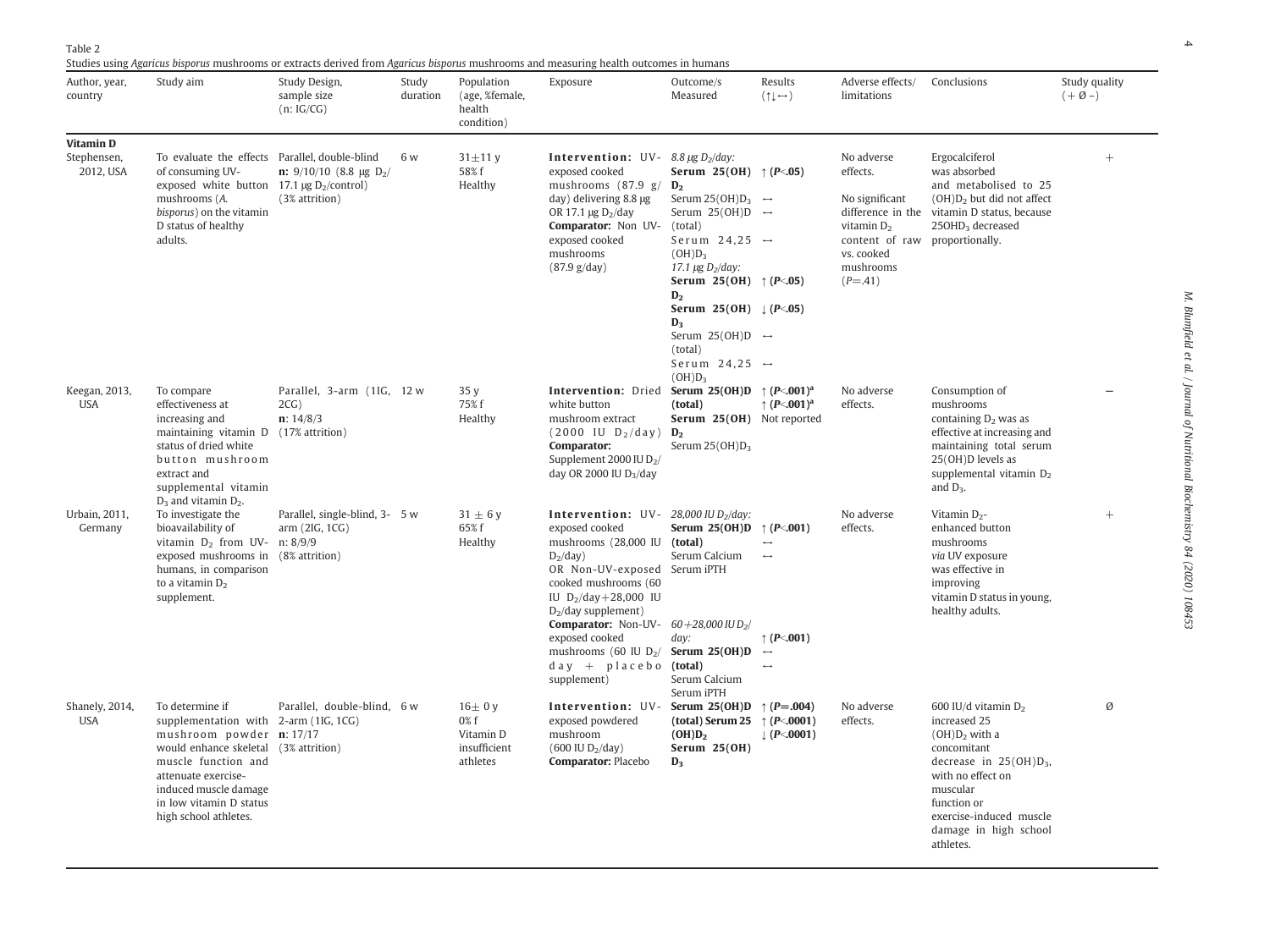|  | Table |             |  |
|--|-------|-------------|--|
|  |       | (continued) |  |

| Author, year,<br>country                                                                                     | Study aim                                                                                                                                                                      | Study Design,<br>sample size<br>(n:IG/CG)                     | Study<br>duration               | Population<br>(age, %female,<br>health<br>condition) | Exposure                                                                                                                                                | Outcome/s<br>Measured                                                                                                                                                                                                                          | Results<br>$(1 \rightarrow)$                                                                                                                                                         | Adverse effects/<br>limitations                                                                       | Conclusions                                                                                                                                                                                                                                                                                              | Study quality<br>$(+\emptyset-)$                                                                                                                                                                                                                                                                                                                                                           |
|--------------------------------------------------------------------------------------------------------------|--------------------------------------------------------------------------------------------------------------------------------------------------------------------------------|---------------------------------------------------------------|---------------------------------|------------------------------------------------------|---------------------------------------------------------------------------------------------------------------------------------------------------------|------------------------------------------------------------------------------------------------------------------------------------------------------------------------------------------------------------------------------------------------|--------------------------------------------------------------------------------------------------------------------------------------------------------------------------------------|-------------------------------------------------------------------------------------------------------|----------------------------------------------------------------------------------------------------------------------------------------------------------------------------------------------------------------------------------------------------------------------------------------------------------|--------------------------------------------------------------------------------------------------------------------------------------------------------------------------------------------------------------------------------------------------------------------------------------------------------------------------------------------------------------------------------------------|
| Inflammation                                                                                                 | Calvo, 2016, USA To estimate the impact Parallel, 4-arm <sup>***</sup><br>of adding white button $\mathbf{n}$ : 37<br>mushrooms to daily diet<br>on known T2D risk<br>factors. |                                                               | 16 w                            | 48 y<br>65% f<br>MetS                                | Intervention: UV- Serum<br>exposed cooked<br>mushrooms<br>(100 g/day)<br>Comparator:<br>Supplement 1242 IU $D_3/$<br>day OR 7320 IU D <sub>3</sub> /day | ergothioneine<br><b>ORAC</b><br>8-isoprostane<br>Adiponectin<br>Leptin<br>sCML<br>sMG                                                                                                                                                          | $\uparrow$ (P $\leq$ .01)<br>$\uparrow$ (P=.03)<br>$\rightarrow$<br>$\uparrow$ (P=.03)<br>$\longrightarrow$<br>$\downarrow$ (P $\leq$ .01)<br>$\downarrow$ (P $\leq$ .01)            | No adverse<br>effects.                                                                                | Consuming<br>white button<br>mushrooms was<br>associated with increased<br>ergothioneine, lower<br>circulating oxidative<br>stress factors and<br>higher serum adiponectin                                                                                                                               | $+$                                                                                                                                                                                                                                                                                                                                                                                        |
| Volman, 2010,<br>Netherlands                                                                                 | To evaluate the effects Parallel, double-blind<br>of consuming $\alpha$ -glucans <b>n:</b> 26/30<br>in hypercholestrolemic (0% attrition)<br>subjects.                         |                                                               | 5 w<br>(2 w run- 42.9% f<br>in) | $57\pm 8$ y                                          | Hypercholesterolemic<br>Ø<br>Th1 cytokines:<br>$*$ <sup>FN<math>\gamma</math></sup><br>$*$ IL-12<br>$*$ IL-2<br>Th2 cytokines:<br>$*IL-13$<br>$*$ IL-4  | Intervention:<br>200 mL juice/day<br>containing $5$ g/<br>day $\alpha$ -glucans<br>extracted from *IL-17<br>white button<br>mushrooms<br>Comparator:<br>200 mL juice/day $\leftrightarrow$<br>with 0 g $\alpha$ - $\leftrightarrow$<br>glucans | $^*$ IL-1 $\beta$<br>$*$ IL-6<br>$^*$ TNF $\alpha$<br>*IL-10<br>$\longrightarrow$<br>$\leftrightarrow$<br>$\leftrightarrow$                                                          | $\leftrightarrow$<br>$\rightarrow$<br>$\downarrow$ (P=.017)<br>$\leftrightarrow$<br>$\leftrightarrow$ | and ORAC.<br>No adverse<br>effects.                                                                                                                                                                                                                                                                      | Consumption of A.<br>bisporus a-glucans<br>lowered LPS-<br>induced TNF <sub>a</sub><br>production, whereas<br>no effect on IL-1b<br>and IL-6 was<br>observed. No<br>obvious Th1-Th2<br>skewing by PHA-<br>stimulated PBMCs<br>was observed.<br>However, we<br>observed a trend<br>towards a decreased<br>production of IL-12<br>and IL-10. No<br>significant changes<br>in kidney or liver |
| Serum creatinine $\leftrightarrow$<br>Serum ALT<br>Serum AST<br>Serum GGT<br>Serum APT<br>Serum<br>Bilirubin | $\longleftrightarrow$<br>$\leftrightarrow$<br>$\leftrightarrow$<br>$\rightarrow$<br>$\longleftrightarrow$                                                                      |                                                               |                                 |                                                      |                                                                                                                                                         |                                                                                                                                                                                                                                                |                                                                                                                                                                                      |                                                                                                       |                                                                                                                                                                                                                                                                                                          |                                                                                                                                                                                                                                                                                                                                                                                            |
| Weigand-Heller,<br>2012, USA                                                                                 | To evaluate the<br>bioavailability of<br>ergothioneine using a<br>dose-response,<br>postprandial time-<br>course design.                                                       | Cross-over, 2-arm<br>(1IG, 1CG)<br>n: 10/10<br>(0% attrition) | 3 d<br>(3d)<br>washout)         | $27 \pm 3$ y<br>0% f<br>Healthy                      | Intervention:<br>Powdered mushroom Cholesterol<br>(8 g/day OR 16 g/day)<br>Comparator: Placebo                                                          | <b>CRP</b><br><b>HDL</b><br><b>LDL</b><br>Triglycerides<br>Glucose<br><b>ORAC</b> (total)<br>Ergothioneine                                                                                                                                     | $\longleftrightarrow$<br>$\longleftrightarrow$<br>$\leftrightarrow$<br>$\leftrightarrow$<br>$\longleftrightarrow$<br>$\leftrightarrow$<br>$\downarrow$ (P<.05)<br>$\uparrow$ (P<.05) | No adverse<br>effects.                                                                                | Ergothioneine<br>was bioavailable after<br>consuming mushrooms<br>and a trend in the<br>postprandial<br>triglyceride<br>response<br>indicated that<br>there was a<br>blunting effect after both<br>the 8 g and 16 g doses.<br>ORAC total<br>values decreased after the<br>8 g and 16 g mushroom<br>meal. | Ø                                                                                                                                                                                                                                                                                                                                                                                          |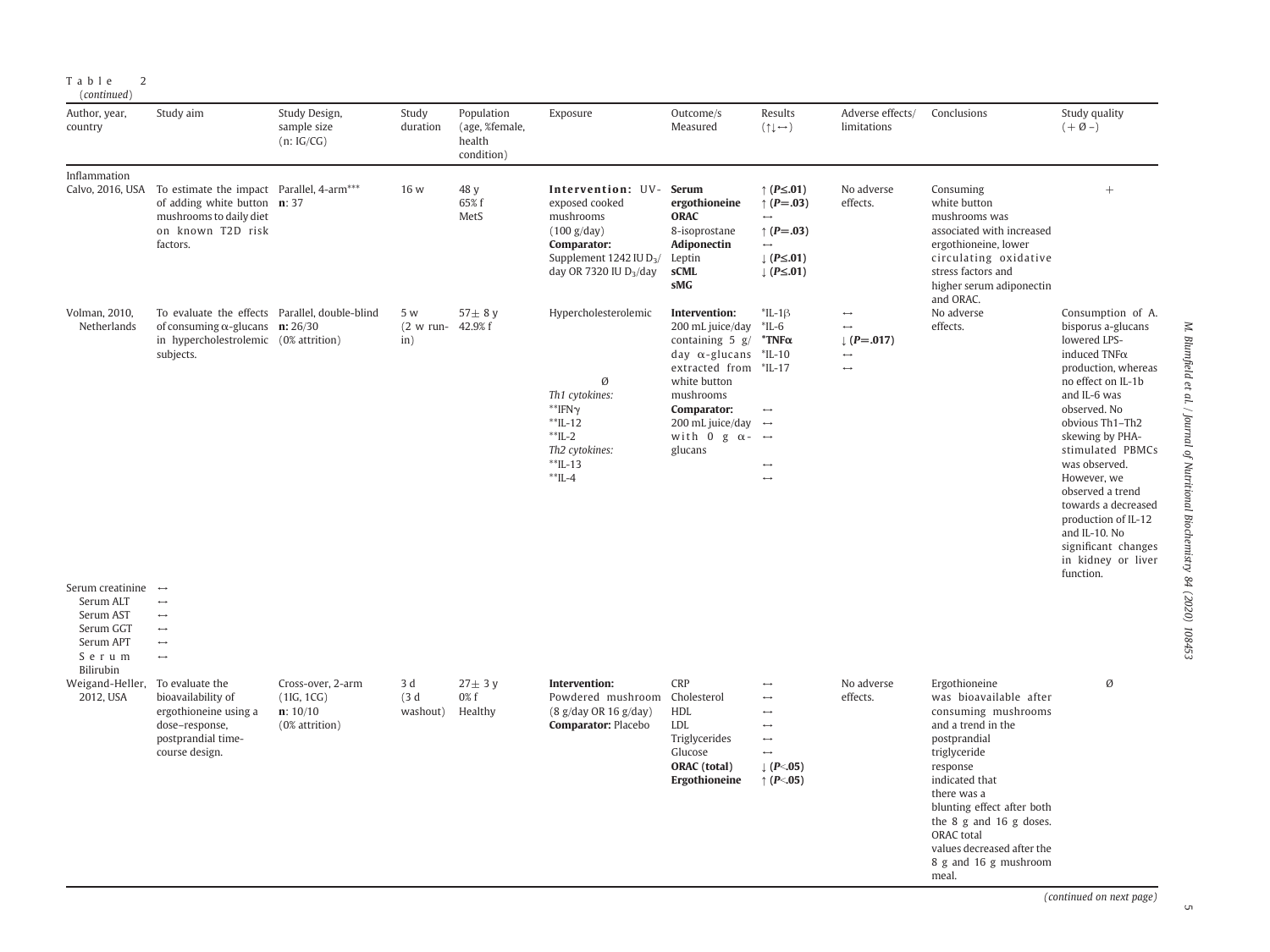| (continued)                            |                                                                                                                                                                                                                                                |                                                                          |                                      |                                                                              |                                                                                                                                                       |                                                                                               |                                                                                                             |                                 |                                                                                                                                                                                                                                                                    |                                  |
|----------------------------------------|------------------------------------------------------------------------------------------------------------------------------------------------------------------------------------------------------------------------------------------------|--------------------------------------------------------------------------|--------------------------------------|------------------------------------------------------------------------------|-------------------------------------------------------------------------------------------------------------------------------------------------------|-----------------------------------------------------------------------------------------------|-------------------------------------------------------------------------------------------------------------|---------------------------------|--------------------------------------------------------------------------------------------------------------------------------------------------------------------------------------------------------------------------------------------------------------------|----------------------------------|
| Author, year,<br>country               | Study aim                                                                                                                                                                                                                                      | Study Design,<br>sample size<br>(n:IG/CG)                                | Study<br>duration                    | Population<br>(age, %female,<br>health<br>condition)                         | Exposure                                                                                                                                              | Outcome/s<br>Measured                                                                         | Results<br>$(\uparrow \downarrow \leftrightarrow)$                                                          | Adverse effects/<br>limitations | Conclusions                                                                                                                                                                                                                                                        | Study quality<br>$(+\emptyset-)$ |
| Satiety<br>Hess, 2017, USA             | To compare satiety and Cross-over, 2-arm<br>food intake differences (1IG, 1CG)<br>between mushroom n: 35/35<br>and meat consumption. (9% attrition)                                                                                            |                                                                          | 10 <sub>d</sub><br>(10d)<br>washout) | $23 \pm 4$ y<br>53% f<br>Healthy                                             | Intervention: Cooked Satiety<br>mushroom meal<br>(226 g/day)<br>Comparator: Cooked<br>beef meal<br>(28 g/day)                                         | Energy intake                                                                                 | ↑ ( $P = .05$ )                                                                                             | No adverse<br>effects.          | Mushroom meal<br>had a positive<br>effect on satiety, but no<br>effect on energy intake.                                                                                                                                                                           | Ø                                |
| Cheskin, 2008,<br><b>USA</b><br>Cancer | To investigate how<br>substituting<br>mushrooms for beef in a (29% attrition)<br>test lunch affected<br>energy intake, fat<br>intake, palatability,<br>appetite, satiation and<br>satiety in normal<br>weight, overweight and<br>obese adults. | Cross-over, 2-arm<br>n: 76/76                                            | 4 d<br>(3d)<br>washout)              | 36 y<br>67% f<br>Healthy                                                     | <b>Intervention: Cooked Satiety</b><br>mushroom meal<br>$(339$ kcal/day)<br>Comparator: Cooked Energy intake<br>beef meal (783 kcal/ Appetite<br>day) | Satiation<br><b>Fat intake</b>                                                                | $\leftrightarrow$<br>$\leftrightarrow$<br>$\downarrow$ (P<.0001)<br>$\downarrow$ (P<.0001)<br>$\rightarrow$ | No adverse<br>effects.          | Energy intakes were<br>higher during meat<br>lunches than<br>mushroom<br>lunches. Total daily<br>energy and fat intake<br>were greater in the meat<br>than in the mushroom<br>condition.<br>Palatability,<br>appetite,<br>satiation and<br>satiety did not differ. | Ø                                |
| Lee, 2013, China                       | To investigate the<br>association between<br>mushroom<br>consumption and risk of<br>epithelial ovarian<br>cancer.                                                                                                                              | Case-control,<br>retrospective<br>n: 500/500                             | 2y                                   | $59 \pm 6$ y<br>100% f<br>Healthy<br>(controls)<br>Ovarian cancer<br>(cases) | <b>Exposure: White</b><br>button mushroom<br>consumption                                                                                              | Ovarian cancer                                                                                | $(OR = 0.68)$                                                                                               | N/A                             | Ovarian cancer patients<br>consumed less<br>mushrooms than<br>controls.<br>Apparent<br>reductions in cancer risk<br>were found at high<br>levels of intake, especially<br>for white button<br>mushroom for women<br>consuming>2                                    | $+$                              |
| <b>USA</b>                             | Twardoski, 2015, To evaluate the effects<br>of white button<br>mushroom powder on n: 36<br>serum PSA levels and<br>determine the<br>tolerability.                                                                                              | Phase I, clinical dose- 10 m<br>escalation                               | $(1-58 \text{ m})$                   | 68 y<br>0% f<br><b>Elevated PSA</b>                                          | Treatment: Powdered Serum PSA<br>mushroom<br>$(4,6,8,10,12,14 \text{ g/day})$                                                                         | Androgens<br><b>MDSCs</b><br>$IL-15$                                                          | $\downarrow$ (n=13, 36%)                                                                                    | Abdominal<br>bloating           | $g/day$ .<br>White button mushroom<br>powder therapy was<br>associated with declining<br>PSA levels in some<br>patients.                                                                                                                                           | $^{+}$                           |
| Gastrointestinal<br>Hess, 2018, USA    | consumption compared 1CG)<br>to meat on<br>gastrointestinal<br>tolerance, short chain<br>fatty acid (SCFA)<br>production, laxation,<br>and faecal microbiota.                                                                                  | To assess mushroom Cross-over, 2-arm (1IG,<br>n: 35/35<br>(9% attrition) | 10 d<br>(10<br>d<br>washout)         | $23 \pm 4$ y<br>53% f<br>Healthy                                             | <b>Intervention: Cooked Breathe</b><br>mushroom meal<br>(226 g/day)<br><b>Comparator:</b> Cooked Stool consistency<br>beef meal (28 g/day)            | hydrogen<br>Stool frequency<br>Faecal pH<br>Faecal wet $\rightarrow$<br>weight<br><b>SCFA</b> | $\leftrightarrow$<br>$\leftrightarrow$<br>$\longrightarrow$<br>$\longrightarrow$<br>↑ ( $P = .002$ )        | No adverse<br>effects.          | The mushroom diet<br>resulted in higher average<br>stool weight and a<br>different faecal<br>microbiota composition<br>compared to the meat<br>diet, with greater<br>abundance of<br><b>Bacteroidetes lower</b><br>abundance of Firmicutes.                        | Ø                                |
| Nishihira, 2017,<br>Japan              | ingesting champignon 4-arm (3IG, 1CG)<br>extract daily improved $\mathbf{n}$ : 20/20/20/20                                                                                                                                                     | To investigate whether Parallel, double-blind, 4 w                       |                                      | 64 $\pm$ 7 y<br>51% f                                                        | Intervention:<br>Champignon extract Halitosis<br>Problematic (50 mg/day OR 500 Pillow odour                                                           | $50 \frac{\text{mg}}{\text{day}}$ :                                                           | $\downarrow$ (P=.003)                                                                                       | No adverse<br>effects.          | Ingesting champignon<br>extract improved<br>halitosis and body and                                                                                                                                                                                                 |                                  |

Table 2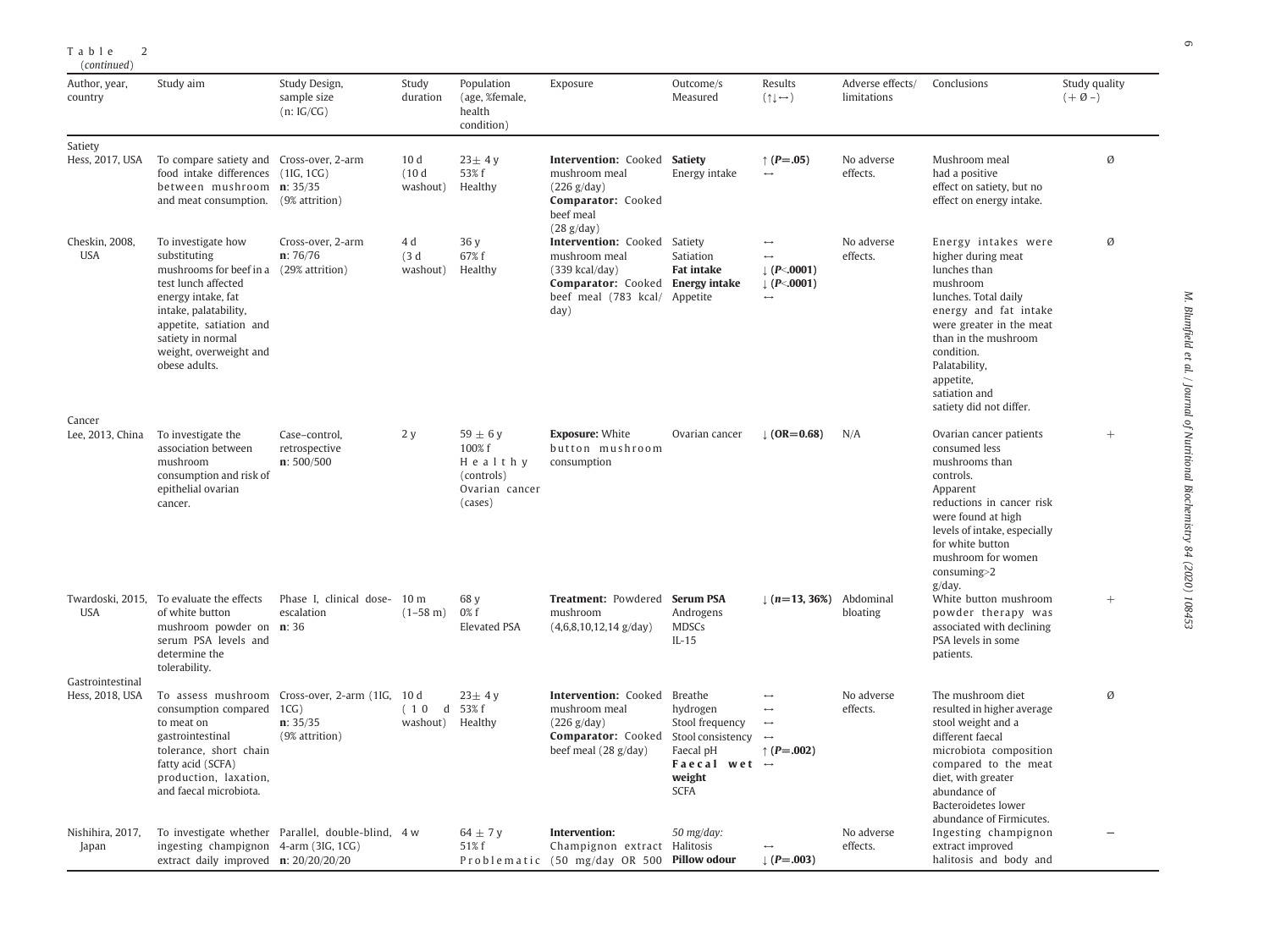| Author, year,<br>country                                                        | Study aim                                                                                                                 | Study Design,<br>sample size<br>(n:IG/CG)       | Study<br>duration | Population<br>(age, %female,<br>health<br>condition) | Exposure                                                                                                              | Outcome/s<br>Measured                                                                                                                                                                                                                                                                                                                                                    | Results<br>$(1 \rightarrow)$                                                                                                                                                                                                                                                                                                                                                                                                             | Adverse effects/<br>limitations | Conclusions                                                                                                                                                        | Study quality<br>$(+\emptyset-)$ |
|---------------------------------------------------------------------------------|---------------------------------------------------------------------------------------------------------------------------|-------------------------------------------------|-------------------|------------------------------------------------------|-----------------------------------------------------------------------------------------------------------------------|--------------------------------------------------------------------------------------------------------------------------------------------------------------------------------------------------------------------------------------------------------------------------------------------------------------------------------------------------------------------------|------------------------------------------------------------------------------------------------------------------------------------------------------------------------------------------------------------------------------------------------------------------------------------------------------------------------------------------------------------------------------------------------------------------------------------------|---------------------------------|--------------------------------------------------------------------------------------------------------------------------------------------------------------------|----------------------------------|
| $\downarrow$ (P=.001)<br>$( P = .004)$<br>$[ (P=.001)$<br>$\downarrow$ (P=.005) | halitosis and body and (4% attrition)<br>faecal odour.                                                                    |                                                 |                   | halitosis, body or mg/day OR<br>faecal odour         | 1000 mg/day)<br>Comparator: 0 mg/day                                                                                  | Pyjama odour<br><b>Faecal odour</b><br>Bowel<br>movement<br>regularity<br>Strain during<br>bowel<br>movements<br>Sensation of<br>residual stools<br>500 mg/day:<br><b>Halitosis</b><br><b>Pillow odour</b><br>Pyjama odour<br><b>Faecal odour</b><br>Bowel<br>movement<br>regularity<br>Strain during<br>bowel<br>movements<br>Sensation of Halitosis<br>residual stools | $\longrightarrow$<br>$( P = .001)$<br>$\mapsto$<br>$\downarrow$ (P=.005)<br>$\overline{\phantom{0}}$<br>$\downarrow$ (P=.001)<br>$( P = .003)$<br>$\downarrow$ (P=.004)<br>$\downarrow$ (P=.001)<br>$\longleftrightarrow$<br>$\downarrow$ (P=.005)<br>100 mg/day:<br>Pillow odour<br>Pyjama<br>odour<br><b>Faecal odour</b><br>Bowel<br>movement<br>regularity<br>Strain during<br>bowel<br>movements<br>Sensation of<br>residual stools |                                 | faecal odour. Results<br>suggest the effectiveness<br>of champignon extract in<br>alleviating odours is dose-<br>dependent, i.e., it<br>increases with the dosage. |                                  |
| $\rightarrow$<br>Cholesterol<br>2018, Iraq                                      | Abd-alwahad, To investigate the<br>physiological and<br>biological effects of<br>eating mushrooms<br>cooked in olive oil. | Parallel, non-<br>randomised, 2-arm<br>n: 25/25 | 30 d              | Not reported.                                        | Intervention: Cooked Glucose<br>mushroom (2 g/kg <b>Cholesterol</b><br>body weight/day)<br>Comparator: Usual diet LDL | <b>HDL</b><br><b>Triglycerides</b><br><b>Body weight</b><br>Urea                                                                                                                                                                                                                                                                                                         | $\downarrow$ (P<.05)<br>$\downarrow$ (P<.05)<br>$\uparrow$ (P<.05)<br>$\downarrow$ (P<.05)<br>$\downarrow$ (P<.05)<br>$\downarrow$ (P<.05)<br>$\longrightarrow$                                                                                                                                                                                                                                                                          | No adverse<br>effects.          | A. bisporus cooked in olive<br>oil reduces harmful lipids,<br>glucose and enhances the<br>blood cells.                                                             |                                  |

(continued on next page)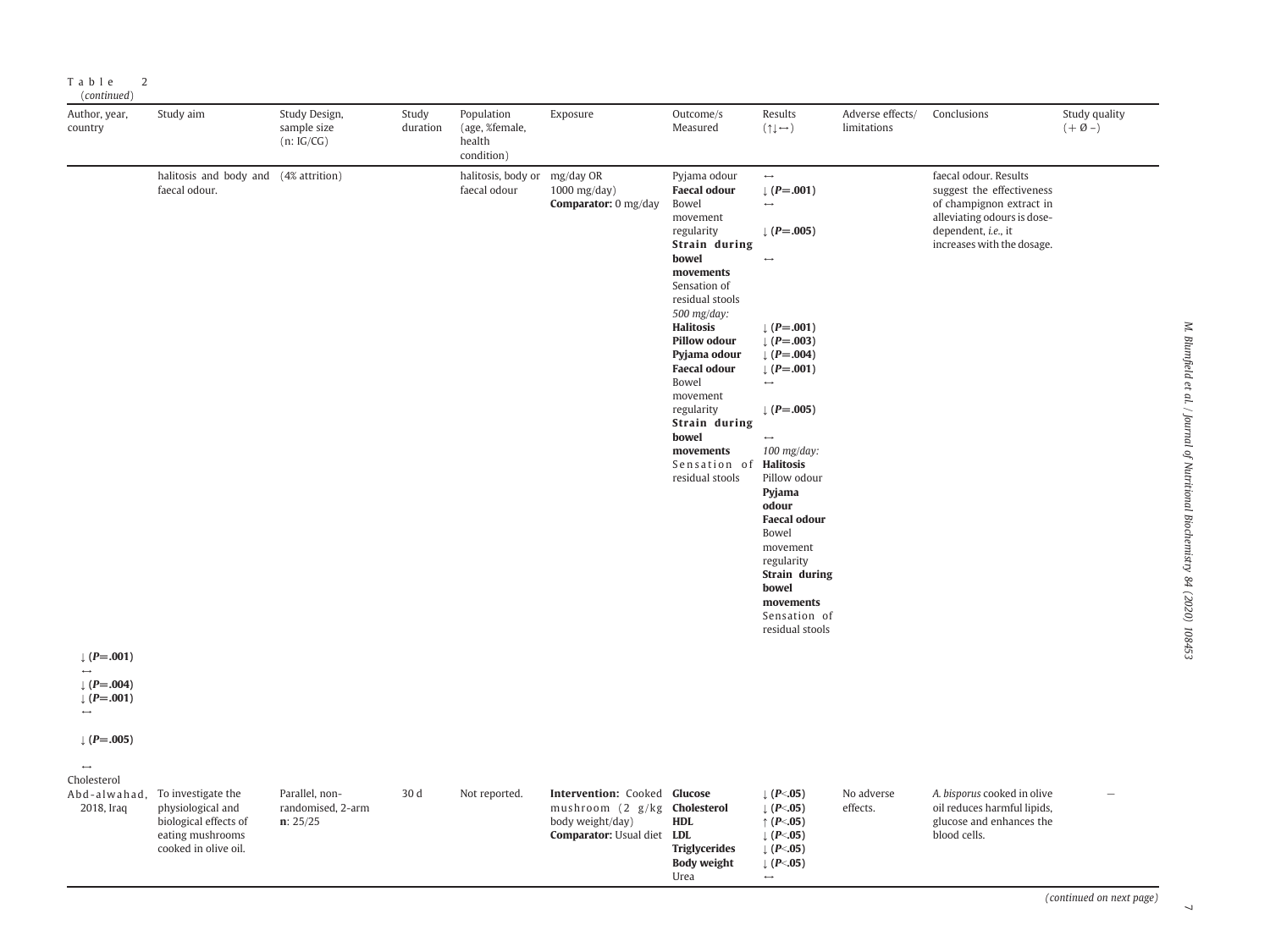| (continued)                                  |                                                                                                                                                                                |                                                                    |                         |                                                      |                                                                                                                                                               |                                                                                                                                                     |                                                                                                                                                                                                     |                                 |                                                                                                                                                                                                                                    |                                  |
|----------------------------------------------|--------------------------------------------------------------------------------------------------------------------------------------------------------------------------------|--------------------------------------------------------------------|-------------------------|------------------------------------------------------|---------------------------------------------------------------------------------------------------------------------------------------------------------------|-----------------------------------------------------------------------------------------------------------------------------------------------------|-----------------------------------------------------------------------------------------------------------------------------------------------------------------------------------------------------|---------------------------------|------------------------------------------------------------------------------------------------------------------------------------------------------------------------------------------------------------------------------------|----------------------------------|
| Author, year,<br>country                     | Study aim                                                                                                                                                                      | Study Design,<br>sample size<br>(n:IG/CG)                          | Study<br>duration       | Population<br>(age, %female,<br>health<br>condition) | Exposure                                                                                                                                                      | Outcome/s<br>Measured                                                                                                                               | Results<br>$(1 \rightarrow)$                                                                                                                                                                        | Adverse effects/<br>limitations | Conclusions                                                                                                                                                                                                                        | Study quality<br>$(+\emptyset-)$ |
| Weigand-Heller, To evaluate the<br>2012, USA | bioavailability of<br>ergothioneine using a<br>dose-response,<br>postprandial time-<br>course design.                                                                          | Cross-<br>over, 2-<br>arm (1IG, 1CG)<br>n: 10/10<br>(0% attrition) | 3 d<br>(3d)<br>washout) | $27\pm3$ y<br>$0\%$ f<br>Healthy                     | Intervention:<br>Powdered<br>mushroom (8 g/day OR LDL<br>$16$ g/day)<br>Comparator: Placebo                                                                   | Uric acid<br><b>WBC</b><br><b>RBC</b><br>Hb<br>PCV<br>Cholesterol<br>HDI.<br>Triglycerides                                                          | $\leftrightarrow$<br>$\uparrow$ (P<.05)<br>$\uparrow$ (P<.05)<br>$\leftrightarrow$<br>$\leftrightarrow$<br>$\leftrightarrow$<br>$\longleftrightarrow$<br>$\leftrightarrow$<br>$\longleftrightarrow$ | No adverse<br>effects.          | Ergothioneine was<br>bioavailable after<br>consuming<br>mushrooms<br>and a trend in the<br>postprandial<br>triglyceride<br>response indicated that<br>there was a<br>blunting<br>effect after both the                             | Ø                                |
| T2D risk management                          |                                                                                                                                                                                |                                                                    |                         |                                                      |                                                                                                                                                               |                                                                                                                                                     |                                                                                                                                                                                                     |                                 | 8 g and 16 g doses.                                                                                                                                                                                                                |                                  |
| Immunological                                | Calvo, 2016, USA To estimate the impact Parallel, 4-arm <sup>***</sup><br>of adding white button $\mathbf{n}$ : 37<br>mushrooms to daily diet<br>on known T2D risk<br>factors. |                                                                    | 16 w                    | 48 y<br>65% f<br>MetS                                | Intervention: UV-<br>exposed cooked<br>mushrooms<br>(100 g/day)<br>Comparator:<br>Supplement $1242$ IU D <sub>3</sub> /<br>day OR 7320 IU D <sub>3</sub> /day | Serum 25(OH)D $\leftrightarrow$<br>(total)<br><b>Serum</b><br>ergothioneine<br><b>ORAC</b><br>8-isoprostane<br>Adiponectin<br>Leptin<br>sCML<br>sMG | $\uparrow$ (P $\leq$ .01)<br>↑ ( $P = .03$ )<br>$\leftrightarrow$<br>↑ ( $P = .03$ )<br>$\leftrightarrow$<br>$\downarrow$ (P $\leq$ .01)<br>$\downarrow$ (P $\leq$ .01)                             | No adverse<br>effects.          | Consuming white button<br>mushrooms was<br>associated with increased<br>ergothioneine, lower<br>circulating oxidative<br>stress factors and higher<br>serum adiponectin and<br>ORAC and thus improved<br>risk markers of diabetes. | $^{+}$                           |
| Jeong, 2012,<br>Australia                    | To investigate the effect Parallel, 2-arm<br>of dietary intake of<br>white button<br>mushrooms on salivary<br>IgA (sIgA) secretion in<br>healthy subjects.                     | (1IG, 1CG)<br>n: 12/8<br>(20% attrition)                           | 7 d                     | $42 \pm 12$ V<br>50% f<br>Healthy                    | Intervention: Cooked<br>mushrooms<br>(100 g/day)<br>Comparator: Usual diet s I g A                                                                            | sIgA: osmality<br>sIgA secretion $\uparrow$ (P<.0005)<br>rate<br>concentration<br>IgG secretion<br>rate<br>I g G<br>concentration                   | $\uparrow$ (P=.0012)<br>$\uparrow$ (P<.0005)<br>$\rightarrow$<br>$\leftrightarrow$                                                                                                                  | No adverse<br>effects.          | Consuming white button<br>mushrooms accelerates<br>SIgA secretion, thereby<br>indicating its potential<br>health benefits for<br>improving mucosal<br>immunity.                                                                    | $+$                              |

Table

2

IG, intervention group; CG, comparator group; UV, ultraviolet; PSA, total serum prostate-specific antigen; MetS, metabolic syndrome; 25(OH)D, 25-hydroxyvitamin D; IL, interleukin; iPTH, parathyroid hormone; TNF $\alpha$ , tumour factor alpha; HDL, high density lipoprotein cholesterol; LDL, low density lipoprotein cholesterol; WBC, white blood cells; RBC, red blood corpuscles; Hb, haemoglobin; PCV, packed cell volume; ORAC, oxygen radical absorbanc sCML, serum carboxymethyl-lysine; sMG, serum methylglyoxal; sigA, secretory immunoglobulin A; IgG, immunoglobulin G; d, days; w, weeks; m, months; y, years; f, female; IU, international unit; 1, significant increase compar control; 1, significant decrease compared with control; -, no significant change compared with control; Study quality +, positive; Ø, neutral; -, negative; \* ex-vivo LPS-stimulated cytokine production in peripheral mononuc (PBMC); \*\* PHA-induced T-cell proliferation in PBMC; \*\*\* 4-arm pooled analysis; a, significant from baseline.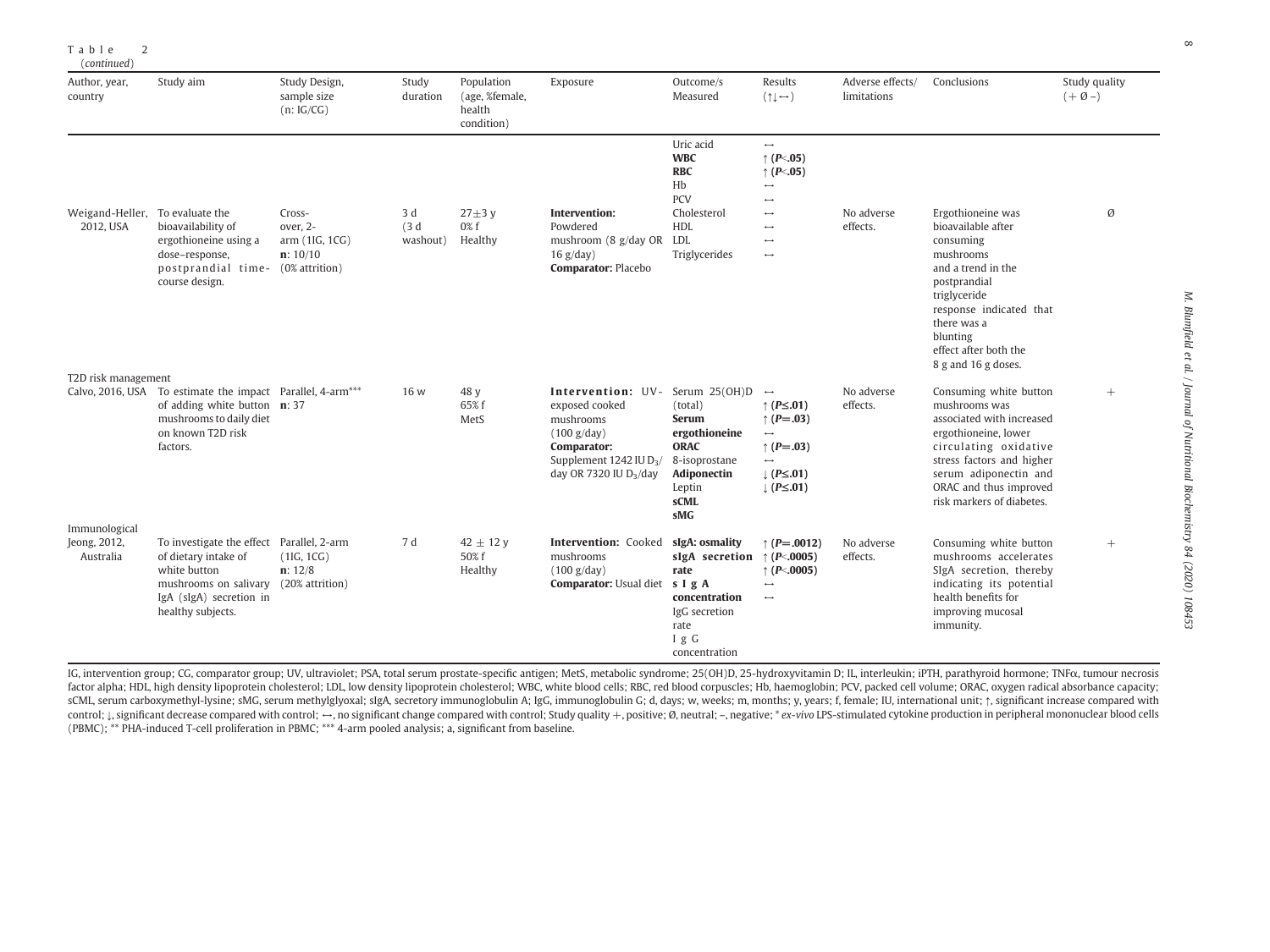which the inclusion and exclusion criteria were applied ([Table 1\)](#page-2-0). This process was completed using Covidence systematic literature review software [Veritas Health Innovation, Melbourne, Australia] [[24\]](#page-15-0). The full text of all studies that appeared to meet the eligibility screening were retrieved and subjected to a second assessment for relevance by the same two reviewers [\(Table 1](#page-2-0)). Any difference in assessments that arose between reviewers was discussed in the first instance or resolved by a third independent reviewer (FFM).

Human research studies were then assessed for methodological quality in duplicate by two independent reviewers (KA and ED) using the Quality Criteria Checklist for Primary Research in the Academy of Nutrition and Dietetics Evidence Analysis Manual [[25\]](#page-15-0). The Quality Criteria Checklist included four relevance questions that addressed applicability to practice and 10 validity questions that addressed scientific reliability, including confounding, study quality and heterogeneity. The Quality Criteria Checklist enabled a systematic, objective rating (positive, negative or neutral) to be given to each study and was used to confirm agreement among independent reviewers. 'Positive' studies were of the highest quality, with most answers to the validity questions being positive, followed by 'neutral' studies. 'Negative' studies were of the lowest quality, with most of the answers to the validity questions being negative. Once again, any difference in assessments were resolved, if necessary, by a third independent reviewer (FFM). The internal validity of studies which reported biochemical analysis of mushrooms was not performed as critical appraisal tools do not exist for this study design.

#### 2.4. Data extraction

Data were extracted from all included studies into a Microsoft Excel [Version 1908; Excel for Office 365] spreadsheet by one investigator (KA or ED) and checked for accuracy by another investigator (KA or ED). Data extracted were study and participant characteristics, baseline, follow-up, washout period, run-in period, test product, control product, dosage, measurement method, change in outcome, and P-value for between group comparisons. Data extracted for bioactive studies included source of mushrooms, whether mushrooms were cultivated or wild, storage conditions, extraction and measurement technique used, amount of the bioactive reported and units of measurement. For studies reporting ergosterol, vitamin D was also extracted if reported. Original authors were contacted to confirm any missing data [\[26](#page-15-0)–28]. If original authors could not be contacted, data were retrieved using manuscript figs. [\[27\]](#page-15-0) or excluded [\[26,28](#page-15-0)].

# 3. Results

# 3.1. Description of studies

The systematic search strategy identified 9811 records, of which 68 were eligible for inclusion ( $n=15$  human studies,  $n=53$  biochemical studies; [Fig. 1](#page-2-0)).

#### 3.1.1. Health outcomes

A total of 15 human trials reported on consumption of A. bisporus mushrooms and physical health outcomes [\[29](#page-15-0)–43], and none reported on mental health or cognitive function. The study characteristics and methodological quality of these included studies are shown in [Table 2.](#page-3-0) The majority (73%) of studies were randomised controlled trials (RCTs) [29–[36,39,40,43\]](#page-15-0)). Other study designs included a non-RCT [[41](#page-15-0)], a secondary analysis of a RCT which presented pooled data from two intervention groups in a pre-post study design format [\[42](#page-15-0)], a Phase 1 Clinical trial [\[38\]](#page-15-0), and a retrospective case–control study [[37\]](#page-15-0). The reported health outcomes were vitamin D status (4 studies) [29–[32\]](#page-15-0), inflammation (2 studies) [\[33,34](#page-15-0)], satiety (2 studies) [[35,40\]](#page-15-0), cancer (2 studies) [[37,38\]](#page-15-0), gastrointestinal health (2 studies) [[39,40\]](#page-15-0), cholesterol [[34](#page-15-0),[41\]](#page-15-0), diabetes risk factors [\[42](#page-15-0)], and immunology [[43](#page-15-0)]. Studies were mainly conducted in the United States of America (USA) (9 studies) [[29,30,32,](#page-15-0)34–[36,38,39,42](#page-15-0)], and others were from Germany [\[31](#page-15-0)], Netherlands [[33\]](#page-15-0), China [\[37](#page-15-0)], Japan [\[40](#page-15-0)], Iraq [[41\]](#page-15-0), and Australia [\[43](#page-15-0)]. Only one study reported minor adverse effects (abdominal bloating), but had no participant withdraw.

Studies were mainly conducted in adults, with one study on male teenage athletes [[32\]](#page-15-0). Most of the intervention studies used 'healthy' populations (8 studies) [\[29](#page-15-0)–31,[34](#page-15-0)–36[,39](#page-15-0),[43\]](#page-15-0), with the remaining conducted in adults with hypercholesterolemia [[33\]](#page-15-0), metabolic syndrome [\[42](#page-15-0)], insufficient Vitamin D levels [[32\]](#page-15-0), older adults with problematic halitosis and body odour [\[40](#page-15-0)], and cancer [[37,38](#page-15-0)] [\(Table 2](#page-3-0)).

Using the Quality Criteria Checklist for Primary Research ([Table 2](#page-3-0)), six studies received a positive quality rating (i.e. defined as having a high level of internal validity and low risk of bias across the study) [\[29,31](#page-15-0),[37,38,42](#page-15-0),[43](#page-15-0)], six studies received a neutral rating (i.e. unclear levels of internal validity and bias) [\[32](#page-15-0)–36,[39](#page-15-0)], and three studies received a negative rating [\[30,40,41](#page-15-0)]. Interventions were generally well described with clearly defined outcomes. Objective biomarkers were utilised across studies, with the exception of studies that had self-reported measures of satiety [\[35,36](#page-15-0)] and gastrointestinal health outcomes [\[39,40](#page-15-0)].

# 3.1.2. Bioactive compounds

A total of 41 studies reported the concentration of bioactive antioxidant compounds (ergosterol, 16 studies [[44](#page-16-0)–59]; ergothioneine, 4 studies [\[48,60](#page-16-0)–62]; flavonoids, 22 studies [\[63](#page-16-0)–84]) and 16 reported concentrations of polysaccharides (glucans, 9 studies [[27](#page-15-0)[,80,84](#page-16-0)–91]; chitin, 7 studies [[27](#page-15-0)[,87,90,92](#page-16-0)–95]) in A. bisporus mushrooms ([Table 3](#page-9-0)). From the 16 papers that reported ergosterol, five also reported Vitamin  $D<sub>2</sub>$ (25(OH)D2) [[46](#page-16-0),48–[51\]](#page-16-0). Mushroom varieties included WBM (47 studies) [[27,](#page-15-0)46-56,59-[66,](#page-16-0)68-[87,](#page-16-0)89-[95\]](#page-16-0), portobello (8 studies) [\[49,57](#page-16-0),[58,60,61](#page-16-0),[85,87,88](#page-16-0)], BBM (7 studies) [\[47](#page-16-0),[48,54,55,67,79,89](#page-16-0)], and cremini (6 studies) [\[49,60](#page-16-0),[61,85,87](#page-16-0),[88](#page-16-0)] mushrooms. The majority of studies (79%) reported only one mushroom type, with WBM being the most common (68%), and two studies did not specify the type of mushroom used [[44,45\]](#page-16-0). Mushrooms were mainly cultivated (51 studies) [\[27,](#page-15-0)[46,48](#page-16-0)–58[,60](#page-16-0)–83[,86](#page-16-0)–95] and sourced from Europe (24 studies) [\[27](#page-15-0)[,44,45,50,52,53,55](#page-16-0)–58,[64,67,69,73,74,78,79,86,88](#page-16-0)–90[,93](#page-16-0)–95] and Asia (19 Studies) [[51,59,62,63,65,66,68,71](#page-16-0),[72,75](#page-16-0)–77,[80](#page-16-0)–84[,87,91](#page-16-0)]. Other regions included the Americas (6 studies) [[48,49,60,61,70,85](#page-16-0)], Canada (3 studies) [\[46,47,54](#page-16-0)] and the United Kingdom (1 study) [\[92\]](#page-16-0).

# 3.2. Impact of A. bisporus mushroom intake on human health

#### 3.2.1. Serum vitamin D

Studies that reported on the bioavailability of vitamin D from UVBexposed mushrooms used fresh mushrooms [[29,31\]](#page-15-0), dried mushroom extract [\[30](#page-15-0)] and mushroom powder [\[32](#page-15-0)]. Doses of vitamin D ranged from 8.8 μg/day (352 IU/day) [\[29](#page-15-0)], up to 28,000 IU/day (700 μg/day) [\[31](#page-15-0)], and study durations ranged from 5 to 12 weeks. A significant increase in serum  $25(OH)D<sub>2</sub>$  was reported in all four RCT studies [29–[32\]](#page-15-0), alongside a decrease in serum  $25(OH)D<sub>3</sub>$  reported in two studies  $[29,32]$  $[29,32]$ ,  $[P<sub>0</sub>,001$  for all). Three studies showed a significant increase in total serum  $20(OH)D(P<.001$  for all) [[30](#page-15-0)–32], and only one study specifically screened people for low levels of vitamin D at baseline [\[32](#page-15-0)]. When UVB-exposed mushroom extracts were compared to a daily vitamin  $D_2$  or  $D_3$  supplement (2000 IU/day; 50  $\mu$ g/day) across a 12-week intervention, no significant differences in overall 25(OH)D levels between the groups were found [[30\]](#page-15-0). At doses of 2000 IU/day, UVB-exposed mushrooms were equivalent to a supplement at increasing total 25(OH)D levels.

# 3.2.2. Inflammatory markers

Three studies reported on inflammatory markers [\[33](#page-15-0),[34](#page-15-0),[42](#page-15-0)]. In healthy young women, both 8 g and 16 g doses of mushroom powder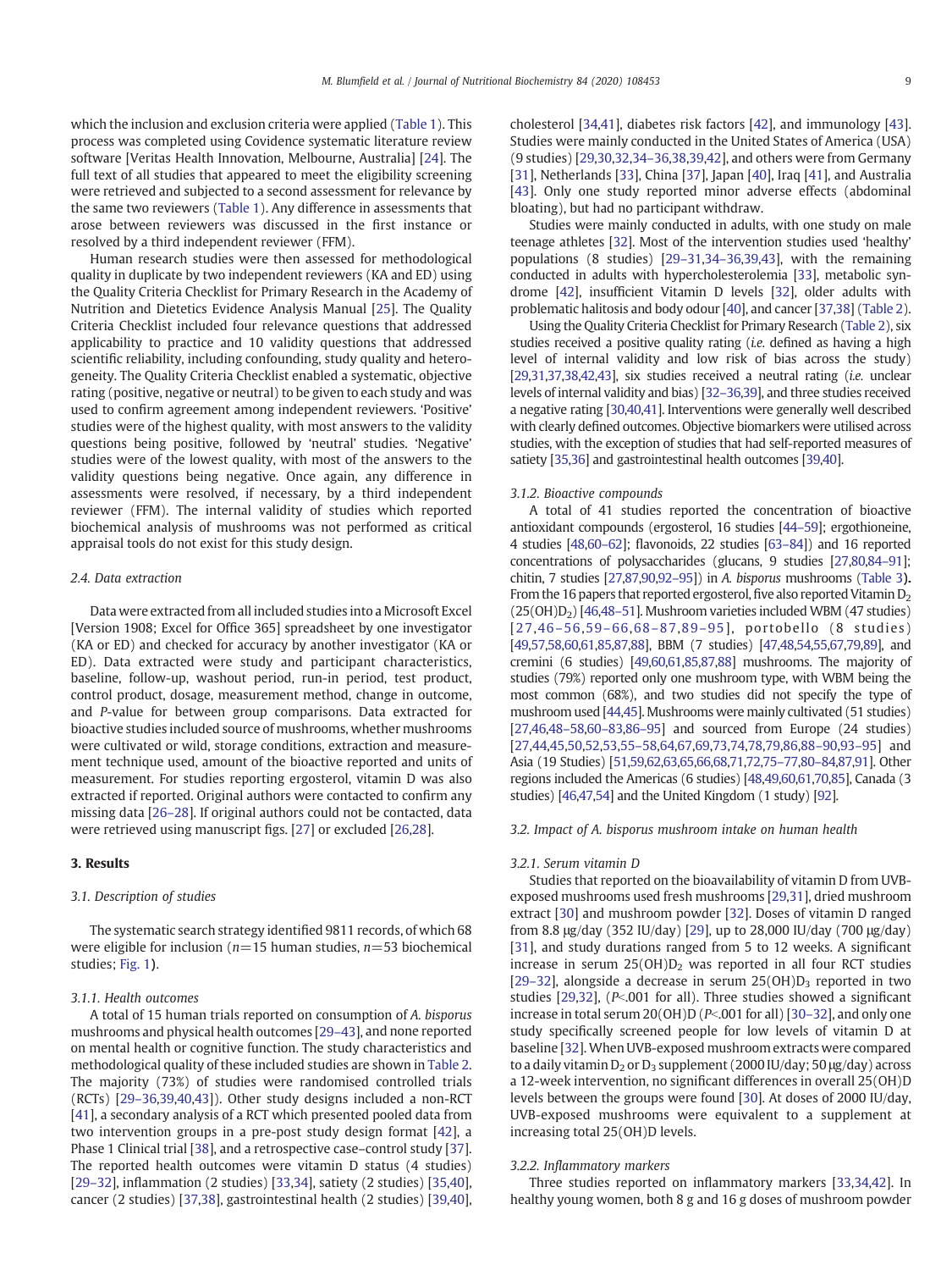<span id="page-9-0"></span>

Bioactive components in Agaricus Bisporus mushrooms

| Reference                       | Type                     | Mushroom source<br>(wild/cultivated, country)    | Mushroom part                                                                                                                                                                                  | Compound<br>(glucan/flavonoid/<br>ergosterol etc.)                                                     | Amount                                                                                                                                                                                               |
|---------------------------------|--------------------------|--------------------------------------------------|------------------------------------------------------------------------------------------------------------------------------------------------------------------------------------------------|--------------------------------------------------------------------------------------------------------|------------------------------------------------------------------------------------------------------------------------------------------------------------------------------------------------------|
| Babu, 2013                      | <b>WBM</b>               | Cultivated, India                                | Cap                                                                                                                                                                                            | Flavonoids                                                                                             | $2.173 \pm 0.0007$ µg/g                                                                                                                                                                              |
| Akyüz, 2012                     | <b>WBM</b>               | Cultivated, Turkey                               | Stipe<br>Whole                                                                                                                                                                                 | Flavonoids<br>Myricetin<br>Quercetin<br>Kaempferol                                                     | $1.533 \pm 0.005$ µg/g<br>$11.75 \,\mathrm{\mu g/g}$<br>$0.25 \,\mathrm{\mu g/g}$<br>$0.25 \,\mathrm{\mu g/g}$                                                                                       |
| Tajalli, 2015                   | <b>WBM</b>               | Cultivated/wild, Iran                            | Whole $(wild)$                                                                                                                                                                                 | Catechin<br>Naringenin<br>Resveratrol<br>Flavonoids<br>Anthocyanins<br>Flavonoids                      | $396.00 \,\mathrm{\mu g/g}$<br>$1.75 \,\mathrm{\mu g/g}$<br>$0.50 \,\mathrm{\mu g/g}$<br>3.72 (0.0020) mg CE/g<br>4.7 (1.2) mg CGEs/100 g<br>4.24 (0.0016) mg $CE/g$                                 |
|                                 |                          |                                                  | Whole (cultivated)                                                                                                                                                                             | Anthocyanins<br>Flavonoids<br>Anthocyanins<br>Flavonoids<br>Anthocyanins<br>Flavonoids                 | 7.7 (0.5) mg CGEs/100 g<br>2.78 (0.0004) mg CE/g<br>1.13 $(0.2)$ mg CGEs/100 g<br>5.11 (0.0044) mg $CE/g$<br>0.15 (0.01) mg CGEs/100 g<br>3.98 (0.0004) mg $CE/g$                                    |
|                                 |                          |                                                  |                                                                                                                                                                                                | Anthocyanins<br>Flavonoids<br>Anthocyanins<br>Flavonoids<br>Anthocyanins<br>Flavonoids<br>Anthocyanins | 1.7 (0.2) mg CGEs/100 g<br>4.12 (0.0020) mg CE/g<br>$0.087(0.1)$ mg CGEs/100 g<br>4.15 (0.0016) mg CE/g<br>'very low' (almost 0) mg CGEs/100 g<br>4.94 (0.0028) mg $CE/g$<br>4.6 (0.9) mg CGEs/100 g |
| Singla, 2010                    | <b>WBM</b>               | Cultivated, India                                | Whole (raw)                                                                                                                                                                                    | Flavonoids (free)<br>Flavonoids (bound)                                                                | 37.12 mg/100 g<br>64.69 mg/100 g                                                                                                                                                                     |
| Mircea, 2015                    | <b>BBM</b>               | Cultivated, Romania                              | Whole (processed)<br>Whole                                                                                                                                                                     | Flavonoids (free)<br>Flavonoids (bound)<br>Flavonoids                                                  | 35.42 mg/100 g<br>63.72 mg/100 g<br>1.09 $(0.02)$ mg CE/g                                                                                                                                            |
|                                 |                          |                                                  |                                                                                                                                                                                                |                                                                                                        | $0.97(0.01)$ mg CE/g<br>1.52 $(0.01)$ mg CE/g                                                                                                                                                        |
| Guizani, 2012<br>Jaworska, 2014 | <b>WBM</b><br><b>WBM</b> | Cultivated, Oman<br>Cultivated, Poland           | Whole<br>Whole (fresh)<br>Whole (blanched)                                                                                                                                                     | Flavonoids<br>Flavonoids<br>Flavonoids                                                                 | $0.76(0.05)$ mg<br>$142(8)$ mg/100 g<br>53 $(3)$ mg/100 g                                                                                                                                            |
| Gan, 2013                       | <b>WBM</b>               | Cultivated, Malaysia, Brazil                     | Whole (culinary treated)<br>Extract (60% ethanol)<br>Extract (aqueous)                                                                                                                         | Flavonoids<br>Flavonoids<br>Flavonoids                                                                 | $35(5)$ mg/100 g<br>1.75 $(0.26)$ mg GAE/g<br>1.36 $(0.11)$ mg GAE/g                                                                                                                                 |
| Ganguli, 2006                   | <b>WBM</b>               | Cultivated, India                                | Whole (raw)<br>Whole (fried 4 min)<br>Whole (fried 5 min)                                                                                                                                      | Flavonoids<br>Flavonoids<br>Flavonoids                                                                 | 0.079%(0.004)<br>$0.050\%$ (0.002)<br>$0.041\%$ (0.004)                                                                                                                                              |
| Singla, 2012                    | <b>WBM</b>               | Cultivated, India                                | Whole (fried 6 min)<br>Whole (raw)<br>Whole (2% treated)<br>Whole (4% treated)                                                                                                                 | Flavonoids<br>Flavonoids<br>Flavonoids<br>Flavonoids                                                   | $0.038\%$ $(0.006)$<br>37.12 mg/100 g<br>$31.54 \text{ mg}/100 \text{ g}$<br>31.53 mg/100 g                                                                                                          |
| Öztürk, 2011<br>Ozen, 2010      | <b>WBM</b><br><b>WBM</b> | Cultivated, Turkey<br>Cultivated, Turkey         | Whole                                                                                                                                                                                          | Flavonoids<br>Flavonoids<br>Anthocyanins                                                               | 5.12 $(0.55)$ µg QE/mg<br>$0.106(0.006)$ mg QE/g<br>$0.17(0.01)$ mg/mL                                                                                                                               |
| Rezaeian, 2015                  | <b>WBM</b>               | Cultivated/wild, Iran                            | Whole (cultivated)<br>Whole (cultivated)<br>Whole $(wild)$                                                                                                                                     | Flavonoids<br>Flavonoids<br>Flavonoids                                                                 | 6.46 (0.13) mg $CE/g$<br>1.11 $(0.24)$ mg CE/g<br>4.48 $(0.05)$ mg CE/g                                                                                                                              |
| Ng, 2019                        | <b>WBM</b>               | Cultivated, India                                | Whole (raw)<br>Whole (boiled)<br>Whole (microwaved)<br>Whole (steamed)                                                                                                                         | Flavonoids<br>Flavonoids<br>Flavonoids<br>Flavonoids<br>Flavonoids                                     | 78.67 (8.80) mg QE/100 g<br>46.89 (1.25) mg QE/100 g<br>43.39 (4.66) mg QE/100 g<br>32.83 (4.51) mg QE/100 g                                                                                         |
| Ng, 2017                        | <b>WBM</b>               | Cultivated, Malaysia                             | Whole (pressure-cooked)<br>Whole (raw)<br>Whole (boiled 1.5 min)<br>Whole (boiled 3 min)                                                                                                       | Flavonoids<br>Flavonoids<br>Flavonoids                                                                 | 59.11 (10.30) mg QE/100 g<br>$20.2$ (2.9) mg Qct/100 g<br>12.2 (2.8) mg Qct/100 g<br>11.3 (2.7) mg Qct/100 g                                                                                         |
|                                 |                          |                                                  | Whole (boiled 4.5 min)<br>Whole (boiled 6 min)<br>Whole (microwaved 1.5 min)<br>Whole (microwaved (3 min)<br>Whole (microwaved 4.5 min)<br>Whole (microwaved 6 min)<br>Whole (steamed 1.5 min) | Flavonoids<br>Flavonoids<br>Flavonoids<br>Flavonoids<br>Flavonoids<br>Flavonoids<br>Flavonoids         | 10.7 (0.7) mg Qct/100 g<br>9.8 (0.4) mg Qct/100 g<br>14.3 (2.4) mg Qct/100 g<br>7.5 (1.0) mg Qct/100 g<br>6.1 $(1.1)$ mg Qct/100 g<br>4.2 (0.5) mg Qct/100 g<br>11.2 (3.4) mg Qct/100 g              |
|                                 |                          |                                                  | Whole (steamed 3 min)<br>Whole (steamed 4.5 min)<br>Whole (steamed 6 min)                                                                                                                      | Flavonoids<br>Flavonoids<br>Flavonoids                                                                 | 14.4 (5.0) mg Qct/100 g<br>12.0 $(1.0)$ mg Qct/100 g<br>13.8 (1.0) mg Qct/100 g                                                                                                                      |
| Barros, 2018<br>Buruleanu, 2018 | <b>WBM</b><br><b>WBM</b> | Cultivated/wild, Portugal<br>Cultivated, Romania | Whole (pressure-cooked 15 min)<br>Whole <sup>^</sup><br>Cap                                                                                                                                    | Flavonoids<br>Flavonoids<br>Flavonoids                                                                 | 12.7 (0.3) mg Qct/100 g<br>$1.73(0.11)$ mg/g<br>6.54 (0.00) mg $QE/g$                                                                                                                                |
|                                 |                          |                                                  | Stipe                                                                                                                                                                                          | Flavonoids<br>Flavonoids                                                                               | 7.83 (4.18) mg QE/g<br>5.23 $(0.02)$ mg QE/g                                                                                                                                                         |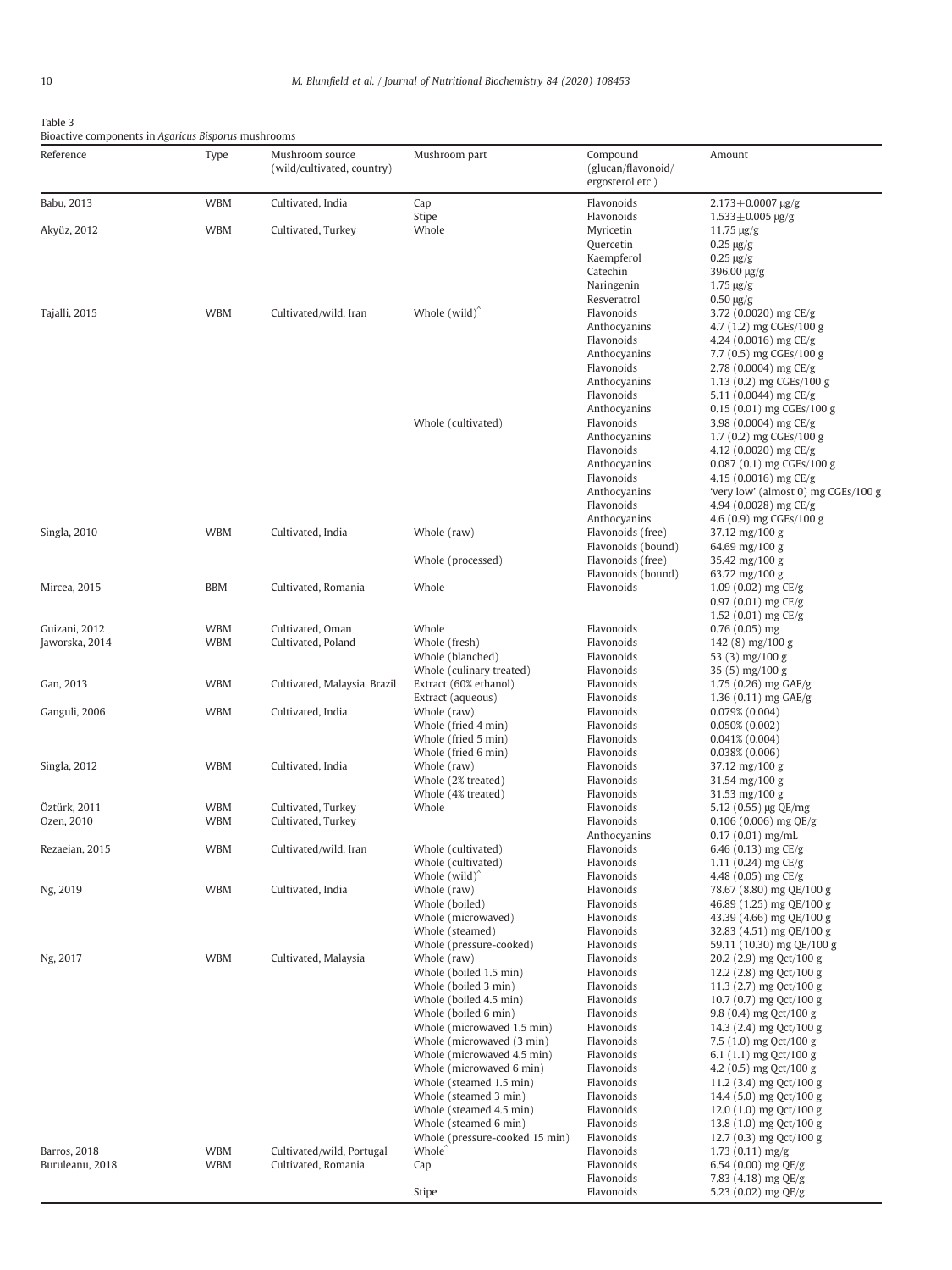# Table 3 (continued)

| Reference                   | Type       | Mushroom source<br>(wild/cultivated, country) | Mushroom part      | Compound<br>(glucan/flavonoid/<br>ergosterol etc.) | Amount                                                  |
|-----------------------------|------------|-----------------------------------------------|--------------------|----------------------------------------------------|---------------------------------------------------------|
|                             |            |                                               |                    | Flavonoids                                         | 3.26 $(0.04)$ mg QE/g                                   |
|                             | <b>BBM</b> |                                               | Cap                | Flavonoids                                         | 8.43 $(0.02)$ mg QE/g                                   |
|                             |            |                                               |                    | Flavonoids                                         | 3.5 $(0.14)$ mg QE/g                                    |
|                             |            |                                               | Stipe              | Flavonoids                                         | 8.05 $(0.04)$ mg QE/g                                   |
|                             |            |                                               |                    | Flavonoids                                         | 5.22 (0.06) mg $QE/g$                                   |
| Khan, 2016                  | <b>WBM</b> | Cultivated, India                             | Whole              | Flavonoids                                         | 56.76 μg RE/g                                           |
| Jagadish, 2009              | <b>WBM</b> | Cultivated, India                             | Whole (raw)        | Flavonoids                                         | 16.4 $(0.5)$ mg QE/g                                    |
|                             |            |                                               | Whole (boiled)     | Flavonoids                                         | 15.2 $(0.2)$ mg QE/g                                    |
| Dhamodhara, 2013            | <b>WBM</b> | Cultivated, India                             | Whole              | Flavonoids                                         | 10.3 $(1.0)$ mg QE/g                                    |
| Um, 2014                    | <b>WBM</b> | Cultivated, South Korea                       | Whole              | Flavonoids                                         | 1636.8 (17.5) mg naringin/100 g                         |
| Palanisamy, 2014            | <b>WBM</b> | Cultivated, Spain                             | Whole $(25 °C)*$   | $\alpha$ -Glucan                                   | 27%                                                     |
|                             |            |                                               |                    | $\beta$ -Glucan                                    | 25%                                                     |
|                             |            |                                               | Whole $(50 °C)*$   | $\alpha$ -Glucan                                   | $26\%$<br>27%                                           |
|                             |            |                                               | Whole $(100 °C)^*$ | $\beta$ -Glucan<br>$\alpha$ -Glucan                | 32%                                                     |
|                             |            |                                               |                    | $\beta$ -Glucan                                    | $29%^{a}$                                               |
|                             |            |                                               | Whole $(150 °C)*$  | $\alpha$ -Glucan                                   | 35%                                                     |
|                             |            |                                               |                    | $\beta$ -Glucan                                    | $0\%$ <sup>d</sup>                                      |
|                             |            |                                               | Whole $(200 °C)*$  | $\alpha$ -Glucan                                   | 50% <sup>a</sup>                                        |
|                             |            |                                               |                    | $\beta$ -Glucan                                    | 44% <sup>a</sup>                                        |
|                             |            |                                               | Whole              | Chitin                                             | 4.9 mg/100 g                                            |
| Choi, 2010                  | <b>WBM</b> | Korea                                         | Whole              | <b>Total Glucan</b>                                | $8.97(0.21)$ % w/w                                      |
|                             |            |                                               |                    | $\alpha$ -Glucan                                   | $1.13(0.52)$ % w/w                                      |
|                             |            |                                               |                    | $\beta$ -Glucan                                    | 7.83 $(0.74)$ % w/w                                     |
|                             |            |                                               | <b>LMW</b>         | Catechin                                           | $15.07(0.83)$ mg/g                                      |
|                             |            |                                               |                    | Tannic acid                                        | $11.58(0.65)$ mg/g                                      |
|                             |            |                                               |                    | Gallate                                            | $9.51(0.52)$ mg/g                                       |
|                             |            |                                               | <b>HMW</b>         | Catechin                                           | $14.98(0.34)$ mg/g                                      |
|                             |            |                                               |                    | Tannic acid                                        | $11.50(0.27)$ mg/g                                      |
| Dikeman, 2005               | <b>WBM</b> | Cultivated, USA                               | Raw immature       | Gallate<br>$\beta$ -Glucan                         | $9.45(0.22)$ mg/g<br>0.1%                               |
|                             |            |                                               | Cooked immature    | $\beta$ -Glucan                                    | 0.1%                                                    |
|                             |            |                                               | Raw mature         | $\beta$ -Glucan                                    | 0.1%                                                    |
|                             |            |                                               | Cooked mature      | $\beta$ -Glucan                                    | 0.1%                                                    |
|                             | Crimini    |                                               | Raw immature       | $\beta$ -Glucan                                    | 0.1%                                                    |
|                             |            |                                               | Cooked immature    | $\beta$ -Glucan                                    | 0.1%                                                    |
|                             |            |                                               | Raw mature         | $\beta$ -Glucan                                    | 0.1%                                                    |
|                             |            |                                               | Cooked mature      | $\beta$ -Glucan                                    | 0.1%                                                    |
|                             | Portabella |                                               | Raw immature       | $\beta$ -Glucan                                    | 0.1%                                                    |
|                             |            |                                               | Cooked immature    | $\beta$ -Glucan                                    | 0.1%                                                    |
|                             |            |                                               | Raw mature         | $\beta$ -Glucan                                    | 0.0%                                                    |
|                             |            |                                               | Cooked mature      | <b>B-Glucan</b>                                    | 0.2%                                                    |
| Nitschke, 2011a             | <b>WBM</b> | Cultivated, Germany                           | Whole              | <b>B-Glucan</b>                                    | $2.60$ g/100 g                                          |
| Khan, 2017                  | <b>WBM</b> | Cultivated, India                             | Whole              | Total glucan<br>$\alpha$ -Glucan                   | 10.045 $(0.21)$ g/100 g<br>1.534 (1.56) g/100 g         |
|                             |            |                                               |                    | $\beta$ -Glucan                                    | 8.511 $(2.45)$ g/100 g                                  |
| Singh, 2017                 | <b>WBM</b> | Cultivated, India                             | Whole              | Total glucan                                       | $0.78$ g/10 g                                           |
|                             |            |                                               |                    | Chitin                                             | $0.12$ g/10 g                                           |
|                             |            |                                               |                    | Chitin-glucan complex                              | $1.8 \text{ g}/10 \text{ g}$                            |
|                             | Portobello |                                               |                    | Total glucan                                       | 3.96(0.64)                                              |
|                             | Crimini    |                                               |                    | Total glucan                                       | 3.94(0.08)                                              |
|                             |            |                                               |                    | $\beta$ -Glucan                                    | 19.20%                                                  |
|                             |            |                                               |                    |                                                    |                                                         |
| Mirończuk-Chodakowska, 2017 | Portobello | Cultivated, Poland                            | Whole              | Total glucan                                       | 3.96(0.64)                                              |
|                             | Crimini    |                                               |                    | Total glucan                                       | 3.94(0.08)                                              |
|                             |            |                                               |                    | $\beta$ -Glucan                                    | 19.2%                                                   |
| Sari, 2017                  | <b>WBM</b> | Cultivated, Germany                           | Cap                | Total glucan                                       | $10.051 \pm 2.228$ g/100 g<br>$1.547 \pm 0.378$ g/100 g |
|                             |            |                                               |                    | $\alpha$ -Glucan<br>$\beta$ -Glucan                | $8.605 \pm 2.373$ g/100 g                               |
|                             |            |                                               | Stipe              | Total glucan                                       | 14.963 (4.979) g/100 g                                  |
|                             |            |                                               |                    | $\alpha$ -Glucan                                   | $2.667(1.224)$ g/100 g                                  |
|                             |            |                                               |                    | $\beta$ -Glucan                                    | 12.296 (4.077) g/100 g                                  |
|                             | <b>BBM</b> |                                               | Cap                | Total glucan                                       | 12.348 (4.514) g/100 g                                  |
|                             |            |                                               |                    | $\alpha$ -Glucan                                   | 3.511 (2.383) g/100 g                                   |
|                             |            |                                               |                    | $\beta$ -Glucan                                    | 8.837 (3.046) g/100 g                                   |
|                             |            |                                               | Stipe              | Total glucan                                       | 14.647 (4.874) g/100 g                                  |
|                             |            |                                               |                    | $\alpha$ -Glucan                                   | 4.568 $(2.845)$ g/100 g                                 |
|                             |            |                                               |                    | $\beta$ -Glucan                                    | $10.079(2.230)$ g/100 g                                 |
| Taofig, 2016                | Unknown    | Portugal                                      | Extract            | Ergosterol                                         | 44.79 $\pm$ 0.37 mg/g                                   |
| Stojkovic, 2014             | Unknown    | Netherlands                                   | Cap                | Ergosterol                                         | 138.74 $\pm$ 0.61 mg/100 g                              |
| Simon, 2011                 | <b>WBM</b> | Cultivated, Canada                            | Whole              | Ergosterol<br>Vitamin D                            | 578.2 $\pm$ 29.8 mg/100 g<br>$5.5 \pm 4.6$ µg/100 g     |
|                             |            |                                               |                    |                                                    |                                                         |

(continued on next page)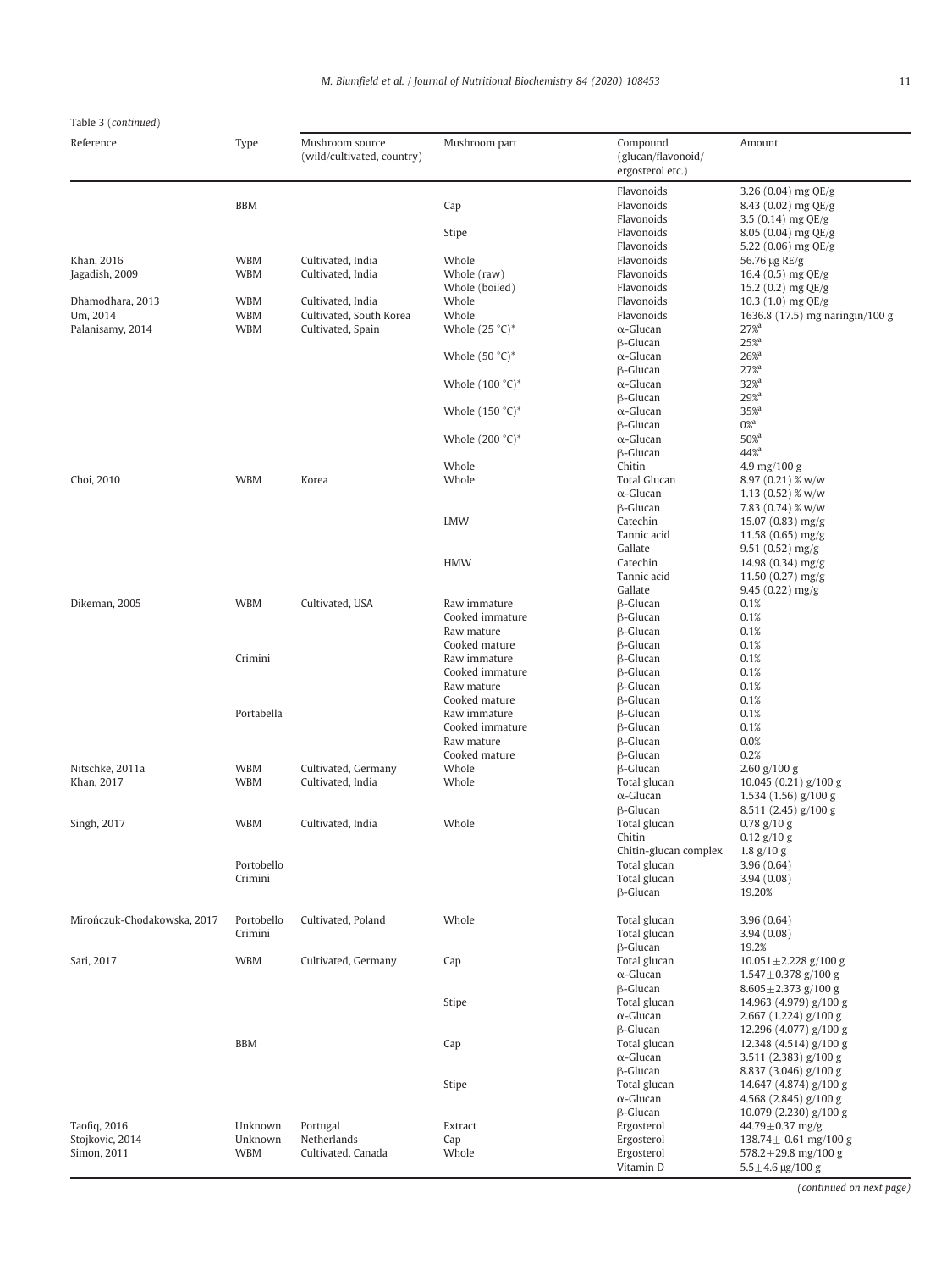# Table 3 (continued)

| Whole (UV light exposed)<br>Ergosterol<br>579.5 $\pm$ 20.7 mg/100 g<br>Vitamin D<br>579.5±20.7 μg/100 g<br>Whole (sunlight exposed)<br>Ergosterol<br>633.4 $\pm$ 17.4 mg/100 g<br>Vitamin D<br>$633.4 \pm 17.4 \text{ µg}/100 \text{ g}$<br>Shao, 2010<br><b>WBM</b><br>Canada<br>Ergosterol<br>Stage 1<br>$3.41 \text{ mg/g}$<br>Ergosterol<br>Stage 2<br>$3.32 \text{ mg/g}$<br>Stage 3<br>Ergosterol<br>$3.01$ mg/g<br>Cap (Stage 3)<br>Ergosterol<br>$3.30$ mg/g<br>Stipe (Stage 3)<br>Ergosterol<br>$2.33 \text{ mg/g}$<br><b>BBM</b><br>Canada<br>Stage 1<br>Ergosterol<br>$4.66$ mg/g<br>Stage 2<br>Ergosterol<br>$2.93$ mg/g<br>Ergosterol<br>Stage 3<br>$2.49$ mg/g<br>Cap (Stage 3)<br>Ergosterol<br>$2.71 \text{ mg/g}$<br>Stipe (Stage 3)<br>Ergosterol<br>$2.03$ mg/g<br>Sapozhnikova, 2014<br><b>WBM</b><br>Cultivated, USA<br>Ergothioneine<br>Extract<br>$0.81 - 0.92$ mg/g<br>Ergosterol<br>4.6 $-5.2$ mg/g<br>Vitamin D<br>$179 \pm 5$ IU/g<br>Extract (Low UV)<br>Vitamin D<br>$2156 \pm 43$ IU/g<br>Extract (High UV)<br>Vitamin D<br>4739 $\pm$ 61 IU/g<br><b>BBM</b><br>Cultivated, USA<br>Ergothioneine<br>Extract<br>$0.37 - 0.48$ mg/g<br>Ergosterol<br>$4.6 - 6.2$ mg/g<br>Vitamin D<br>$179 \pm 4$ IU/g<br>Extract (Low UV)<br>Vitamin D<br>1942 $\pm$ 30 IU/g<br>Extract (High UV)<br>Vitamin D<br>6292 $\pm$ 109 IU/g<br><b>WBM</b><br>Cultivated, USA<br>Whole<br>Ergosterol<br>Phillips, 2011<br>56.3 mg/100 g<br>Vitamin D<br>$0.11 \,\mathrm{\mu g} / 100 \,\mathrm{g}$<br>Crimini<br>Cultivated, USA<br>Whole<br>Ergosterol<br>61.4 mg/100 mg<br>Vitamin D<br>$0.06 \,\mathrm{\mu g} / 100 \,\mathrm{g}$<br>Portabella<br>Ergosterol<br>Cultivated, USA<br>Cap<br>62.1 mg/100 g<br>Vitamin D<br>$0.25 \,\mathrm{\mu g} / 100 \,\mathrm{g}$<br>Cap (UV treated)<br>Ergosterol<br>51.1 $mg/100 g$<br>Vitamin D<br>$11.2 \,\mathrm{\mu g} / 100 \,\mathrm{g}$<br><b>WBM</b><br>Cultivated, Finland<br>Whole<br>Ergosterol<br>Mattila, 2002<br>654 mg/100 g<br>Vitamin D<br>0 mg/100 g<br>Whole <sup>^</sup><br>Vitamin D<br>Wild, Finland<br>$4.7 - 194 \text{ µg}/100 \text{ g}$<br><b>WBM</b><br>Cultivated, Singapore<br>Ergosterol<br>Jasinghe, 2005<br>Whole<br>7.80 $\pm$ 0.35 mg/g<br>Vitamin D<br>$12.48 \pm 0.28$ µg/g<br>Heleno, 2017<br><b>WBM</b><br>Cultivated, Portugal<br>Ergosterol<br>Extract<br>36.72 $\pm$ 0.01 mg/g<br><b>WBM</b><br>Hammann, 2016<br>Cultivated, Germany<br>Whole<br>Ergosterol<br>$443 \pm 44$ mg/100 g; 90% free sterols<br>Guan, 2016<br><b>WBM</b><br>Cultivated, Canada<br>Ergosterol<br>Cap<br>$6.12 \pm 0.09$ mg/g<br>UV dose:<br>$0.5 \text{ kJ/m}^2$<br>$6.05 \pm 0.37$ mg/g<br>1.0 $\text{k}$ $\text{m}^2$<br>6.11 $\pm$ 0.20 mg/g<br>2.0 $\text{k}$ $\text{m}^2$<br>$5.96 \pm 0.16$ mg/g<br>Stem<br>Ergosterol<br>$5.2 \pm 0.13$ mg/g<br>UV dose:<br>$0.5 \text{ kJ/m}^2$<br>$5.4 \pm 0.29$ mg/g<br>1.0 $\text{kJ/m}^2$<br>5.25 $\pm$ 0.22 mg/g<br>$2.0 \text{ kJ/m}^2$<br>$5.2 \pm 0.18$ mg/g<br><b>BBM</b><br>Ergosterol<br>Cap<br>$7.59 \pm 0.13$ mg/g<br>UV dose:<br>$0.5 \text{ kJ/m}^2$<br>$7.61 \pm 0.61$ mg/g<br>1.0 kJ/ $\rm m^2$<br>$7.64 \pm 0.31$ mg/g<br>2.0 $\text{k}$ $\text{m}^2$<br>$7.69 + 0.19$ mg/g<br>Stem<br>Ergosterol<br>$7.56 \pm 0.41$ mg/g<br>UV dose:<br>$0.5 \text{ kJ/m}^2$<br>7.22 $\pm$ 41 mg/g<br>1.0 $k/m^2$<br>$7.35 \pm 0.29$ mg/g<br>2.0 $\text{kJ/m}^2$<br>$7.60 \pm 0.18$ mg/g<br>Gasecka, 2018<br><b>BBM</b><br>Cultivated, Poland<br>Extract (Hollander Spawn C9)<br>Ergosterol<br>$26.4 \pm 1.5$ mg/100 g<br><b>WBM</b><br>Extract (Sylvan 767)<br>Ergosterol<br>$9.5 \pm 1.2$ mg/100 g<br>Extract (Amycel 2600)<br>Ergosterol<br>$21.7 \pm 1.2$ mg/100 g<br>Extract (Kanmycel 3-1)<br>Ergosterol<br>$36.1 \pm 3$ mg/100 g<br>Extract (Italspawn F599)<br>Ergosterol<br>$4\pm 0.7$ mg/100 g<br>Extract (Kanmycel K2)<br>Ergosterol<br>18.4 mg/100 g<br>Extract (Sylvan A15)<br>Ergosterol<br>$1.1 \pm 0.2$ mg/100 g<br><b>WBM</b><br>Cardoso, 2017<br>Cultivated, Portugal<br>Ergosterol<br>Cap<br>$17.4 \pm 0.1$ mg/g<br>Portobello<br>Cultivated, Portugal<br>Whole<br>Cardoso, 2019<br>Ergosterol<br>216-250 mg/100 g<br>Barreira, 2014<br>Portobello<br>Cultivated, Portugal<br>Ergosterol<br>Extract<br>$352 \pm 1$ mg/100 g<br>$77 \pm 1$ mg/100 g<br>Extract<br>Alshammaa, 2017<br><b>WBM</b><br>Wild, Iraq<br>Ergosterol<br>27.6675% (w/w)<br><b>WBM</b><br>Cultivated, UK<br>Chitin<br>Chung, 1998<br>Stipe<br>42%<br>Hassainia, 2018<br>Cultivated, France<br><b>WBM</b><br>Cap<br>Chitin<br>$7.4 \pm 1.2%$ | Reference | Type | Mushroom source<br>(wild/cultivated, country) | Mushroom part | Compound<br>(glucan/flavonoid/<br>ergosterol etc.) | Amount |
|------------------------------------------------------------------------------------------------------------------------------------------------------------------------------------------------------------------------------------------------------------------------------------------------------------------------------------------------------------------------------------------------------------------------------------------------------------------------------------------------------------------------------------------------------------------------------------------------------------------------------------------------------------------------------------------------------------------------------------------------------------------------------------------------------------------------------------------------------------------------------------------------------------------------------------------------------------------------------------------------------------------------------------------------------------------------------------------------------------------------------------------------------------------------------------------------------------------------------------------------------------------------------------------------------------------------------------------------------------------------------------------------------------------------------------------------------------------------------------------------------------------------------------------------------------------------------------------------------------------------------------------------------------------------------------------------------------------------------------------------------------------------------------------------------------------------------------------------------------------------------------------------------------------------------------------------------------------------------------------------------------------------------------------------------------------------------------------------------------------------------------------------------------------------------------------------------------------------------------------------------------------------------------------------------------------------------------------------------------------------------------------------------------------------------------------------------------------------------------------------------------------------------------------------------------------------------------------------------------------------------------------------------------------------------------------------------------------------------------------------------------------------------------------------------------------------------------------------------------------------------------------------------------------------------------------------------------------------------------------------------------------------------------------------------------------------------------------------------------------------------------------------------------------------------------------------------------------------------------------------------------------------------------------------------------------------------------------------------------------------------------------------------------------------------------------------------------------------------------------------------------------------------------------------------------------------------------------------------------------------------------------------------------------------------------------------------------------------------------------------------------------------------------------------------------------------------------------------------------------------------------------------------------------------------------------------------------------------------------------------------------------------------------------------------------------------------------------------------------------------------------------------------------------------------------------------------------------------------------------------------------------------------------------------------------------------------------------------------------------------------------------------------------------------------------------------------------------------------------------------------------------------------------------------|-----------|------|-----------------------------------------------|---------------|----------------------------------------------------|--------|
|                                                                                                                                                                                                                                                                                                                                                                                                                                                                                                                                                                                                                                                                                                                                                                                                                                                                                                                                                                                                                                                                                                                                                                                                                                                                                                                                                                                                                                                                                                                                                                                                                                                                                                                                                                                                                                                                                                                                                                                                                                                                                                                                                                                                                                                                                                                                                                                                                                                                                                                                                                                                                                                                                                                                                                                                                                                                                                                                                                                                                                                                                                                                                                                                                                                                                                                                                                                                                                                                                                                                                                                                                                                                                                                                                                                                                                                                                                                                                                                                                                                                                                                                                                                                                                                                                                                                                                                                                                                                                                                                                |           |      |                                               |               |                                                    |        |
|                                                                                                                                                                                                                                                                                                                                                                                                                                                                                                                                                                                                                                                                                                                                                                                                                                                                                                                                                                                                                                                                                                                                                                                                                                                                                                                                                                                                                                                                                                                                                                                                                                                                                                                                                                                                                                                                                                                                                                                                                                                                                                                                                                                                                                                                                                                                                                                                                                                                                                                                                                                                                                                                                                                                                                                                                                                                                                                                                                                                                                                                                                                                                                                                                                                                                                                                                                                                                                                                                                                                                                                                                                                                                                                                                                                                                                                                                                                                                                                                                                                                                                                                                                                                                                                                                                                                                                                                                                                                                                                                                |           |      |                                               |               |                                                    |        |
|                                                                                                                                                                                                                                                                                                                                                                                                                                                                                                                                                                                                                                                                                                                                                                                                                                                                                                                                                                                                                                                                                                                                                                                                                                                                                                                                                                                                                                                                                                                                                                                                                                                                                                                                                                                                                                                                                                                                                                                                                                                                                                                                                                                                                                                                                                                                                                                                                                                                                                                                                                                                                                                                                                                                                                                                                                                                                                                                                                                                                                                                                                                                                                                                                                                                                                                                                                                                                                                                                                                                                                                                                                                                                                                                                                                                                                                                                                                                                                                                                                                                                                                                                                                                                                                                                                                                                                                                                                                                                                                                                |           |      |                                               |               |                                                    |        |
|                                                                                                                                                                                                                                                                                                                                                                                                                                                                                                                                                                                                                                                                                                                                                                                                                                                                                                                                                                                                                                                                                                                                                                                                                                                                                                                                                                                                                                                                                                                                                                                                                                                                                                                                                                                                                                                                                                                                                                                                                                                                                                                                                                                                                                                                                                                                                                                                                                                                                                                                                                                                                                                                                                                                                                                                                                                                                                                                                                                                                                                                                                                                                                                                                                                                                                                                                                                                                                                                                                                                                                                                                                                                                                                                                                                                                                                                                                                                                                                                                                                                                                                                                                                                                                                                                                                                                                                                                                                                                                                                                |           |      |                                               |               |                                                    |        |
|                                                                                                                                                                                                                                                                                                                                                                                                                                                                                                                                                                                                                                                                                                                                                                                                                                                                                                                                                                                                                                                                                                                                                                                                                                                                                                                                                                                                                                                                                                                                                                                                                                                                                                                                                                                                                                                                                                                                                                                                                                                                                                                                                                                                                                                                                                                                                                                                                                                                                                                                                                                                                                                                                                                                                                                                                                                                                                                                                                                                                                                                                                                                                                                                                                                                                                                                                                                                                                                                                                                                                                                                                                                                                                                                                                                                                                                                                                                                                                                                                                                                                                                                                                                                                                                                                                                                                                                                                                                                                                                                                |           |      |                                               |               |                                                    |        |
|                                                                                                                                                                                                                                                                                                                                                                                                                                                                                                                                                                                                                                                                                                                                                                                                                                                                                                                                                                                                                                                                                                                                                                                                                                                                                                                                                                                                                                                                                                                                                                                                                                                                                                                                                                                                                                                                                                                                                                                                                                                                                                                                                                                                                                                                                                                                                                                                                                                                                                                                                                                                                                                                                                                                                                                                                                                                                                                                                                                                                                                                                                                                                                                                                                                                                                                                                                                                                                                                                                                                                                                                                                                                                                                                                                                                                                                                                                                                                                                                                                                                                                                                                                                                                                                                                                                                                                                                                                                                                                                                                |           |      |                                               |               |                                                    |        |
|                                                                                                                                                                                                                                                                                                                                                                                                                                                                                                                                                                                                                                                                                                                                                                                                                                                                                                                                                                                                                                                                                                                                                                                                                                                                                                                                                                                                                                                                                                                                                                                                                                                                                                                                                                                                                                                                                                                                                                                                                                                                                                                                                                                                                                                                                                                                                                                                                                                                                                                                                                                                                                                                                                                                                                                                                                                                                                                                                                                                                                                                                                                                                                                                                                                                                                                                                                                                                                                                                                                                                                                                                                                                                                                                                                                                                                                                                                                                                                                                                                                                                                                                                                                                                                                                                                                                                                                                                                                                                                                                                |           |      |                                               |               |                                                    |        |
|                                                                                                                                                                                                                                                                                                                                                                                                                                                                                                                                                                                                                                                                                                                                                                                                                                                                                                                                                                                                                                                                                                                                                                                                                                                                                                                                                                                                                                                                                                                                                                                                                                                                                                                                                                                                                                                                                                                                                                                                                                                                                                                                                                                                                                                                                                                                                                                                                                                                                                                                                                                                                                                                                                                                                                                                                                                                                                                                                                                                                                                                                                                                                                                                                                                                                                                                                                                                                                                                                                                                                                                                                                                                                                                                                                                                                                                                                                                                                                                                                                                                                                                                                                                                                                                                                                                                                                                                                                                                                                                                                |           |      |                                               |               |                                                    |        |
|                                                                                                                                                                                                                                                                                                                                                                                                                                                                                                                                                                                                                                                                                                                                                                                                                                                                                                                                                                                                                                                                                                                                                                                                                                                                                                                                                                                                                                                                                                                                                                                                                                                                                                                                                                                                                                                                                                                                                                                                                                                                                                                                                                                                                                                                                                                                                                                                                                                                                                                                                                                                                                                                                                                                                                                                                                                                                                                                                                                                                                                                                                                                                                                                                                                                                                                                                                                                                                                                                                                                                                                                                                                                                                                                                                                                                                                                                                                                                                                                                                                                                                                                                                                                                                                                                                                                                                                                                                                                                                                                                |           |      |                                               |               |                                                    |        |
|                                                                                                                                                                                                                                                                                                                                                                                                                                                                                                                                                                                                                                                                                                                                                                                                                                                                                                                                                                                                                                                                                                                                                                                                                                                                                                                                                                                                                                                                                                                                                                                                                                                                                                                                                                                                                                                                                                                                                                                                                                                                                                                                                                                                                                                                                                                                                                                                                                                                                                                                                                                                                                                                                                                                                                                                                                                                                                                                                                                                                                                                                                                                                                                                                                                                                                                                                                                                                                                                                                                                                                                                                                                                                                                                                                                                                                                                                                                                                                                                                                                                                                                                                                                                                                                                                                                                                                                                                                                                                                                                                |           |      |                                               |               |                                                    |        |
|                                                                                                                                                                                                                                                                                                                                                                                                                                                                                                                                                                                                                                                                                                                                                                                                                                                                                                                                                                                                                                                                                                                                                                                                                                                                                                                                                                                                                                                                                                                                                                                                                                                                                                                                                                                                                                                                                                                                                                                                                                                                                                                                                                                                                                                                                                                                                                                                                                                                                                                                                                                                                                                                                                                                                                                                                                                                                                                                                                                                                                                                                                                                                                                                                                                                                                                                                                                                                                                                                                                                                                                                                                                                                                                                                                                                                                                                                                                                                                                                                                                                                                                                                                                                                                                                                                                                                                                                                                                                                                                                                |           |      |                                               |               |                                                    |        |
|                                                                                                                                                                                                                                                                                                                                                                                                                                                                                                                                                                                                                                                                                                                                                                                                                                                                                                                                                                                                                                                                                                                                                                                                                                                                                                                                                                                                                                                                                                                                                                                                                                                                                                                                                                                                                                                                                                                                                                                                                                                                                                                                                                                                                                                                                                                                                                                                                                                                                                                                                                                                                                                                                                                                                                                                                                                                                                                                                                                                                                                                                                                                                                                                                                                                                                                                                                                                                                                                                                                                                                                                                                                                                                                                                                                                                                                                                                                                                                                                                                                                                                                                                                                                                                                                                                                                                                                                                                                                                                                                                |           |      |                                               |               |                                                    |        |
|                                                                                                                                                                                                                                                                                                                                                                                                                                                                                                                                                                                                                                                                                                                                                                                                                                                                                                                                                                                                                                                                                                                                                                                                                                                                                                                                                                                                                                                                                                                                                                                                                                                                                                                                                                                                                                                                                                                                                                                                                                                                                                                                                                                                                                                                                                                                                                                                                                                                                                                                                                                                                                                                                                                                                                                                                                                                                                                                                                                                                                                                                                                                                                                                                                                                                                                                                                                                                                                                                                                                                                                                                                                                                                                                                                                                                                                                                                                                                                                                                                                                                                                                                                                                                                                                                                                                                                                                                                                                                                                                                |           |      |                                               |               |                                                    |        |
|                                                                                                                                                                                                                                                                                                                                                                                                                                                                                                                                                                                                                                                                                                                                                                                                                                                                                                                                                                                                                                                                                                                                                                                                                                                                                                                                                                                                                                                                                                                                                                                                                                                                                                                                                                                                                                                                                                                                                                                                                                                                                                                                                                                                                                                                                                                                                                                                                                                                                                                                                                                                                                                                                                                                                                                                                                                                                                                                                                                                                                                                                                                                                                                                                                                                                                                                                                                                                                                                                                                                                                                                                                                                                                                                                                                                                                                                                                                                                                                                                                                                                                                                                                                                                                                                                                                                                                                                                                                                                                                                                |           |      |                                               |               |                                                    |        |
|                                                                                                                                                                                                                                                                                                                                                                                                                                                                                                                                                                                                                                                                                                                                                                                                                                                                                                                                                                                                                                                                                                                                                                                                                                                                                                                                                                                                                                                                                                                                                                                                                                                                                                                                                                                                                                                                                                                                                                                                                                                                                                                                                                                                                                                                                                                                                                                                                                                                                                                                                                                                                                                                                                                                                                                                                                                                                                                                                                                                                                                                                                                                                                                                                                                                                                                                                                                                                                                                                                                                                                                                                                                                                                                                                                                                                                                                                                                                                                                                                                                                                                                                                                                                                                                                                                                                                                                                                                                                                                                                                |           |      |                                               |               |                                                    |        |
|                                                                                                                                                                                                                                                                                                                                                                                                                                                                                                                                                                                                                                                                                                                                                                                                                                                                                                                                                                                                                                                                                                                                                                                                                                                                                                                                                                                                                                                                                                                                                                                                                                                                                                                                                                                                                                                                                                                                                                                                                                                                                                                                                                                                                                                                                                                                                                                                                                                                                                                                                                                                                                                                                                                                                                                                                                                                                                                                                                                                                                                                                                                                                                                                                                                                                                                                                                                                                                                                                                                                                                                                                                                                                                                                                                                                                                                                                                                                                                                                                                                                                                                                                                                                                                                                                                                                                                                                                                                                                                                                                |           |      |                                               |               |                                                    |        |
|                                                                                                                                                                                                                                                                                                                                                                                                                                                                                                                                                                                                                                                                                                                                                                                                                                                                                                                                                                                                                                                                                                                                                                                                                                                                                                                                                                                                                                                                                                                                                                                                                                                                                                                                                                                                                                                                                                                                                                                                                                                                                                                                                                                                                                                                                                                                                                                                                                                                                                                                                                                                                                                                                                                                                                                                                                                                                                                                                                                                                                                                                                                                                                                                                                                                                                                                                                                                                                                                                                                                                                                                                                                                                                                                                                                                                                                                                                                                                                                                                                                                                                                                                                                                                                                                                                                                                                                                                                                                                                                                                |           |      |                                               |               |                                                    |        |
|                                                                                                                                                                                                                                                                                                                                                                                                                                                                                                                                                                                                                                                                                                                                                                                                                                                                                                                                                                                                                                                                                                                                                                                                                                                                                                                                                                                                                                                                                                                                                                                                                                                                                                                                                                                                                                                                                                                                                                                                                                                                                                                                                                                                                                                                                                                                                                                                                                                                                                                                                                                                                                                                                                                                                                                                                                                                                                                                                                                                                                                                                                                                                                                                                                                                                                                                                                                                                                                                                                                                                                                                                                                                                                                                                                                                                                                                                                                                                                                                                                                                                                                                                                                                                                                                                                                                                                                                                                                                                                                                                |           |      |                                               |               |                                                    |        |
|                                                                                                                                                                                                                                                                                                                                                                                                                                                                                                                                                                                                                                                                                                                                                                                                                                                                                                                                                                                                                                                                                                                                                                                                                                                                                                                                                                                                                                                                                                                                                                                                                                                                                                                                                                                                                                                                                                                                                                                                                                                                                                                                                                                                                                                                                                                                                                                                                                                                                                                                                                                                                                                                                                                                                                                                                                                                                                                                                                                                                                                                                                                                                                                                                                                                                                                                                                                                                                                                                                                                                                                                                                                                                                                                                                                                                                                                                                                                                                                                                                                                                                                                                                                                                                                                                                                                                                                                                                                                                                                                                |           |      |                                               |               |                                                    |        |
|                                                                                                                                                                                                                                                                                                                                                                                                                                                                                                                                                                                                                                                                                                                                                                                                                                                                                                                                                                                                                                                                                                                                                                                                                                                                                                                                                                                                                                                                                                                                                                                                                                                                                                                                                                                                                                                                                                                                                                                                                                                                                                                                                                                                                                                                                                                                                                                                                                                                                                                                                                                                                                                                                                                                                                                                                                                                                                                                                                                                                                                                                                                                                                                                                                                                                                                                                                                                                                                                                                                                                                                                                                                                                                                                                                                                                                                                                                                                                                                                                                                                                                                                                                                                                                                                                                                                                                                                                                                                                                                                                |           |      |                                               |               |                                                    |        |
|                                                                                                                                                                                                                                                                                                                                                                                                                                                                                                                                                                                                                                                                                                                                                                                                                                                                                                                                                                                                                                                                                                                                                                                                                                                                                                                                                                                                                                                                                                                                                                                                                                                                                                                                                                                                                                                                                                                                                                                                                                                                                                                                                                                                                                                                                                                                                                                                                                                                                                                                                                                                                                                                                                                                                                                                                                                                                                                                                                                                                                                                                                                                                                                                                                                                                                                                                                                                                                                                                                                                                                                                                                                                                                                                                                                                                                                                                                                                                                                                                                                                                                                                                                                                                                                                                                                                                                                                                                                                                                                                                |           |      |                                               |               |                                                    |        |
|                                                                                                                                                                                                                                                                                                                                                                                                                                                                                                                                                                                                                                                                                                                                                                                                                                                                                                                                                                                                                                                                                                                                                                                                                                                                                                                                                                                                                                                                                                                                                                                                                                                                                                                                                                                                                                                                                                                                                                                                                                                                                                                                                                                                                                                                                                                                                                                                                                                                                                                                                                                                                                                                                                                                                                                                                                                                                                                                                                                                                                                                                                                                                                                                                                                                                                                                                                                                                                                                                                                                                                                                                                                                                                                                                                                                                                                                                                                                                                                                                                                                                                                                                                                                                                                                                                                                                                                                                                                                                                                                                |           |      |                                               |               |                                                    |        |
|                                                                                                                                                                                                                                                                                                                                                                                                                                                                                                                                                                                                                                                                                                                                                                                                                                                                                                                                                                                                                                                                                                                                                                                                                                                                                                                                                                                                                                                                                                                                                                                                                                                                                                                                                                                                                                                                                                                                                                                                                                                                                                                                                                                                                                                                                                                                                                                                                                                                                                                                                                                                                                                                                                                                                                                                                                                                                                                                                                                                                                                                                                                                                                                                                                                                                                                                                                                                                                                                                                                                                                                                                                                                                                                                                                                                                                                                                                                                                                                                                                                                                                                                                                                                                                                                                                                                                                                                                                                                                                                                                |           |      |                                               |               |                                                    |        |
|                                                                                                                                                                                                                                                                                                                                                                                                                                                                                                                                                                                                                                                                                                                                                                                                                                                                                                                                                                                                                                                                                                                                                                                                                                                                                                                                                                                                                                                                                                                                                                                                                                                                                                                                                                                                                                                                                                                                                                                                                                                                                                                                                                                                                                                                                                                                                                                                                                                                                                                                                                                                                                                                                                                                                                                                                                                                                                                                                                                                                                                                                                                                                                                                                                                                                                                                                                                                                                                                                                                                                                                                                                                                                                                                                                                                                                                                                                                                                                                                                                                                                                                                                                                                                                                                                                                                                                                                                                                                                                                                                |           |      |                                               |               |                                                    |        |
|                                                                                                                                                                                                                                                                                                                                                                                                                                                                                                                                                                                                                                                                                                                                                                                                                                                                                                                                                                                                                                                                                                                                                                                                                                                                                                                                                                                                                                                                                                                                                                                                                                                                                                                                                                                                                                                                                                                                                                                                                                                                                                                                                                                                                                                                                                                                                                                                                                                                                                                                                                                                                                                                                                                                                                                                                                                                                                                                                                                                                                                                                                                                                                                                                                                                                                                                                                                                                                                                                                                                                                                                                                                                                                                                                                                                                                                                                                                                                                                                                                                                                                                                                                                                                                                                                                                                                                                                                                                                                                                                                |           |      |                                               |               |                                                    |        |
|                                                                                                                                                                                                                                                                                                                                                                                                                                                                                                                                                                                                                                                                                                                                                                                                                                                                                                                                                                                                                                                                                                                                                                                                                                                                                                                                                                                                                                                                                                                                                                                                                                                                                                                                                                                                                                                                                                                                                                                                                                                                                                                                                                                                                                                                                                                                                                                                                                                                                                                                                                                                                                                                                                                                                                                                                                                                                                                                                                                                                                                                                                                                                                                                                                                                                                                                                                                                                                                                                                                                                                                                                                                                                                                                                                                                                                                                                                                                                                                                                                                                                                                                                                                                                                                                                                                                                                                                                                                                                                                                                |           |      |                                               |               |                                                    |        |
|                                                                                                                                                                                                                                                                                                                                                                                                                                                                                                                                                                                                                                                                                                                                                                                                                                                                                                                                                                                                                                                                                                                                                                                                                                                                                                                                                                                                                                                                                                                                                                                                                                                                                                                                                                                                                                                                                                                                                                                                                                                                                                                                                                                                                                                                                                                                                                                                                                                                                                                                                                                                                                                                                                                                                                                                                                                                                                                                                                                                                                                                                                                                                                                                                                                                                                                                                                                                                                                                                                                                                                                                                                                                                                                                                                                                                                                                                                                                                                                                                                                                                                                                                                                                                                                                                                                                                                                                                                                                                                                                                |           |      |                                               |               |                                                    |        |
|                                                                                                                                                                                                                                                                                                                                                                                                                                                                                                                                                                                                                                                                                                                                                                                                                                                                                                                                                                                                                                                                                                                                                                                                                                                                                                                                                                                                                                                                                                                                                                                                                                                                                                                                                                                                                                                                                                                                                                                                                                                                                                                                                                                                                                                                                                                                                                                                                                                                                                                                                                                                                                                                                                                                                                                                                                                                                                                                                                                                                                                                                                                                                                                                                                                                                                                                                                                                                                                                                                                                                                                                                                                                                                                                                                                                                                                                                                                                                                                                                                                                                                                                                                                                                                                                                                                                                                                                                                                                                                                                                |           |      |                                               |               |                                                    |        |
|                                                                                                                                                                                                                                                                                                                                                                                                                                                                                                                                                                                                                                                                                                                                                                                                                                                                                                                                                                                                                                                                                                                                                                                                                                                                                                                                                                                                                                                                                                                                                                                                                                                                                                                                                                                                                                                                                                                                                                                                                                                                                                                                                                                                                                                                                                                                                                                                                                                                                                                                                                                                                                                                                                                                                                                                                                                                                                                                                                                                                                                                                                                                                                                                                                                                                                                                                                                                                                                                                                                                                                                                                                                                                                                                                                                                                                                                                                                                                                                                                                                                                                                                                                                                                                                                                                                                                                                                                                                                                                                                                |           |      |                                               |               |                                                    |        |
|                                                                                                                                                                                                                                                                                                                                                                                                                                                                                                                                                                                                                                                                                                                                                                                                                                                                                                                                                                                                                                                                                                                                                                                                                                                                                                                                                                                                                                                                                                                                                                                                                                                                                                                                                                                                                                                                                                                                                                                                                                                                                                                                                                                                                                                                                                                                                                                                                                                                                                                                                                                                                                                                                                                                                                                                                                                                                                                                                                                                                                                                                                                                                                                                                                                                                                                                                                                                                                                                                                                                                                                                                                                                                                                                                                                                                                                                                                                                                                                                                                                                                                                                                                                                                                                                                                                                                                                                                                                                                                                                                |           |      |                                               |               |                                                    |        |
|                                                                                                                                                                                                                                                                                                                                                                                                                                                                                                                                                                                                                                                                                                                                                                                                                                                                                                                                                                                                                                                                                                                                                                                                                                                                                                                                                                                                                                                                                                                                                                                                                                                                                                                                                                                                                                                                                                                                                                                                                                                                                                                                                                                                                                                                                                                                                                                                                                                                                                                                                                                                                                                                                                                                                                                                                                                                                                                                                                                                                                                                                                                                                                                                                                                                                                                                                                                                                                                                                                                                                                                                                                                                                                                                                                                                                                                                                                                                                                                                                                                                                                                                                                                                                                                                                                                                                                                                                                                                                                                                                |           |      |                                               |               |                                                    |        |
|                                                                                                                                                                                                                                                                                                                                                                                                                                                                                                                                                                                                                                                                                                                                                                                                                                                                                                                                                                                                                                                                                                                                                                                                                                                                                                                                                                                                                                                                                                                                                                                                                                                                                                                                                                                                                                                                                                                                                                                                                                                                                                                                                                                                                                                                                                                                                                                                                                                                                                                                                                                                                                                                                                                                                                                                                                                                                                                                                                                                                                                                                                                                                                                                                                                                                                                                                                                                                                                                                                                                                                                                                                                                                                                                                                                                                                                                                                                                                                                                                                                                                                                                                                                                                                                                                                                                                                                                                                                                                                                                                |           |      |                                               |               |                                                    |        |
|                                                                                                                                                                                                                                                                                                                                                                                                                                                                                                                                                                                                                                                                                                                                                                                                                                                                                                                                                                                                                                                                                                                                                                                                                                                                                                                                                                                                                                                                                                                                                                                                                                                                                                                                                                                                                                                                                                                                                                                                                                                                                                                                                                                                                                                                                                                                                                                                                                                                                                                                                                                                                                                                                                                                                                                                                                                                                                                                                                                                                                                                                                                                                                                                                                                                                                                                                                                                                                                                                                                                                                                                                                                                                                                                                                                                                                                                                                                                                                                                                                                                                                                                                                                                                                                                                                                                                                                                                                                                                                                                                |           |      |                                               |               |                                                    |        |
|                                                                                                                                                                                                                                                                                                                                                                                                                                                                                                                                                                                                                                                                                                                                                                                                                                                                                                                                                                                                                                                                                                                                                                                                                                                                                                                                                                                                                                                                                                                                                                                                                                                                                                                                                                                                                                                                                                                                                                                                                                                                                                                                                                                                                                                                                                                                                                                                                                                                                                                                                                                                                                                                                                                                                                                                                                                                                                                                                                                                                                                                                                                                                                                                                                                                                                                                                                                                                                                                                                                                                                                                                                                                                                                                                                                                                                                                                                                                                                                                                                                                                                                                                                                                                                                                                                                                                                                                                                                                                                                                                |           |      |                                               |               |                                                    |        |
|                                                                                                                                                                                                                                                                                                                                                                                                                                                                                                                                                                                                                                                                                                                                                                                                                                                                                                                                                                                                                                                                                                                                                                                                                                                                                                                                                                                                                                                                                                                                                                                                                                                                                                                                                                                                                                                                                                                                                                                                                                                                                                                                                                                                                                                                                                                                                                                                                                                                                                                                                                                                                                                                                                                                                                                                                                                                                                                                                                                                                                                                                                                                                                                                                                                                                                                                                                                                                                                                                                                                                                                                                                                                                                                                                                                                                                                                                                                                                                                                                                                                                                                                                                                                                                                                                                                                                                                                                                                                                                                                                |           |      |                                               |               |                                                    |        |
|                                                                                                                                                                                                                                                                                                                                                                                                                                                                                                                                                                                                                                                                                                                                                                                                                                                                                                                                                                                                                                                                                                                                                                                                                                                                                                                                                                                                                                                                                                                                                                                                                                                                                                                                                                                                                                                                                                                                                                                                                                                                                                                                                                                                                                                                                                                                                                                                                                                                                                                                                                                                                                                                                                                                                                                                                                                                                                                                                                                                                                                                                                                                                                                                                                                                                                                                                                                                                                                                                                                                                                                                                                                                                                                                                                                                                                                                                                                                                                                                                                                                                                                                                                                                                                                                                                                                                                                                                                                                                                                                                |           |      |                                               |               |                                                    |        |
|                                                                                                                                                                                                                                                                                                                                                                                                                                                                                                                                                                                                                                                                                                                                                                                                                                                                                                                                                                                                                                                                                                                                                                                                                                                                                                                                                                                                                                                                                                                                                                                                                                                                                                                                                                                                                                                                                                                                                                                                                                                                                                                                                                                                                                                                                                                                                                                                                                                                                                                                                                                                                                                                                                                                                                                                                                                                                                                                                                                                                                                                                                                                                                                                                                                                                                                                                                                                                                                                                                                                                                                                                                                                                                                                                                                                                                                                                                                                                                                                                                                                                                                                                                                                                                                                                                                                                                                                                                                                                                                                                |           |      |                                               |               |                                                    |        |
|                                                                                                                                                                                                                                                                                                                                                                                                                                                                                                                                                                                                                                                                                                                                                                                                                                                                                                                                                                                                                                                                                                                                                                                                                                                                                                                                                                                                                                                                                                                                                                                                                                                                                                                                                                                                                                                                                                                                                                                                                                                                                                                                                                                                                                                                                                                                                                                                                                                                                                                                                                                                                                                                                                                                                                                                                                                                                                                                                                                                                                                                                                                                                                                                                                                                                                                                                                                                                                                                                                                                                                                                                                                                                                                                                                                                                                                                                                                                                                                                                                                                                                                                                                                                                                                                                                                                                                                                                                                                                                                                                |           |      |                                               |               |                                                    |        |
|                                                                                                                                                                                                                                                                                                                                                                                                                                                                                                                                                                                                                                                                                                                                                                                                                                                                                                                                                                                                                                                                                                                                                                                                                                                                                                                                                                                                                                                                                                                                                                                                                                                                                                                                                                                                                                                                                                                                                                                                                                                                                                                                                                                                                                                                                                                                                                                                                                                                                                                                                                                                                                                                                                                                                                                                                                                                                                                                                                                                                                                                                                                                                                                                                                                                                                                                                                                                                                                                                                                                                                                                                                                                                                                                                                                                                                                                                                                                                                                                                                                                                                                                                                                                                                                                                                                                                                                                                                                                                                                                                |           |      |                                               |               |                                                    |        |
|                                                                                                                                                                                                                                                                                                                                                                                                                                                                                                                                                                                                                                                                                                                                                                                                                                                                                                                                                                                                                                                                                                                                                                                                                                                                                                                                                                                                                                                                                                                                                                                                                                                                                                                                                                                                                                                                                                                                                                                                                                                                                                                                                                                                                                                                                                                                                                                                                                                                                                                                                                                                                                                                                                                                                                                                                                                                                                                                                                                                                                                                                                                                                                                                                                                                                                                                                                                                                                                                                                                                                                                                                                                                                                                                                                                                                                                                                                                                                                                                                                                                                                                                                                                                                                                                                                                                                                                                                                                                                                                                                |           |      |                                               |               |                                                    |        |
|                                                                                                                                                                                                                                                                                                                                                                                                                                                                                                                                                                                                                                                                                                                                                                                                                                                                                                                                                                                                                                                                                                                                                                                                                                                                                                                                                                                                                                                                                                                                                                                                                                                                                                                                                                                                                                                                                                                                                                                                                                                                                                                                                                                                                                                                                                                                                                                                                                                                                                                                                                                                                                                                                                                                                                                                                                                                                                                                                                                                                                                                                                                                                                                                                                                                                                                                                                                                                                                                                                                                                                                                                                                                                                                                                                                                                                                                                                                                                                                                                                                                                                                                                                                                                                                                                                                                                                                                                                                                                                                                                |           |      |                                               |               |                                                    |        |
|                                                                                                                                                                                                                                                                                                                                                                                                                                                                                                                                                                                                                                                                                                                                                                                                                                                                                                                                                                                                                                                                                                                                                                                                                                                                                                                                                                                                                                                                                                                                                                                                                                                                                                                                                                                                                                                                                                                                                                                                                                                                                                                                                                                                                                                                                                                                                                                                                                                                                                                                                                                                                                                                                                                                                                                                                                                                                                                                                                                                                                                                                                                                                                                                                                                                                                                                                                                                                                                                                                                                                                                                                                                                                                                                                                                                                                                                                                                                                                                                                                                                                                                                                                                                                                                                                                                                                                                                                                                                                                                                                |           |      |                                               |               |                                                    |        |
|                                                                                                                                                                                                                                                                                                                                                                                                                                                                                                                                                                                                                                                                                                                                                                                                                                                                                                                                                                                                                                                                                                                                                                                                                                                                                                                                                                                                                                                                                                                                                                                                                                                                                                                                                                                                                                                                                                                                                                                                                                                                                                                                                                                                                                                                                                                                                                                                                                                                                                                                                                                                                                                                                                                                                                                                                                                                                                                                                                                                                                                                                                                                                                                                                                                                                                                                                                                                                                                                                                                                                                                                                                                                                                                                                                                                                                                                                                                                                                                                                                                                                                                                                                                                                                                                                                                                                                                                                                                                                                                                                |           |      |                                               |               |                                                    |        |
|                                                                                                                                                                                                                                                                                                                                                                                                                                                                                                                                                                                                                                                                                                                                                                                                                                                                                                                                                                                                                                                                                                                                                                                                                                                                                                                                                                                                                                                                                                                                                                                                                                                                                                                                                                                                                                                                                                                                                                                                                                                                                                                                                                                                                                                                                                                                                                                                                                                                                                                                                                                                                                                                                                                                                                                                                                                                                                                                                                                                                                                                                                                                                                                                                                                                                                                                                                                                                                                                                                                                                                                                                                                                                                                                                                                                                                                                                                                                                                                                                                                                                                                                                                                                                                                                                                                                                                                                                                                                                                                                                |           |      |                                               |               |                                                    |        |
|                                                                                                                                                                                                                                                                                                                                                                                                                                                                                                                                                                                                                                                                                                                                                                                                                                                                                                                                                                                                                                                                                                                                                                                                                                                                                                                                                                                                                                                                                                                                                                                                                                                                                                                                                                                                                                                                                                                                                                                                                                                                                                                                                                                                                                                                                                                                                                                                                                                                                                                                                                                                                                                                                                                                                                                                                                                                                                                                                                                                                                                                                                                                                                                                                                                                                                                                                                                                                                                                                                                                                                                                                                                                                                                                                                                                                                                                                                                                                                                                                                                                                                                                                                                                                                                                                                                                                                                                                                                                                                                                                |           |      |                                               |               |                                                    |        |
|                                                                                                                                                                                                                                                                                                                                                                                                                                                                                                                                                                                                                                                                                                                                                                                                                                                                                                                                                                                                                                                                                                                                                                                                                                                                                                                                                                                                                                                                                                                                                                                                                                                                                                                                                                                                                                                                                                                                                                                                                                                                                                                                                                                                                                                                                                                                                                                                                                                                                                                                                                                                                                                                                                                                                                                                                                                                                                                                                                                                                                                                                                                                                                                                                                                                                                                                                                                                                                                                                                                                                                                                                                                                                                                                                                                                                                                                                                                                                                                                                                                                                                                                                                                                                                                                                                                                                                                                                                                                                                                                                |           |      |                                               |               |                                                    |        |
|                                                                                                                                                                                                                                                                                                                                                                                                                                                                                                                                                                                                                                                                                                                                                                                                                                                                                                                                                                                                                                                                                                                                                                                                                                                                                                                                                                                                                                                                                                                                                                                                                                                                                                                                                                                                                                                                                                                                                                                                                                                                                                                                                                                                                                                                                                                                                                                                                                                                                                                                                                                                                                                                                                                                                                                                                                                                                                                                                                                                                                                                                                                                                                                                                                                                                                                                                                                                                                                                                                                                                                                                                                                                                                                                                                                                                                                                                                                                                                                                                                                                                                                                                                                                                                                                                                                                                                                                                                                                                                                                                |           |      |                                               |               |                                                    |        |
|                                                                                                                                                                                                                                                                                                                                                                                                                                                                                                                                                                                                                                                                                                                                                                                                                                                                                                                                                                                                                                                                                                                                                                                                                                                                                                                                                                                                                                                                                                                                                                                                                                                                                                                                                                                                                                                                                                                                                                                                                                                                                                                                                                                                                                                                                                                                                                                                                                                                                                                                                                                                                                                                                                                                                                                                                                                                                                                                                                                                                                                                                                                                                                                                                                                                                                                                                                                                                                                                                                                                                                                                                                                                                                                                                                                                                                                                                                                                                                                                                                                                                                                                                                                                                                                                                                                                                                                                                                                                                                                                                |           |      |                                               |               |                                                    |        |
|                                                                                                                                                                                                                                                                                                                                                                                                                                                                                                                                                                                                                                                                                                                                                                                                                                                                                                                                                                                                                                                                                                                                                                                                                                                                                                                                                                                                                                                                                                                                                                                                                                                                                                                                                                                                                                                                                                                                                                                                                                                                                                                                                                                                                                                                                                                                                                                                                                                                                                                                                                                                                                                                                                                                                                                                                                                                                                                                                                                                                                                                                                                                                                                                                                                                                                                                                                                                                                                                                                                                                                                                                                                                                                                                                                                                                                                                                                                                                                                                                                                                                                                                                                                                                                                                                                                                                                                                                                                                                                                                                |           |      |                                               |               |                                                    |        |
|                                                                                                                                                                                                                                                                                                                                                                                                                                                                                                                                                                                                                                                                                                                                                                                                                                                                                                                                                                                                                                                                                                                                                                                                                                                                                                                                                                                                                                                                                                                                                                                                                                                                                                                                                                                                                                                                                                                                                                                                                                                                                                                                                                                                                                                                                                                                                                                                                                                                                                                                                                                                                                                                                                                                                                                                                                                                                                                                                                                                                                                                                                                                                                                                                                                                                                                                                                                                                                                                                                                                                                                                                                                                                                                                                                                                                                                                                                                                                                                                                                                                                                                                                                                                                                                                                                                                                                                                                                                                                                                                                |           |      |                                               |               |                                                    |        |
|                                                                                                                                                                                                                                                                                                                                                                                                                                                                                                                                                                                                                                                                                                                                                                                                                                                                                                                                                                                                                                                                                                                                                                                                                                                                                                                                                                                                                                                                                                                                                                                                                                                                                                                                                                                                                                                                                                                                                                                                                                                                                                                                                                                                                                                                                                                                                                                                                                                                                                                                                                                                                                                                                                                                                                                                                                                                                                                                                                                                                                                                                                                                                                                                                                                                                                                                                                                                                                                                                                                                                                                                                                                                                                                                                                                                                                                                                                                                                                                                                                                                                                                                                                                                                                                                                                                                                                                                                                                                                                                                                |           |      |                                               |               |                                                    |        |
|                                                                                                                                                                                                                                                                                                                                                                                                                                                                                                                                                                                                                                                                                                                                                                                                                                                                                                                                                                                                                                                                                                                                                                                                                                                                                                                                                                                                                                                                                                                                                                                                                                                                                                                                                                                                                                                                                                                                                                                                                                                                                                                                                                                                                                                                                                                                                                                                                                                                                                                                                                                                                                                                                                                                                                                                                                                                                                                                                                                                                                                                                                                                                                                                                                                                                                                                                                                                                                                                                                                                                                                                                                                                                                                                                                                                                                                                                                                                                                                                                                                                                                                                                                                                                                                                                                                                                                                                                                                                                                                                                |           |      |                                               |               |                                                    |        |
|                                                                                                                                                                                                                                                                                                                                                                                                                                                                                                                                                                                                                                                                                                                                                                                                                                                                                                                                                                                                                                                                                                                                                                                                                                                                                                                                                                                                                                                                                                                                                                                                                                                                                                                                                                                                                                                                                                                                                                                                                                                                                                                                                                                                                                                                                                                                                                                                                                                                                                                                                                                                                                                                                                                                                                                                                                                                                                                                                                                                                                                                                                                                                                                                                                                                                                                                                                                                                                                                                                                                                                                                                                                                                                                                                                                                                                                                                                                                                                                                                                                                                                                                                                                                                                                                                                                                                                                                                                                                                                                                                |           |      |                                               |               |                                                    |        |
|                                                                                                                                                                                                                                                                                                                                                                                                                                                                                                                                                                                                                                                                                                                                                                                                                                                                                                                                                                                                                                                                                                                                                                                                                                                                                                                                                                                                                                                                                                                                                                                                                                                                                                                                                                                                                                                                                                                                                                                                                                                                                                                                                                                                                                                                                                                                                                                                                                                                                                                                                                                                                                                                                                                                                                                                                                                                                                                                                                                                                                                                                                                                                                                                                                                                                                                                                                                                                                                                                                                                                                                                                                                                                                                                                                                                                                                                                                                                                                                                                                                                                                                                                                                                                                                                                                                                                                                                                                                                                                                                                |           |      |                                               |               |                                                    |        |
|                                                                                                                                                                                                                                                                                                                                                                                                                                                                                                                                                                                                                                                                                                                                                                                                                                                                                                                                                                                                                                                                                                                                                                                                                                                                                                                                                                                                                                                                                                                                                                                                                                                                                                                                                                                                                                                                                                                                                                                                                                                                                                                                                                                                                                                                                                                                                                                                                                                                                                                                                                                                                                                                                                                                                                                                                                                                                                                                                                                                                                                                                                                                                                                                                                                                                                                                                                                                                                                                                                                                                                                                                                                                                                                                                                                                                                                                                                                                                                                                                                                                                                                                                                                                                                                                                                                                                                                                                                                                                                                                                |           |      |                                               |               |                                                    |        |
|                                                                                                                                                                                                                                                                                                                                                                                                                                                                                                                                                                                                                                                                                                                                                                                                                                                                                                                                                                                                                                                                                                                                                                                                                                                                                                                                                                                                                                                                                                                                                                                                                                                                                                                                                                                                                                                                                                                                                                                                                                                                                                                                                                                                                                                                                                                                                                                                                                                                                                                                                                                                                                                                                                                                                                                                                                                                                                                                                                                                                                                                                                                                                                                                                                                                                                                                                                                                                                                                                                                                                                                                                                                                                                                                                                                                                                                                                                                                                                                                                                                                                                                                                                                                                                                                                                                                                                                                                                                                                                                                                |           |      |                                               |               |                                                    |        |
|                                                                                                                                                                                                                                                                                                                                                                                                                                                                                                                                                                                                                                                                                                                                                                                                                                                                                                                                                                                                                                                                                                                                                                                                                                                                                                                                                                                                                                                                                                                                                                                                                                                                                                                                                                                                                                                                                                                                                                                                                                                                                                                                                                                                                                                                                                                                                                                                                                                                                                                                                                                                                                                                                                                                                                                                                                                                                                                                                                                                                                                                                                                                                                                                                                                                                                                                                                                                                                                                                                                                                                                                                                                                                                                                                                                                                                                                                                                                                                                                                                                                                                                                                                                                                                                                                                                                                                                                                                                                                                                                                |           |      |                                               |               |                                                    |        |
|                                                                                                                                                                                                                                                                                                                                                                                                                                                                                                                                                                                                                                                                                                                                                                                                                                                                                                                                                                                                                                                                                                                                                                                                                                                                                                                                                                                                                                                                                                                                                                                                                                                                                                                                                                                                                                                                                                                                                                                                                                                                                                                                                                                                                                                                                                                                                                                                                                                                                                                                                                                                                                                                                                                                                                                                                                                                                                                                                                                                                                                                                                                                                                                                                                                                                                                                                                                                                                                                                                                                                                                                                                                                                                                                                                                                                                                                                                                                                                                                                                                                                                                                                                                                                                                                                                                                                                                                                                                                                                                                                |           |      |                                               |               |                                                    |        |
|                                                                                                                                                                                                                                                                                                                                                                                                                                                                                                                                                                                                                                                                                                                                                                                                                                                                                                                                                                                                                                                                                                                                                                                                                                                                                                                                                                                                                                                                                                                                                                                                                                                                                                                                                                                                                                                                                                                                                                                                                                                                                                                                                                                                                                                                                                                                                                                                                                                                                                                                                                                                                                                                                                                                                                                                                                                                                                                                                                                                                                                                                                                                                                                                                                                                                                                                                                                                                                                                                                                                                                                                                                                                                                                                                                                                                                                                                                                                                                                                                                                                                                                                                                                                                                                                                                                                                                                                                                                                                                                                                |           |      |                                               |               |                                                    |        |
|                                                                                                                                                                                                                                                                                                                                                                                                                                                                                                                                                                                                                                                                                                                                                                                                                                                                                                                                                                                                                                                                                                                                                                                                                                                                                                                                                                                                                                                                                                                                                                                                                                                                                                                                                                                                                                                                                                                                                                                                                                                                                                                                                                                                                                                                                                                                                                                                                                                                                                                                                                                                                                                                                                                                                                                                                                                                                                                                                                                                                                                                                                                                                                                                                                                                                                                                                                                                                                                                                                                                                                                                                                                                                                                                                                                                                                                                                                                                                                                                                                                                                                                                                                                                                                                                                                                                                                                                                                                                                                                                                |           |      |                                               |               |                                                    |        |
|                                                                                                                                                                                                                                                                                                                                                                                                                                                                                                                                                                                                                                                                                                                                                                                                                                                                                                                                                                                                                                                                                                                                                                                                                                                                                                                                                                                                                                                                                                                                                                                                                                                                                                                                                                                                                                                                                                                                                                                                                                                                                                                                                                                                                                                                                                                                                                                                                                                                                                                                                                                                                                                                                                                                                                                                                                                                                                                                                                                                                                                                                                                                                                                                                                                                                                                                                                                                                                                                                                                                                                                                                                                                                                                                                                                                                                                                                                                                                                                                                                                                                                                                                                                                                                                                                                                                                                                                                                                                                                                                                |           |      |                                               |               |                                                    |        |
|                                                                                                                                                                                                                                                                                                                                                                                                                                                                                                                                                                                                                                                                                                                                                                                                                                                                                                                                                                                                                                                                                                                                                                                                                                                                                                                                                                                                                                                                                                                                                                                                                                                                                                                                                                                                                                                                                                                                                                                                                                                                                                                                                                                                                                                                                                                                                                                                                                                                                                                                                                                                                                                                                                                                                                                                                                                                                                                                                                                                                                                                                                                                                                                                                                                                                                                                                                                                                                                                                                                                                                                                                                                                                                                                                                                                                                                                                                                                                                                                                                                                                                                                                                                                                                                                                                                                                                                                                                                                                                                                                |           |      |                                               |               |                                                    |        |
|                                                                                                                                                                                                                                                                                                                                                                                                                                                                                                                                                                                                                                                                                                                                                                                                                                                                                                                                                                                                                                                                                                                                                                                                                                                                                                                                                                                                                                                                                                                                                                                                                                                                                                                                                                                                                                                                                                                                                                                                                                                                                                                                                                                                                                                                                                                                                                                                                                                                                                                                                                                                                                                                                                                                                                                                                                                                                                                                                                                                                                                                                                                                                                                                                                                                                                                                                                                                                                                                                                                                                                                                                                                                                                                                                                                                                                                                                                                                                                                                                                                                                                                                                                                                                                                                                                                                                                                                                                                                                                                                                |           |      |                                               |               |                                                    |        |
|                                                                                                                                                                                                                                                                                                                                                                                                                                                                                                                                                                                                                                                                                                                                                                                                                                                                                                                                                                                                                                                                                                                                                                                                                                                                                                                                                                                                                                                                                                                                                                                                                                                                                                                                                                                                                                                                                                                                                                                                                                                                                                                                                                                                                                                                                                                                                                                                                                                                                                                                                                                                                                                                                                                                                                                                                                                                                                                                                                                                                                                                                                                                                                                                                                                                                                                                                                                                                                                                                                                                                                                                                                                                                                                                                                                                                                                                                                                                                                                                                                                                                                                                                                                                                                                                                                                                                                                                                                                                                                                                                |           |      |                                               |               |                                                    |        |
|                                                                                                                                                                                                                                                                                                                                                                                                                                                                                                                                                                                                                                                                                                                                                                                                                                                                                                                                                                                                                                                                                                                                                                                                                                                                                                                                                                                                                                                                                                                                                                                                                                                                                                                                                                                                                                                                                                                                                                                                                                                                                                                                                                                                                                                                                                                                                                                                                                                                                                                                                                                                                                                                                                                                                                                                                                                                                                                                                                                                                                                                                                                                                                                                                                                                                                                                                                                                                                                                                                                                                                                                                                                                                                                                                                                                                                                                                                                                                                                                                                                                                                                                                                                                                                                                                                                                                                                                                                                                                                                                                |           |      |                                               |               |                                                    |        |
|                                                                                                                                                                                                                                                                                                                                                                                                                                                                                                                                                                                                                                                                                                                                                                                                                                                                                                                                                                                                                                                                                                                                                                                                                                                                                                                                                                                                                                                                                                                                                                                                                                                                                                                                                                                                                                                                                                                                                                                                                                                                                                                                                                                                                                                                                                                                                                                                                                                                                                                                                                                                                                                                                                                                                                                                                                                                                                                                                                                                                                                                                                                                                                                                                                                                                                                                                                                                                                                                                                                                                                                                                                                                                                                                                                                                                                                                                                                                                                                                                                                                                                                                                                                                                                                                                                                                                                                                                                                                                                                                                |           |      |                                               |               |                                                    |        |
|                                                                                                                                                                                                                                                                                                                                                                                                                                                                                                                                                                                                                                                                                                                                                                                                                                                                                                                                                                                                                                                                                                                                                                                                                                                                                                                                                                                                                                                                                                                                                                                                                                                                                                                                                                                                                                                                                                                                                                                                                                                                                                                                                                                                                                                                                                                                                                                                                                                                                                                                                                                                                                                                                                                                                                                                                                                                                                                                                                                                                                                                                                                                                                                                                                                                                                                                                                                                                                                                                                                                                                                                                                                                                                                                                                                                                                                                                                                                                                                                                                                                                                                                                                                                                                                                                                                                                                                                                                                                                                                                                |           |      |                                               |               |                                                    |        |
|                                                                                                                                                                                                                                                                                                                                                                                                                                                                                                                                                                                                                                                                                                                                                                                                                                                                                                                                                                                                                                                                                                                                                                                                                                                                                                                                                                                                                                                                                                                                                                                                                                                                                                                                                                                                                                                                                                                                                                                                                                                                                                                                                                                                                                                                                                                                                                                                                                                                                                                                                                                                                                                                                                                                                                                                                                                                                                                                                                                                                                                                                                                                                                                                                                                                                                                                                                                                                                                                                                                                                                                                                                                                                                                                                                                                                                                                                                                                                                                                                                                                                                                                                                                                                                                                                                                                                                                                                                                                                                                                                |           |      |                                               |               |                                                    |        |
|                                                                                                                                                                                                                                                                                                                                                                                                                                                                                                                                                                                                                                                                                                                                                                                                                                                                                                                                                                                                                                                                                                                                                                                                                                                                                                                                                                                                                                                                                                                                                                                                                                                                                                                                                                                                                                                                                                                                                                                                                                                                                                                                                                                                                                                                                                                                                                                                                                                                                                                                                                                                                                                                                                                                                                                                                                                                                                                                                                                                                                                                                                                                                                                                                                                                                                                                                                                                                                                                                                                                                                                                                                                                                                                                                                                                                                                                                                                                                                                                                                                                                                                                                                                                                                                                                                                                                                                                                                                                                                                                                |           |      |                                               |               |                                                    |        |
|                                                                                                                                                                                                                                                                                                                                                                                                                                                                                                                                                                                                                                                                                                                                                                                                                                                                                                                                                                                                                                                                                                                                                                                                                                                                                                                                                                                                                                                                                                                                                                                                                                                                                                                                                                                                                                                                                                                                                                                                                                                                                                                                                                                                                                                                                                                                                                                                                                                                                                                                                                                                                                                                                                                                                                                                                                                                                                                                                                                                                                                                                                                                                                                                                                                                                                                                                                                                                                                                                                                                                                                                                                                                                                                                                                                                                                                                                                                                                                                                                                                                                                                                                                                                                                                                                                                                                                                                                                                                                                                                                |           |      |                                               |               |                                                    |        |
|                                                                                                                                                                                                                                                                                                                                                                                                                                                                                                                                                                                                                                                                                                                                                                                                                                                                                                                                                                                                                                                                                                                                                                                                                                                                                                                                                                                                                                                                                                                                                                                                                                                                                                                                                                                                                                                                                                                                                                                                                                                                                                                                                                                                                                                                                                                                                                                                                                                                                                                                                                                                                                                                                                                                                                                                                                                                                                                                                                                                                                                                                                                                                                                                                                                                                                                                                                                                                                                                                                                                                                                                                                                                                                                                                                                                                                                                                                                                                                                                                                                                                                                                                                                                                                                                                                                                                                                                                                                                                                                                                |           |      |                                               |               |                                                    |        |
|                                                                                                                                                                                                                                                                                                                                                                                                                                                                                                                                                                                                                                                                                                                                                                                                                                                                                                                                                                                                                                                                                                                                                                                                                                                                                                                                                                                                                                                                                                                                                                                                                                                                                                                                                                                                                                                                                                                                                                                                                                                                                                                                                                                                                                                                                                                                                                                                                                                                                                                                                                                                                                                                                                                                                                                                                                                                                                                                                                                                                                                                                                                                                                                                                                                                                                                                                                                                                                                                                                                                                                                                                                                                                                                                                                                                                                                                                                                                                                                                                                                                                                                                                                                                                                                                                                                                                                                                                                                                                                                                                |           |      |                                               |               |                                                    |        |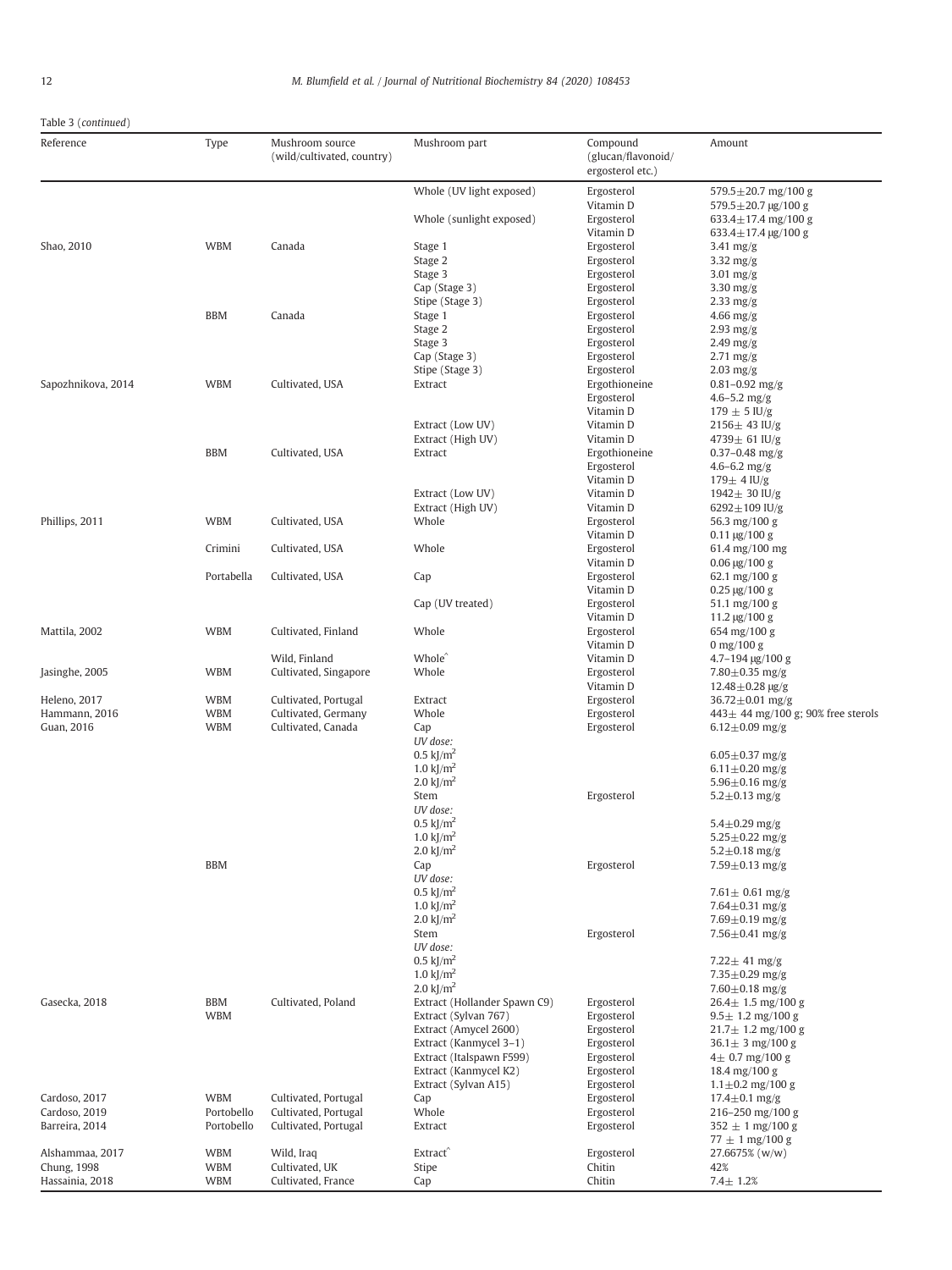Table 3 (continued)

| Reference           | Type       | Mushroom source<br>(wild/cultivated, country) | Mushroom part               | Compound<br>(glucan/flavonoid/<br>ergosterol etc.) | Amount                   |
|---------------------|------------|-----------------------------------------------|-----------------------------|----------------------------------------------------|--------------------------|
|                     |            |                                               | Stipe                       | Chitin                                             | $6.4 + 1.4%$             |
|                     |            |                                               | Gills                       | Chitin                                             | $5.9 + 1.2%$             |
| <b>Manzi</b> , 2001 | <b>WBM</b> | Cultivated, Italy                             | Whole (fresh, raw)          | <b>B-Glucan</b>                                    | $1.4 \pm 0.2$ mg/100 g   |
|                     |            |                                               |                             | Chitin                                             | $0.6 \pm 0.04$ g/100 g   |
|                     |            |                                               | Whole (fresh, cooked)       | β-Glucan                                           | $4.2 \pm 0.3$ mg/100 g   |
|                     |            |                                               |                             | Chitin                                             | $0.7 \pm 0.04$ g/100 g   |
|                     |            |                                               | Whole (deep frozen, raw)    | β-Glucan                                           | $1.2 \pm 0.6$ mg/100 g   |
|                     |            |                                               |                             | Chitin                                             | $0.34 \pm 0.01$ g/100 g  |
|                     |            |                                               | Whole (deep frozen, cooked) | $\beta$ -Glucan                                    | $3.2 \pm 0.8$ mg/100 g   |
|                     |            |                                               |                             | Chitin                                             | $0.52 \pm 0.02$ g/100 g  |
|                     |            |                                               | Whole (canned, raw)         | $\beta$ -Glucan                                    | $1.7 \pm 0.2$ mg/100 g   |
|                     |            |                                               |                             | Chitin                                             | $0.61 \pm 0.05$ g/100 g  |
|                     |            |                                               | Whole (canned, cooked)      | $\beta$ -Glucan                                    | $0.8 \pm 0.4$ mg/100 g   |
|                     |            |                                               |                             | Chitin                                             | $0.74 \pm 0.06$ g/100 g  |
| Nitschke, 2011b     | <b>WBM</b> | Cultivated, Germany                           | Extract                     | Chitin                                             | $4.69 \pm 0.90$ mg/100 g |
| Vetter, 2007        | <b>WBM</b> | Cultivated, Germany                           | Cap (1st flush)             | Chitin                                             | $7.21 \pm 0.51%$         |
|                     |            |                                               | Cap (2nd flush)             | Chitin                                             | $7.16 + 1.0%$            |
|                     |            |                                               | Cap (3rd flush)             | Chitin                                             | $5.63 \pm 1.02%$         |
|                     |            |                                               | Stipe (1st flush)           | Chitin                                             | $7.61 \pm 0.90\%$        |
|                     |            |                                               | Stipe (2nd flush)           | Chitin                                             | $7.29 \pm 1.34%$         |
|                     |            |                                               | Stipe (3rd flush)           | Chitin                                             | $6.94 + 2.23%$           |
| Kalaras, 2017       | <b>WBM</b> | Cultivated, USA                               | Whole                       | Ergothioneine                                      | $0.41 \pm 0.18$ mg/g     |
|                     | Crimini    |                                               |                             |                                                    | $0.47 \pm 0.16$ mg/g     |
|                     | Portobello |                                               |                             |                                                    | $0.15$ mg/g              |
| Dubost, 2007        | <b>WBM</b> | Cultivated, USA                               | Whole                       | Ergothioneine                                      | $0.21 \pm 0.01$ mg/g     |
|                     | Crimini    |                                               |                             |                                                    | $0.40 \pm 0.03$ mg/g     |
|                     | Portobello |                                               |                             |                                                    | $0.45 \pm 0.03$ mg/kg    |
| Chen, 2012          | <b>WBM</b> | Cultivated, Taiwan                            | Whole                       | Ergothioneine                                      | 932.7 $\pm$ 5.0 mg/kg    |

WBM, white button mushroom; BBM, brown button mushroom; LMW, low molecular weight; HMW, high molecular weight; \* pressurised-water extraction temperatures; ^ wild mushrooms may naturally receive UV exposure from sunlight compared to cultivated mushrooms unless otherwise specified; a, values estimated from figures; μg, micrograms; CGEs, cyanidin-3-glucoside equivalents; CE, catechin equivalents; QE, quercetin equivalents; GAE, gallic acid equivalents; Qct, quercetin; RE, rutin equivalents; w/w, weight per weight.

increased serum ergothioneine and decreased oxygen radical absorbance capacity (ORAC) [\[34](#page-15-0)]. Alternatively, in a 16-week uncontrolled pre-post study using a cooked mushrooms intervention (100 g/day), both serum ergothioneine and ORAC increased  $(P=.03)$  [[42\]](#page-15-0). When cytokine production was measured after 5 g/day of  $\alpha$ -glucans from mushroom extract consumed across a 5-week intervention, tumour necrosis factor (TNF)-alpha decreased compared to the control ( $P=$ .017) [[33\]](#page-15-0). However, there were no effects on any other inflammatory markers measured (i.e. interleukin (IL)-1β, IL-2, IL-4, IL-6, IL-10, IL-12, IL-13, IL-17, interferon-γ, serum creatinine).

# 3.2.3. Satiety

Two studies assessed the impact of dietary mushrooms on satiety, and findings were inconsistent [\[35,36](#page-15-0)]. In 35 young adults (age  $23\pm4$  years), mushroom consumption was associated with lower hunger ( $P = .045$ ), greater fullness  $(P=.05)$  and decreased prospective food consumption  $(P=.03)$  compared with a protein-matched beef portion [[35](#page-15-0)]. However, no change in energy intake was observed [[35](#page-15-0)]. Alternatively, in a different sample of mixed-race adults from the USA ( $n=47$ ; age mean (range) 35.5 (18–62) years) mushroom intake was not associated with changes in subjective satiety when compared to a volume-matched, rather than energy-matched, portion of beef [\[36\]](#page-15-0). The replacement of mushrooms for beef resulted in a decrease in the total fat and energy intake (total fat 41.1  $\pm 0.4$  g vs. 10.2 $\pm$ 0.2 g, P<.001; energy 2012 $\pm$ 70 kcal vs. 1640 $\pm$ 65 kcal,  $P<sub>001</sub>$  of the meal, and the lower energy intake from the meal was only partially compensated for at the other eating occasions (11.4±12.0% energy;  $7.4 \pm 7.7$ % total fat) [\[36\]](#page-15-0).

# 3.2.4. Gastrointestinal health

Consumption of fresh mushrooms [[39](#page-15-0)] and a mushroom extract [[40](#page-15-0)] both showed beneficial effects on stool weight, microbiota, bowel

strain, faecal odour and halitosis ([Table 2](#page-3-0)). No changes were observed in markers of bacterial fermentation (breath  $H<sub>2</sub>$ , faecal pH and faecal short chain fatty acids) [[39\]](#page-15-0) or bowel regularity [[40\]](#page-15-0), compared to the control.

# 3.2.5. Cancer

The association between human consumption of A. bisporus mushrooms and cancer was assessed in a case control study [[37\]](#page-15-0) and a Phase 1 Clinical Trial [[38](#page-15-0)]. In the case–control study of 1000 females from China (age  $59\pm 6$  years), consumption of more than 2 g per day of WBM reduced the odds of ovarian cancer by 32% (adjusted OR 0.68 (95% CI, 0.52–0.89) [[37\]](#page-15-0). In a sample of prostate cancer patients, mushroom extract at increased doses (4–14 g extract daily; equivalent to 40–140 g fresh WBM) was associated with decreased total prostate specific antigen (PSA) levels in 36% of patients, with stable PSA levels or no effect in the remaining patients [\[38](#page-15-0)]. Minimal side effects were reported and mostly limited to Grade 1 abdominal bloating [\[38](#page-15-0)].

# 3.2.6. Metabolic markers

Two studies reported on metabolic markers of health [\[41,42\]](#page-15-0). WBM cooked in olive oil (2 g/kg body weight/day) were associated with significantly lower glucose, total cholesterol, low-density lipoprotein, triglycerides and body weight, and higher high-density lipoprotein, compared to the control ( $P<sub>0</sub>$ , 05 for all) [\[41\]](#page-15-0). However, baseline values were not reported, and the olive oil was only delivered to the treatment group. In a second sample of adults with at least two features of the metabolic syndrome, adiponectin increased after daily consumption of 100 g of cooked mushrooms over the 16 week intervention  $(7.9 \pm 3.2 \text{ µg/mL}$  baseline;  $8.8 \pm 3.5 \text{ µg/mL}$  16 weeks,  $P = .03$ ) [[42](#page-15-0)].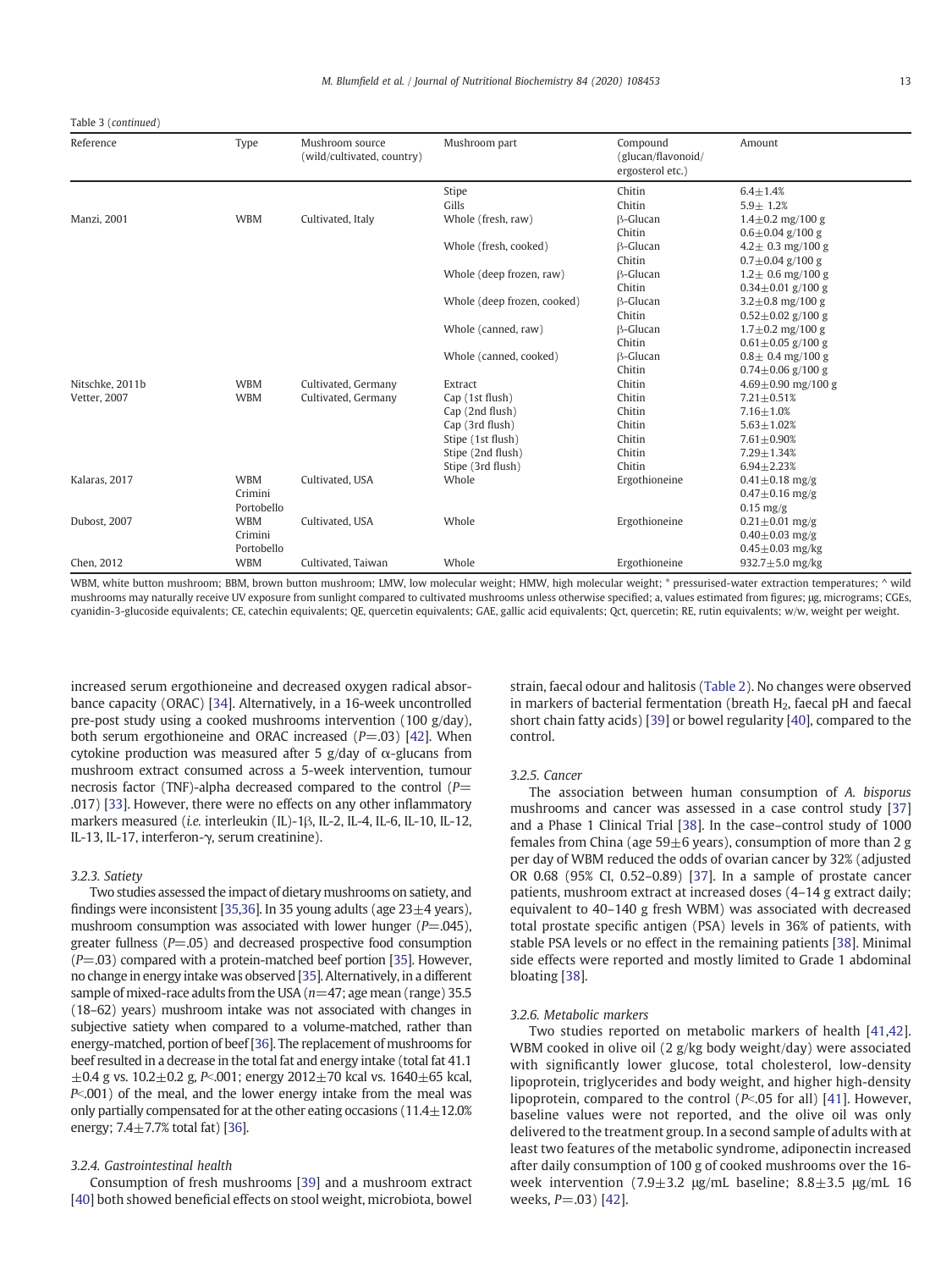# 3.2.7. Immune function

The effect of cooked WBM (100 g/day for 7 days) on salivary IgA secretion was measured in 24 healthy adults (age  $41.4 \pm 11.3$  years) [\[43](#page-15-0)]. Compared to their usual diet, 100 g of cooked WBM intake for 7 days was associated with increased serum IgA osmolarity ( $P<.0001$ ), secretion rate ( $P<sub>0</sub>0005$ ), and concentration ( $P<sub>0</sub>0005$ ) [[43](#page-15-0)]. These findings indicate a potential benefit for mucosal immunity.

#### 3.3. Concentration of bioactive compounds in A. bisporus

# 3.3.1. Flavonoids

The majority (95%) of studies reported the total flavonoid content of whole mushrooms, and one study reported individual flavonoids [[64\]](#page-16-0) ([Table 3](#page-9-0)). Two studies measured the cap and stipe (i.e. the stalk) separately for WBM [\[63,79\]](#page-16-0) and BBM [\[79](#page-16-0)], and five studies investigated the effect of cooking on flavonoid content [\[69](#page-16-0),[71,76,77,81\]](#page-16-0). WMB had the highest concentration of catechins (396.00  $\mu$ g/g) and myricetins (11.75 μg/g), and low to negligible quantities of quercetin, kaempferol, naringenin and resveratrol present (0.25–1.75 μg/g) [[64\]](#page-16-0). Cooking mushrooms reduced flavonoid concentrations and flavonoid concentration for raw mushrooms was the highest across all studies [\[69](#page-16-0),[71,76,77](#page-16-0),[81\]](#page-16-0). Cooking methods assessed included blanching [\[69](#page-16-0)], frying [\[71,76](#page-16-0)], boiling [\[76,77](#page-16-0),[81\]](#page-16-0),microwaving [\[76](#page-16-0),[77\]](#page-16-0), steaming [\[76,77\]](#page-16-0) and pressure cooking [[76,77](#page-16-0)]. Only two studies measured the effect of cooking time, on flavonoid content [\[71,76\]](#page-16-0). For both boiling and frying, flavonoid content was reduced with cooking time (6 min) [[71,76](#page-16-0)]. For shorter cooking times (1.5 min), microwaving retained the most flavonoids compared to boiling or steaming (70.8%, 60.4% and 55.4% respectively) [[76\]](#page-16-0). When cooking time was extended to 6 min, microwaving retained the least flavonoids compared to other cooking methods (20.8% microwaving, 48.5% boiling, 68.3% steaming) [\[76\]](#page-16-0).

The mushroom cap had a greater concentration of flavonoids than the stipe. Four out of five analyses from two studies reported a mean of 28.1% greater flavonoid concentration in the WBM cap (range: 4.5–58.4%), compared to the stipe [\[63,79](#page-16-0)]. For BBM, the difference between the cap and stipe differed according to the solvent used for the analysis, with the water solvent showing a greater concentration in the cap, and the 50% water-ethanol showing a greater concentration in the stipe [[79\]](#page-16-0). Only one study reported on flavonoids in both WBM and BBM, with the water solvent showing higher concentrations of flavonoids in the BBM, and water-ethanol solvent showing a greater concentration in WBM [\[79](#page-16-0)]. Majority of studies (75%) used colorimetric assays [[63,65](#page-16-0)–68[,70](#page-16-0)–76,[78,79,81\]](#page-16-0), while the remainder used spectrometry (15%) [\[69,77,80](#page-16-0)], high performance liquid chromatography (5%) [\[64](#page-16-0)] or an unspecified method (10%) [\[82,83](#page-16-0)]. None of the studies reported on flavonoid concentrations by mushroom maturity (e.g. WBM compared to Portobello).

# 3.3.2. Ergosterol and vitamin D

Ergosterol was measured in 16 studies [44–[59](#page-16-0)]. In addition to ergosterol, vitamin  $D_2$  was also measured in five of those studies [\[46,](#page-16-0)48–[51\]](#page-16-0). Most studies (67%) that reported on ergosterol and vitamin D content used UVB-exposed mushrooms [[46,48](#page-16-0)–50]. The range of ergosterol concentrations in UVB-exposed whole WBM and BBM were 579.5 mg/100 g–633.4 mg/100 g [\[46,54\]](#page-16-0) and 722.0 mg/100 g – 769.0 mg/100 g [\[54\]](#page-16-0), respectively [\(Table 3\)](#page-9-0). No studies reported ergosterol in UVB-exposed extracts. In non-UV-exposed whole WBM and BBM, the average ergosterol concentration was 714.3 mg/100 g (range 56.3–1740 mg/100 g) [\[45](#page-16-0)–47,49–[51,53,54,56](#page-16-0)] and 334.5 mg/ 100 g (range 203.0–466.0 mg/100 g) [\[47,54\]](#page-16-0), respectively. In non-UV-exposed WBM and BBM extracts, the range of ergosterol concentration was 4–3672 mg/100 g [\[44,48,52,55](#page-16-0)] and 26.4–620 mg/100 g [[48,55](#page-16-0)], respectively. Exposure to UVB light over time consistently increased vitamin  $D_2$  content and decreased ergosterol concentrations [[49,54](#page-16-0)].

Both BBM and cremini mushrooms had a marginally higher quantity of ergosterol compared to WBM in two studies (BBM 466 mg/100 g vs. WBM 341 mg/100 g [[47\]](#page-16-0); cremini 61.4 mg/100 g vs. WBM 56.3 mg/100 g [\[49](#page-16-0)]. None of the studies investigated the effect of cooking method or mushroom maturity on ergosterol content. Except one study which compared the portobello cap against whole WBM [[49\]](#page-16-0) and found a marginally higher concentration of ergosterol in the portobello cap (62.1 mg/100 g) compared to the WBM (56.3 mg/100 g) [[49\]](#page-16-0).

# 3.3.3. Ergothioneine

Four studies measured ergothioneine content [[48,60](#page-16-0)–62]. One used both WBM and BBM extracts [[48\]](#page-16-0), while the remaining studies used whole mushrooms [60–[62\]](#page-16-0). Whole mushrooms contained an average ergothioneine content of  $0.43 \pm 0.25$  mg/g. There were no clear trends among the two studies that compared the ergothioneine content by type of whole mushroom (whole WBM, cremini and portobello mushrooms) [\[60,61](#page-16-0)]. However, WBM extract had a greater concentration of ergothioneine (0.81–0.92 mg/g) than BBM extract (0.37–0.48 mg/g) [[48](#page-16-0)]. None of the studies reported on the effect of cooking method or the part of the mushroom body (i.e. cap vs. stipe) on ergothioneine concentrations.

# 3.3.4. Glucans

Nine papers measured and reported on glucans as either total [[80,84](#page-16-0),87–[89,91](#page-16-0)], alpha- [[27](#page-15-0),[80](#page-16-0),[84,](#page-16-0)87–[89](#page-16-0),[91\]](#page-16-0), and/or beta- [\[27](#page-15-0)[,80,84](#page-16-0)–89,[91\]](#page-16-0). Glucans were reported using a variety of methods  $(X w/w, X, and g/100 g)$ , making direct comparisons across studies difficult. When total, alpha- and beta-glucans were compared across the cap and stipe of WBM and BBMs, a higher concentration of glucans was reported in the stipe [\[89](#page-16-0)]. Studies which measured both alpha and beta-glucans reported that the most prevalent glucans present in mushrooms are beta-glucans, which account for (mean  $\pm$  SD) 75.0  $\pm$ 17.8% of the total glucan concentration [\[80,84,89](#page-16-0),[91](#page-16-0)]. BBM had a marginally higher concentration of glucans than WBM [[89](#page-16-0)]. No differences in beta-glucan concentration were reported by mushroom maturity or cooking method [[85](#page-16-0)], and all studies used whole mushrooms.

#### 3.3.5. Chitin

Chitin was measured in seven studies using WBM [\[27](#page-15-0)[,87,90,92](#page-16-0)-95], with high variability in reported values. Chitin content ranged from 0.005 g/100 g to 1.2 g/100 g for whole mushroom [\[27](#page-15-0)[,87,90](#page-16-0)], 6.4% to 42% in the stipe [\[92,93,95](#page-16-0)], 7.2% to 7.4% in the cap [\[93,95](#page-16-0)], 5.9% gills [[93\]](#page-16-0) and 0.005 g/100 g for the extract [[94\]](#page-16-0). Cooking increased chitin content regardless of preparation technology, with comparable values in fresh and canned samples (fresh: raw  $0.6 \pm 0.04$ ) g/100 g vs. cooked  $0.7 \pm 0.04$  g/100 g; deep frozen: raw  $0.34 \pm 0.01$  g/ 100 g vs. cooked  $0.52 \pm 0.02$  g/100 g; canned: raw  $0.61 \pm 0.05$  g/100 g vs. cooked  $0.74 \pm 0.06$  g/100 g) [[90\]](#page-16-0). No studies measured chitin in other mushroom types.

# 4. Discussion

This scoping literature review systematically summarised the evidence from human intervention trials and biochemical studies that reported on the health effects and bioactive compounds in A. bisporus mushrooms. Results confirmed that A. bisporus mushrooms are a rich source of beta-glucans, antioxidants and vitamin D, with a wide variability in values reported by mushroom type, cooking time and method, and exposure to UVB across studies. Several beneficial effects of A. bisporus consumption exist for metabolic syndrome, gastrointestinal health and cancer, with the strongest evidence of a health effect on improving vitamin D status of individuals. All studies reported that the consumption of UVB-exposed mushrooms was as effective at increasing and maintaining total serum 25(OH)D levels as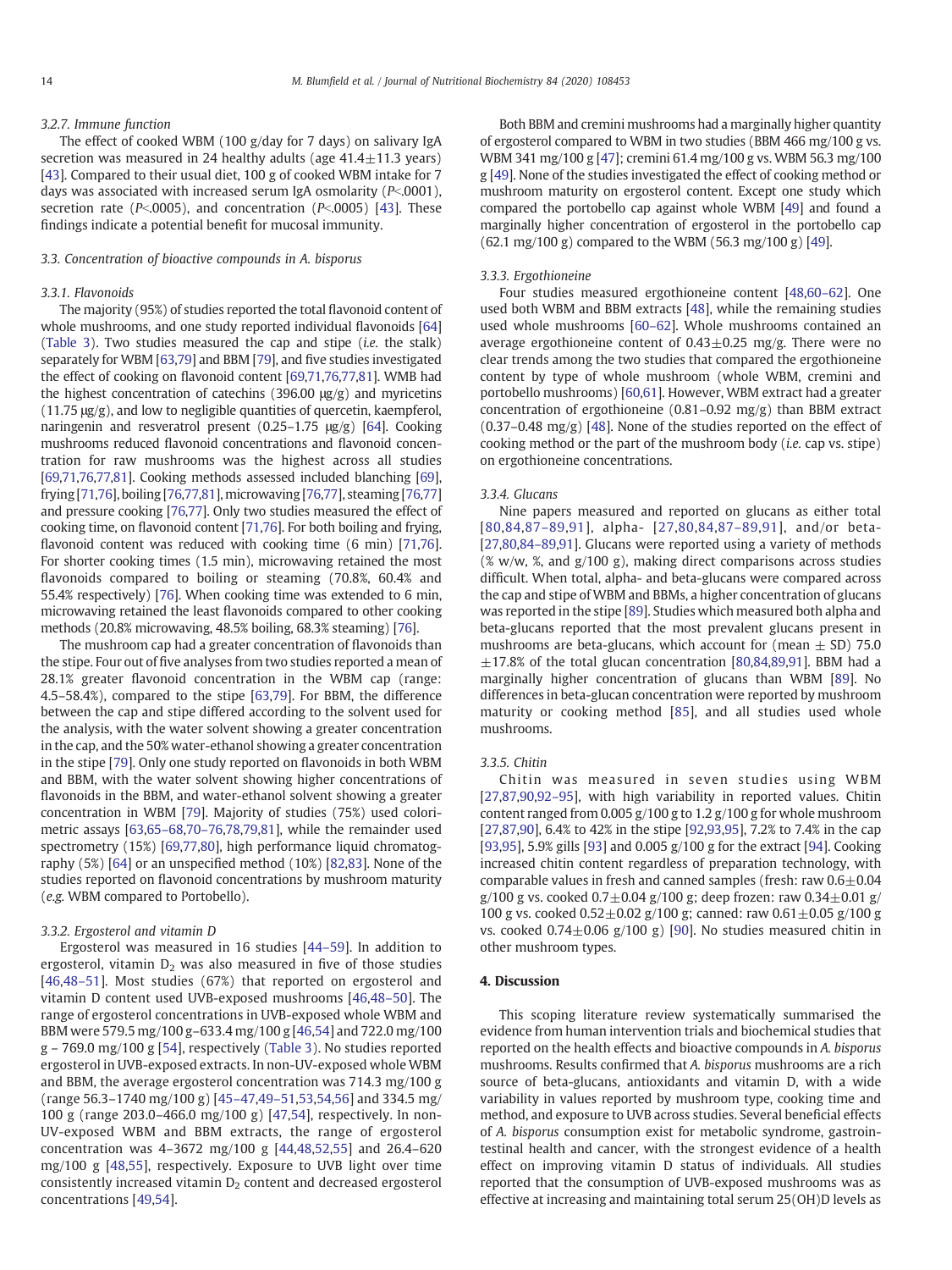vitamin D supplements, in individuals with and without vitamin D deficiency at baseline. Despite the wide range of health benefits reported, the evidence is still quite limited and further research is warranted, specifically for inflammatory and immune function where results are promising.

The biologically distinct and nutritionally unique properties of mushrooms make them a powerful food choice to improve human health. Unlike plants, mushrooms have high concentrations of ergosterol in their cell walls [[4](#page-15-0)], and when both fresh and dried varieties of mushrooms are exposed to UVB radiation, ergosterol is transformed to pre-vitamin  $D_2$ , then converted to vitamin  $D_2$  [[30,](#page-15-0)[96\]](#page-16-0). Findings confirm UVB-exposed mushrooms contain vitamin  $D_2$  in a very bioavailable form that is relatively stable during storage and cooking, making them an ideal non-animal food source of vitamin D. Mushrooms also contain significant proportions of beta-glucans. We found that beta-glucans accounted for approximately 75% of total glucan concentrations in A. bisporus mushrooms with a volume of 8–12  $g/100 g$  dry weight, which is substantially higher than the 3–8  $g/$ 100 g dry weight found in oats, 1.3–2.7 g/100 g dry weight in rye, and 2–20 g/100 g dry weight in barley. A number of international food governing bodies (including Food Standards Australia New Zealand, U. S. Food and Drug Administration, European Food Safety Authority, Health Canada's Food Directorate, and Singapore Food Agency) have approved a high level health claim based on the relationship between the consumption of 3 g of beta-glucans (from oats or barley) and blood cholesterol, with no such claim available for mushrooms. Given the significant proportions of beta-glucans reported in mushrooms, further research in this area is warranted to confirm the potential health effects induced by beta-glucans from mushrooms specifically.

Studies identified by this review suggest that the consumption of A. bisporus mushrooms may improve both components of the metabolic syndrome and gastrointestinal health. However, the only study that measured markers of metabolic syndrome provided mushrooms alongside olive oil, which exerts its own beneficial effect on human health [\[97](#page-16-0)]. The impact of mushrooms on satiety was inconsistent, which is likely a result of the lack of consistent comparator groups used (i.e. volume matched vs. energy matched portion of beef). While whole mushrooms and extracts were associated with bowel function, further research is required to explore if these effects are linked to any further health improvement as existing research did not identify any change in short chain fatty acids or bacterial fermentation.

Two included studies reported that A. bisporus mushrooms reduced the risk and progression of ovarian and prostate cancers, respectively. This suggests that these mushrooms may have a role as adjuvant therapy for cancer treatment. The mechanism of action for this effect may be related to the immunomodulating and anti-tumour effects of beta-glucans, ergothioneine and ergosterol [\[5\]](#page-15-0). Beta-glucans have been shown to have immune-stimulating effects [[20,21\]](#page-15-0), and ergothioneine is an immune modifier with antioxidant and cytoprotective properties [\[98,99](#page-16-0)]. This review found that consumption of whole WBM improved mucosal immunity in one study via increased serum IgA osmolarity and adiponectin [\[42\]](#page-15-0), which may have a role in the prevention of malignancy and improved prognosis [\[100\]](#page-16-0). Decreased levels of ergothioneine in both blood and plasma have been observed in neurogenerative, cardiovascular and kidney diseases [\[99](#page-16-0)], while increased ergothioneine concentrations may beneficially modulate the tumour microenvironment [\[101\]](#page-16-0). Similarly, ergosterol is an immunologically active lipid that can induce pyroptosis [\[102\]](#page-16-0). Although included studies regarding the effect of human A. bisporus mushroom consumption on immunity and cancer had high internal validity, further robust RCTs are required to confirm their cancer preventative and treatment effects in diverse samples alongside traditional therapies.

A large number of published studies reported the presence of flavonoids in A. bisporus mushrooms. These highlight large variability

in the measurement of total flavonoids, ranging from as little as 5.68 mg rutin equivalents per 100 g [\[80](#page-16-0)], up to 1636 mg per 100 g [\[83](#page-16-0)] in whole WBM. Estimates of daily flavonoid intake from across USA, European and Australian databases range from 209 mg to 1017 mg per day [\[103\]](#page-16-0). Recent evidence suggests that mushrooms may not contain flavonoids at all due to (i) the absence of genes required for their biosynthesis, and (ii) the lack of flavonoids detected when using analytic methods with higher levels of sensitivity and specificity such as high-performance liquid chromatography versus colorimetric assays [[104](#page-16-0)]. Currently, there are no validated methods for the identification and quantification of flavonoids in foods and plants, and thus quantification of flavonoids has been inconsistent between studies [\[105\]](#page-16-0). Gil Raminez et al. (2016) provide convincing evidence to suggest that another compound is being detected by assays claiming to detect flavonoids [\[104\]](#page-16-0). They showed that ergosterol demonstrated cross-reactivity with quercetin in a colorimetric assay, giving a positive reading in the detectable range when no quercetin was present [[104](#page-16-0)]. As the majority (75%) of studies in this review measured flavonoids using colorimetric assays, caution is required when interpreting these values. Although flavonoids may or may not be present in mushrooms, a strong correlation between total flavonoids and antioxidant activity has been found [[61\]](#page-16-0). Therefore, whatever the measured compound/s is, it has biological activity similar to that of flavonoids in vitro. If not a flavonoid, the compound could be ergosterol, as ergosterol from BBM and WBM has been highly correlated with total antioxidant activity ( $R^2$ =0.89) [\[47](#page-16-0)] and could account for the antioxidant activity previously observed [[61\]](#page-16-0). In turn, it may further contribute to the cancer preventative effects of A. bisporus mushrooms.

# 4.1. Implications for future research

Opportunities exist for future research to confirm the causative relationship between the consumption of whole WBM versus extracts on human inflammatory and immune function, and its anti-cancer effects. Prior to being adopted into clinical practice and public health initiatives, replication of existing studies in other population groups is required to confirm the impact of A. bisporus mushrooms on human health including satiety, gastrointestinal function including its effect on the microbiota, and metabolic syndrome. Initial human studies are required to replicate findings from in vitro and animal studies which suggest A. bisporus mushrooms may improve mental health and cognitive function, as none conducted in humans have reported on these health outcomes. Further research is required to fully elucidate the bioactive compounds in mushrooms using vigorous analytical methods, such as nuclear magnetic resonance spectroscopy, and expand the immunological markers and bioactive compounds being tested.

# 4.2. Limitations

The strengths of this review relate to the broad systematic literature search strategy used to identify the available evidence to answer the research question. This is the first review to systematically synthesise the evidence from published human trials on A. bisporus mushroom specifically, and its consumption on health outcomes, while further reporting on the bioactive compounds that may explain these effects. This review is further strengthened by the development of and adherence to an evidenced based protocol and comprehensive evaluation of the methodological quality of included human studies. It is limited by many studies that reported inadequate details related to sample size or power calculations. The lack of such details may confound data particularly relating to the reliability of effect sizes. There was large variability in bioactive measurements reported in mushrooms, which may be due to differing analytic methods with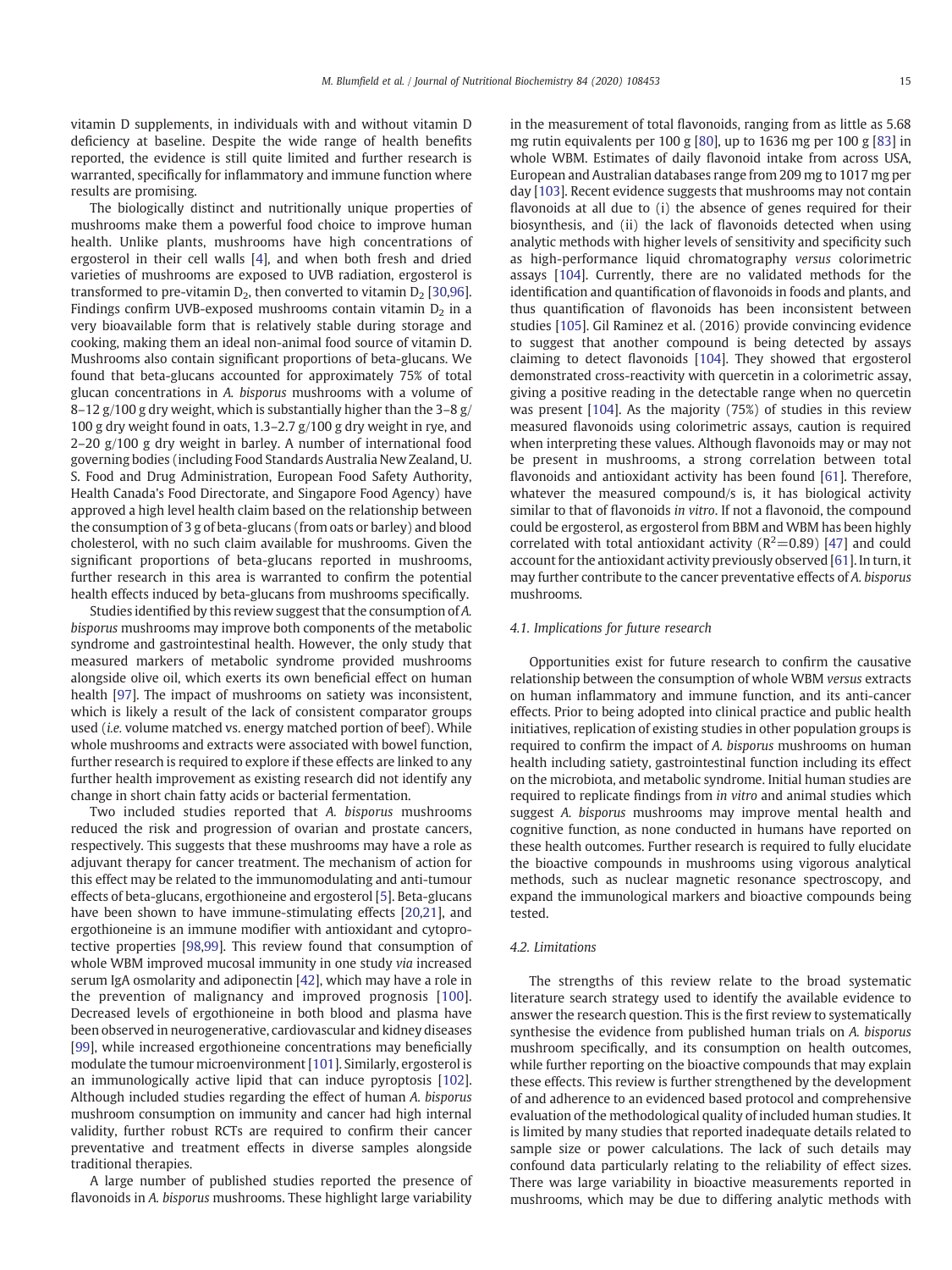<span id="page-15-0"></span>varying degrees of sensitivity and specificity. Lastly, despite a growing interest in the relationship between mushrooms and health, only a small number of studies (<4 studies) have been published for each health outcome, despite over 300 narrative reviews having been published on mushrooms and health using in vitro and animal models. This reduces confidence in the reported effects and limits the generalisability of the conclusions to the general population.

# 5. Conclusion

A. bisporus mushrooms are sources of beta-glucans, ergosterol, ergothioneine, vitamin D and an antioxidant compound usually reported as flavonoids; with varying concentrations depending on the type of mushroom, cooking method and duration, and UVB exposure. UVB-exposed mushrooms increase and maintain serum 25 (OH)D levels to a similar degree as vitamin D supplements. Further, the evidence shows A. bisporus may lower the risk of cancer, and could potentially improve metabolic syndrome, immune function and gastrointestinal health. Due to the small number of studies examining each health outcome and the lack of replication of reported results, further research is required to confirm these effects on health to enable findings to be adopted into clinical practice.

# Acknowledgements

The authors thank Mr. David Honeyman of Bond University, Australia for his advice and guidance with refining the search strategy. This study received funding from Hort Innovation. Hort Innovation provided general feedback on the proposed review strategy; and had no contribution to the final search strategy, data collection, quality assessment, implementation or interpretation of results and drafting of the manuscript. All authors have made a significant contribution to the research and development of the manuscript.

# Appendix A. Supplementary data

Supplementary data to this article can be found online at [https://](https://doi.org/) [doi.org/10.1016/j.jnutbio.2020.108453](https://doi.org/).

#### References

- [1] [Feeney MJ, Miller AM, Roupas P. Mushrooms](http://refhub.elsevier.com/S0955-2863(20)30485-X/rf0005) biologically distinct and [nutritionally unique: exploring a "third food kingdom". Nutr Today. 2014;49:](http://refhub.elsevier.com/S0955-2863(20)30485-X/rf0005) [301](http://refhub.elsevier.com/S0955-2863(20)30485-X/rf0005)–7.
- [2] Feeney MJ, Dwyer J, Hasler-Lewis CM, et al. Mushrooms and health summit proceedings. J Nutr 2014;144:1128S–36S.
- [3] [Koyyalamudi SR, Jeong SC, Cho KY, Pang G. Vitamin B12 is the active corrinoid](http://refhub.elsevier.com/S0955-2863(20)30485-X/rf0010) [produced in cultivated white button mushrooms \(Agaricus bisporus\). J Agricul](http://refhub.elsevier.com/S0955-2863(20)30485-X/rf0010) [Food Chem. 2009;57:6327](http://refhub.elsevier.com/S0955-2863(20)30485-X/rf0010)–33.
- [4] [Cardwell G, Bornman JF, James AP, Black LJ. A review of mushrooms as a potential](http://refhub.elsevier.com/S0955-2863(20)30485-X/rf0015) [source of dietary vitamin D. Nutrients. 2018;10:1498.](http://refhub.elsevier.com/S0955-2863(20)30485-X/rf0015)
- [5] [Roupas P, Keogh J, Noakes M, et al. The role of edible mushrooms in health:](http://refhub.elsevier.com/S0955-2863(20)30485-X/rf0020) [evaluation of the evidence. J Funct Foods. 2012;4:687](http://refhub.elsevier.com/S0955-2863(20)30485-X/rf0020)–709.
- [6] [Valverde ME, Hernández-Pérez T, Paredes-López O. Edible mushrooms:](http://refhub.elsevier.com/S0955-2863(20)30485-X/rf0025) [improving human health and promoting quality life. Int J Microbiol. 2015;](http://refhub.elsevier.com/S0955-2863(20)30485-X/rf0025) [2015:376387.](http://refhub.elsevier.com/S0955-2863(20)30485-X/rf0025)
- [7] [Wu D, Pae M, Ren Z, et al. Dietary supplementation with white button mushroom](http://refhub.elsevier.com/S0955-2863(20)30485-X/rf0030) [enhances natural killer cell activity in C57BL/6 mice. J Nutr. 2007;137:1472](http://refhub.elsevier.com/S0955-2863(20)30485-X/rf0030)–7.
- [8] [Guggenheim AG, Wright KM, Zwickey HL. Immune modulation from five major](http://refhub.elsevier.com/S0955-2863(20)30485-X/rf0035) [mushrooms: application to integrative oncology. Integr Med \(Encinitas\). 2014;](http://refhub.elsevier.com/S0955-2863(20)30485-X/rf0035) [13:32](http://refhub.elsevier.com/S0955-2863(20)30485-X/rf0035)–44.
- [9] [Hsu CH, Liao YL, Lin SC, et al. The mushroom Agaricus Blazei Murill in](http://refhub.elsevier.com/S0955-2863(20)30485-X/rf0040) [combination with metformin and gliclazide improves insulin resistance in type 2](http://refhub.elsevier.com/S0955-2863(20)30485-X/rf0040) [diabetes: a randomized, double-blinded, and placebo-controlled clinical trial. J](http://refhub.elsevier.com/S0955-2863(20)30485-X/rf0040) [Altern Complement Med. 2007;13:97](http://refhub.elsevier.com/S0955-2863(20)30485-X/rf0040)–102.
- [10] [De Silva D, Rapior S, Hyde K, Bahkali A. Medicinal mushrooms in prevention and](http://refhub.elsevier.com/S0955-2863(20)30485-X/rf0045) [control of diabetes mellitus. Fungal Divers. 2012;56:1](http://refhub.elsevier.com/S0955-2863(20)30485-X/rf0045)–29.
- [11] [Ganesan K, Xu B. Anti-obesity effects of medicinal and edible mushrooms.](http://refhub.elsevier.com/S0955-2863(20)30485-X/rf0050) [Molecules. 2018;23:E2880.](http://refhub.elsevier.com/S0955-2863(20)30485-X/rf0050)
- [12] [Zhao S, Zhang S, Zhang W, et al. First demonstration of protective effects of](http://refhub.elsevier.com/S0955-2863(20)30485-X/rf0055) [purified mushroom polysaccharide-peptides against fatty liver injury and the](http://refhub.elsevier.com/S0955-2863(20)30485-X/rf0055) [mechanisms involved. Sci Reports. 2019;9:13725.](http://refhub.elsevier.com/S0955-2863(20)30485-X/rf0055)
- [13] [Henriques G, Helm C, Busato A, Simeone M. Lipid profile and glycemic response](http://refhub.elsevier.com/S0955-2863(20)30485-X/rf0060) [of rats fed on a semi-purified diet supplemented with Agaricus brasiliensis](http://refhub.elsevier.com/S0955-2863(20)30485-X/rf0060) [mushroom. Acta Sci Anim Sci. 2016;38:71](http://refhub.elsevier.com/S0955-2863(20)30485-X/rf0060)–9.
- [14] [Talpur NA, Echard BW, Fan AY, et al. Antihypertensive and metabolic effects of](http://refhub.elsevier.com/S0955-2863(20)30485-X/rf0065) [whole Maitake mushroom powder and its fractions in two rat strains. Mol Cell](http://refhub.elsevier.com/S0955-2863(20)30485-X/rf0065) [Biochem. 2002;237:129](http://refhub.elsevier.com/S0955-2863(20)30485-X/rf0065)–36.
- [15] [Erjavec I, Brkljacic J, Vukicevic S, et al. Mushroom extracts decrease bone](http://refhub.elsevier.com/S0955-2863(20)30485-X/rf0070) [Resorption and improve bone formation. Int J Med Mushrooms. 2016;18:](http://refhub.elsevier.com/S0955-2863(20)30485-X/rf0070) [559](http://refhub.elsevier.com/S0955-2863(20)30485-X/rf0070)–69.
- [16] [Jayachandran M, Xiao J, Xu B. A critical review on health promoting benefits of](http://refhub.elsevier.com/S0955-2863(20)30485-X/rf0075) [edible mushrooms through gut microbiota. Int J Mol Sci. 2017;18:E1934.](http://refhub.elsevier.com/S0955-2863(20)30485-X/rf0075)
- [17] [Chen S, Yong T, Zhang Y, et al. Anti-tumor and anti-angiogenic ergosterols from](http://refhub.elsevier.com/S0955-2863(20)30485-X/rf0080) [Ganoderma lucidum. Front Chem. 2017;5:85.](http://refhub.elsevier.com/S0955-2863(20)30485-X/rf0080)
- [18] [Li X, Wu Q, Xie Y, et al. Ergosterol purified from medicinal mushroom](http://refhub.elsevier.com/S0955-2863(20)30485-X/rf0085) [Amauroderma rude inhibits cancer growth in vitro and in vivo by up](http://refhub.elsevier.com/S0955-2863(20)30485-X/rf0085)[regulating multiple tumor suppressors. Oncotarget. 2015;6:17832](http://refhub.elsevier.com/S0955-2863(20)30485-X/rf0085)–46.
- [19] Nkodo A. A Systematic Review of in-vivo Studies on Dietary Mushroom Supplementation for Cognitive Impairment (P14–021-19). Curr Dev Nutr 2019;3:nzz052.P14–021-19.
- [20] [Rop O, Mlcek J, Jurikova T. Beta-glucans in higher fungi and their health effects.](http://refhub.elsevier.com/S0955-2863(20)30485-X/rf0090) [Nutr Rev. 2009;67:624](http://refhub.elsevier.com/S0955-2863(20)30485-X/rf0090)–31.
- [21] [Wong KH, Lai C, Cheung P. Immunomodulatory activities of mushroom sclerotial](http://refhub.elsevier.com/S0955-2863(20)30485-X/rf0095) [polysaccharides. Food Hydrocoll. 2011;25:150](http://refhub.elsevier.com/S0955-2863(20)30485-X/rf0095)–8.
- [22] [Moher D, Liberati A, Tetzlaff J, et al. Preferred reporting items for systematic reviews](http://refhub.elsevier.com/S0955-2863(20)30485-X/rf0100) [and meta-analyses: the PRISMA statement. PLoS Med. 2009;6:e1000097.](http://refhub.elsevier.com/S0955-2863(20)30485-X/rf0100)
- [23] [Tricco AC, Lillie E, Zarin W, et al. PRISMA extension for scoping reviews \(PRISMA-](http://refhub.elsevier.com/S0955-2863(20)30485-X/rf0105)[ScR\): checklist and explanation. Ann Intern Med. 2018;169:467](http://refhub.elsevier.com/S0955-2863(20)30485-X/rf0105)–73.
- [24] [Mavergames C. Covidence \[systematic review software\]; 2013.](http://refhub.elsevier.com/S0955-2863(20)30485-X/rf0110)
- [25] [Research International, Team Strategic Business Development. Evidence analysis](http://refhub.elsevier.com/S0955-2863(20)30485-X/rf0115) [manual: Steps in the academy evidence analysis process; 2016.](http://refhub.elsevier.com/S0955-2863(20)30485-X/rf0115)
- [26] [Volman JJ, Helsper JPFG, Wei S, et al. Effects of mushroom-derived beta-glucan](http://refhub.elsevier.com/S0955-2863(20)30485-X/rf0120)[rich polysaccharide extracts on nitric oxide production by bone marrow-derived](http://refhub.elsevier.com/S0955-2863(20)30485-X/rf0120) [macrophages and nuclear factor-kappaB transactivation in Caco-2 reporter cells:](http://refhub.elsevier.com/S0955-2863(20)30485-X/rf0120) [can effects be explained by structure? Mol Nutr Food Res. 2010;54:268](http://refhub.elsevier.com/S0955-2863(20)30485-X/rf0120)–76.
- [27] [Palanisamy M, Aldars-Garcia L, Gil-Ramirez A, et al. Pressurized water extraction](http://refhub.elsevier.com/S0955-2863(20)30485-X/rf0125) of [beta-glucan enriched fractions with bile acids-binding capacities obtained](http://refhub.elsevier.com/S0955-2863(20)30485-X/rf0125) [from edible mushrooms. Biotechnol Prog. 2014;30:391](http://refhub.elsevier.com/S0955-2863(20)30485-X/rf0125)–400.
- [28] Lee NK, Aan B. Optimization of ergosterol to vitamin  $D_2$  [synthesis in Agaricus](http://refhub.elsevier.com/S0955-2863(20)30485-X/rf0130) [bisporus powder using ultraviolet-B radiation. Food Sci Biotechnol. 2016;25:](http://refhub.elsevier.com/S0955-2863(20)30485-X/rf0130) [1627](http://refhub.elsevier.com/S0955-2863(20)30485-X/rf0130)–31.
- [29] [Stephensen CB, Zerofsky M, Burnett DJ, et al. Ergocalciferol from mushrooms or](http://refhub.elsevier.com/S0955-2863(20)30485-X/rf0135) [supplements consumed with a standard meal increases 25-hydroxyergocalciferol](http://refhub.elsevier.com/S0955-2863(20)30485-X/rf0135) [but decreases 25-hydroxycholecalciferol in the serum of healthy adults. J Nutr.](http://refhub.elsevier.com/S0955-2863(20)30485-X/rf0135) [2012;142:1246](http://refhub.elsevier.com/S0955-2863(20)30485-X/rf0135)–52.
- [30] [Keegan RH, Lu Z, Bogusz JM, et al. Photobiology of vitamin D in mushrooms and](http://refhub.elsevier.com/S0955-2863(20)30485-X/rf0140) [its bioavailability in humans. Dermatoendocrinol. 2013;5:165](http://refhub.elsevier.com/S0955-2863(20)30485-X/rf0140)–76.
- [31] Urbain P, Singler F, Ihorst G, et al. Bioavailability of vitamin  $D_2$  [from UVB-irradiated](http://refhub.elsevier.com/S0955-2863(20)30485-X/rf0145) [button mushrooms in healthy adults deficient in serum 25-hydroxyvitamin D: a](http://refhub.elsevier.com/S0955-2863(20)30485-X/rf0145) [randomized controlled trial. Eur J Clin Nutr. 2011;65:965](http://refhub.elsevier.com/S0955-2863(20)30485-X/rf0145)–71.
- [32] [Shanely RA, Nieman DC, Knab AM, et al. Influence of vitamin D mushroom](http://refhub.elsevier.com/S0955-2863(20)30485-X/rf0150) [powder supplementation on exercise-induced muscle damage in vitamin D](http://refhub.elsevier.com/S0955-2863(20)30485-X/rf0150) [insufficient high school athletes. J Sports Sci. 2014;32:670](http://refhub.elsevier.com/S0955-2863(20)30485-X/rf0150)–9.
- [33] [Volman JJ, Mensink RP, van Griensven LJ, Plat J. Effects of alpha-glucans from](http://refhub.elsevier.com/S0955-2863(20)30485-X/rf0155) [Agaricus bisporus on ex vivo cytokine production by LPS and PHA-stimulated](http://refhub.elsevier.com/S0955-2863(20)30485-X/rf0155) [PBMCs; a placebo-controlled study in slightly hypercholesterolemic subjects.](http://refhub.elsevier.com/S0955-2863(20)30485-X/rf0155) [Eur J Clin Nutr. 2010;64:720](http://refhub.elsevier.com/S0955-2863(20)30485-X/rf0155)–6.
- [34] [Weigand-Heller AJ, Kris-Etherton PM, Beelman RB. The bioavailability of](http://refhub.elsevier.com/S0955-2863(20)30485-X/rf0160) [ergothioneine from mushrooms \(Agaricus bisporus\) and the acute effects on](http://refhub.elsevier.com/S0955-2863(20)30485-X/rf0160) [antioxidant capacity and biomarkers of inflammation. Prev Med. 2012;54](http://refhub.elsevier.com/S0955-2863(20)30485-X/rf0160) [\(Suppl\):S75](http://refhub.elsevier.com/S0955-2863(20)30485-X/rf0160)–8.
- [35] [Hess JM, Wang Q, Kraft C, Slavin JL. Impact of Agaricus bisporus mushroom](http://refhub.elsevier.com/S0955-2863(20)30485-X/rf0165) [consumption on satiety and food intake. Appetite. 2017;117:179](http://refhub.elsevier.com/S0955-2863(20)30485-X/rf0165)–85.
- [36] [Cheskin LJ, Davis LM, Lipsky LM, et al. Lack of energy compensation over 4 days](http://refhub.elsevier.com/S0955-2863(20)30485-X/rf0170) [when white button mushrooms are substituted for beef. Appetite. 2008;51:](http://refhub.elsevier.com/S0955-2863(20)30485-X/rf0170)  $50 - 7$  $50 - 7$
- [37] [Lee AH, Pasalich M, Su D, et al. Mushroom intake and risk of epithelial ovarian](http://refhub.elsevier.com/S0955-2863(20)30485-X/rf0175) [cancer in southern Chinese women. Int J Gynecol Cancer. 2013;23:1400](http://refhub.elsevier.com/S0955-2863(20)30485-X/rf0175)–5.
- [38] [Twardowski P, Kanaya N, Frankel P, et al. A phase I trial of mushroom powder in](http://refhub.elsevier.com/S0955-2863(20)30485-X/rf0180) [patients with biochemically recurrent prostate cancer: roles of cytokines and](http://refhub.elsevier.com/S0955-2863(20)30485-X/rf0180) [myeloid-derived suppressor cells for Agaricus bisporus-induced prostate](http://refhub.elsevier.com/S0955-2863(20)30485-X/rf0180)[specific antigen responses. Cancer. 2015;121:2942](http://refhub.elsevier.com/S0955-2863(20)30485-X/rf0180)–50.
- [39] [Hess J, Wang Q, Gould T, Slavin J. Impact of Agaricus bisporus mushroom](http://refhub.elsevier.com/S0955-2863(20)30485-X/rf0185) [consumption on gut health markers in healthy adults. Nutrients. 2018;10:1402.](http://refhub.elsevier.com/S0955-2863(20)30485-X/rf0185)
- [40] [Nishihira J, Nishimura M, Tanaka A, et al. Effects of 4-week continuous ingestion](http://refhub.elsevier.com/S0955-2863(20)30485-X/rf0190) [of champignon extract on halitosis and body and fecal odor. J Tradit Complement](http://refhub.elsevier.com/S0955-2863(20)30485-X/rf0190) [Med. 2017;7:110](http://refhub.elsevier.com/S0955-2863(20)30485-X/rf0190)–6.
- [41] [Abd-alwahab WIA, Al-dulaimi FKY, Abdulqader AT. Effect of mushroom cooked](http://refhub.elsevier.com/S0955-2863(20)30485-X/rf0195) [in olive oil on some physiological and biochemical parameters of human. Eurasia](http://refhub.elsevier.com/S0955-2863(20)30485-X/rf0195) [J Biosci. 2018;12:393](http://refhub.elsevier.com/S0955-2863(20)30485-X/rf0195)–7.
- [42] [Calvo MS, Mehrotra A, Beelman RB, et al. A retrospective study in adults with](http://refhub.elsevier.com/S0955-2863(20)30485-X/rf0200) [metabolic syndrome: diabetic risk factor response to daily consumption of Agaricus](http://refhub.elsevier.com/S0955-2863(20)30485-X/rf0200) [bisporus \(white button mushrooms\). Plant Foods Hum Nutr. 2016;71:245](http://refhub.elsevier.com/S0955-2863(20)30485-X/rf0200)–51.
- [43] [Jeong SC, Koyyalamudi SR, Pang G. Dietary intake of Agaricus bisporus white](http://refhub.elsevier.com/S0955-2863(20)30485-X/rf0205) [button mushroom accelerates salivary immunoglobulin a secretion in healthy](http://refhub.elsevier.com/S0955-2863(20)30485-X/rf0205) [volunteers. Nutrition. 2012;28:527](http://refhub.elsevier.com/S0955-2863(20)30485-X/rf0205)–31.